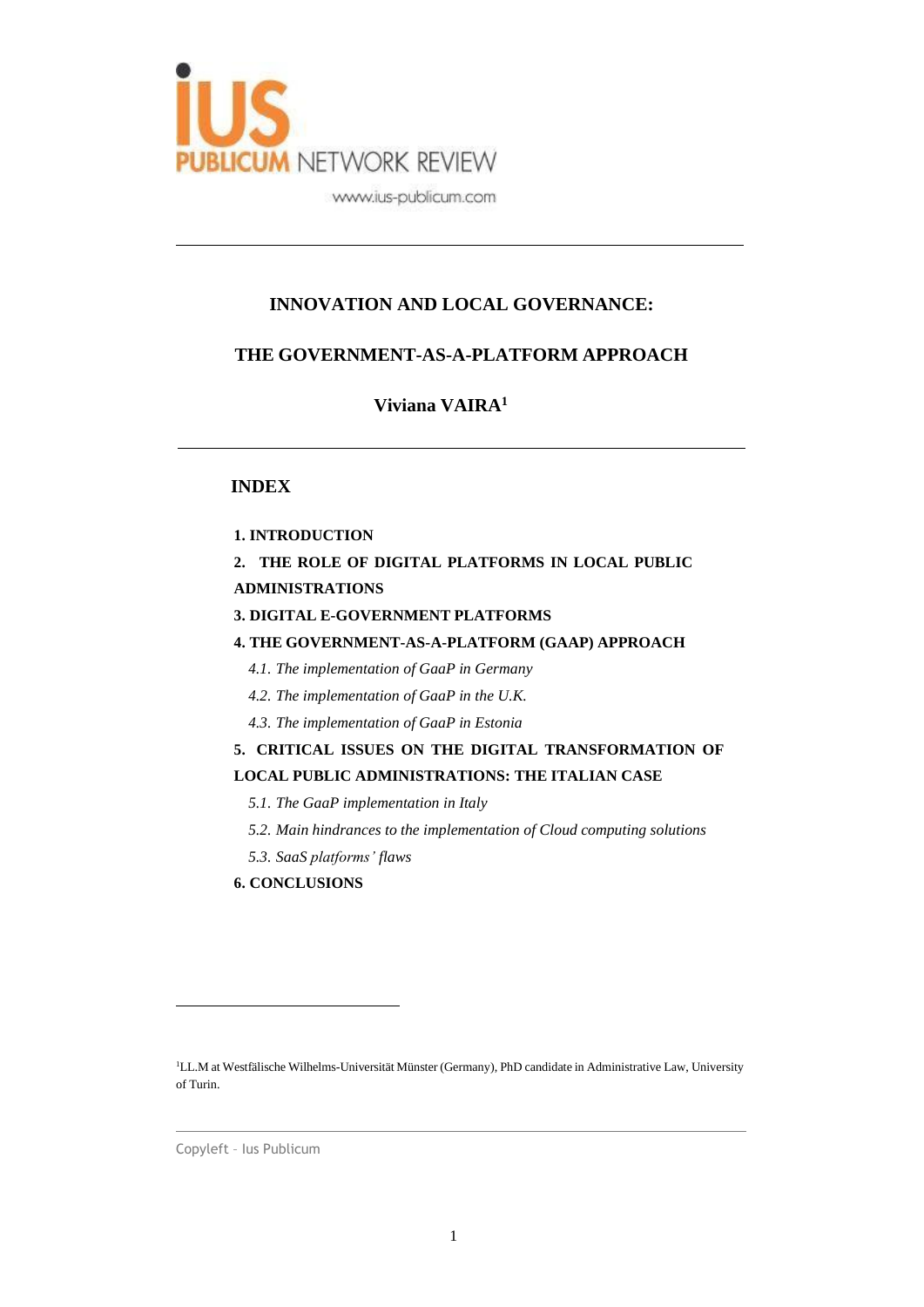

### **1. INTRODUCTION**

The impact of the novel Coronavirus (COVID-19) outbreak changed the way in which cities and territories are to be administrated. In times of digital revolution and complex societies, local governments require innovative administration processes crossed by three main components: information and communication technologies integration (digitalization); analytical tools that convert data into usable information (informatization); and organizational structures promoting collaboration and smart governance (open government and innovation).<sup>2</sup>

As recently observed, the digital transformation of the public sector became essential for the guarantee of the "right to good administration" declared by the Charter of Fundamental Rights of the European Union, Art. 41.<sup>3</sup> Nevertheless, it shall be remarked that the digital transition of local government administrations requires a deep re-engineering of organizational structures and governance models, since the mere adaptation from analogical to digital tools does not guarantee, *per se*, good administration. Nowadays, the growing pluralistic outline of local communities increased the complexity in managing local governments' activities, which cannot further be understood as separate functions and services but need, instead, a holistic and integrated governance approach.<sup>4</sup>

<sup>2</sup> L. FOLLIOT – LALLIOT, P. MCKEEN, *Procurement and Smart Cities: Exploring examples on both sides of the Atlantic*, in *Ius Publicum Network review,* vol. 2, 2019, 1 ff.

<sup>3</sup> See D. U. GALETTA*, Digitalizzazione e diritto ad una buona amministrazione (il procedimento amministrativo tra diritto UE e tecnologie ICT),* in *Il diritto dell'amministrazione pubblica digitale* (R. CAVALLO PERIN, D.U. GALETTA eds.), Turin, Giappichelli, 2020, 85 ff.

<sup>4</sup> M. RAZAGHI, M. FINGER, *Smart Governance for Smart Cities*, in *Proceedings of the IEEE,* vol. 106, no. 4, 2018, 682.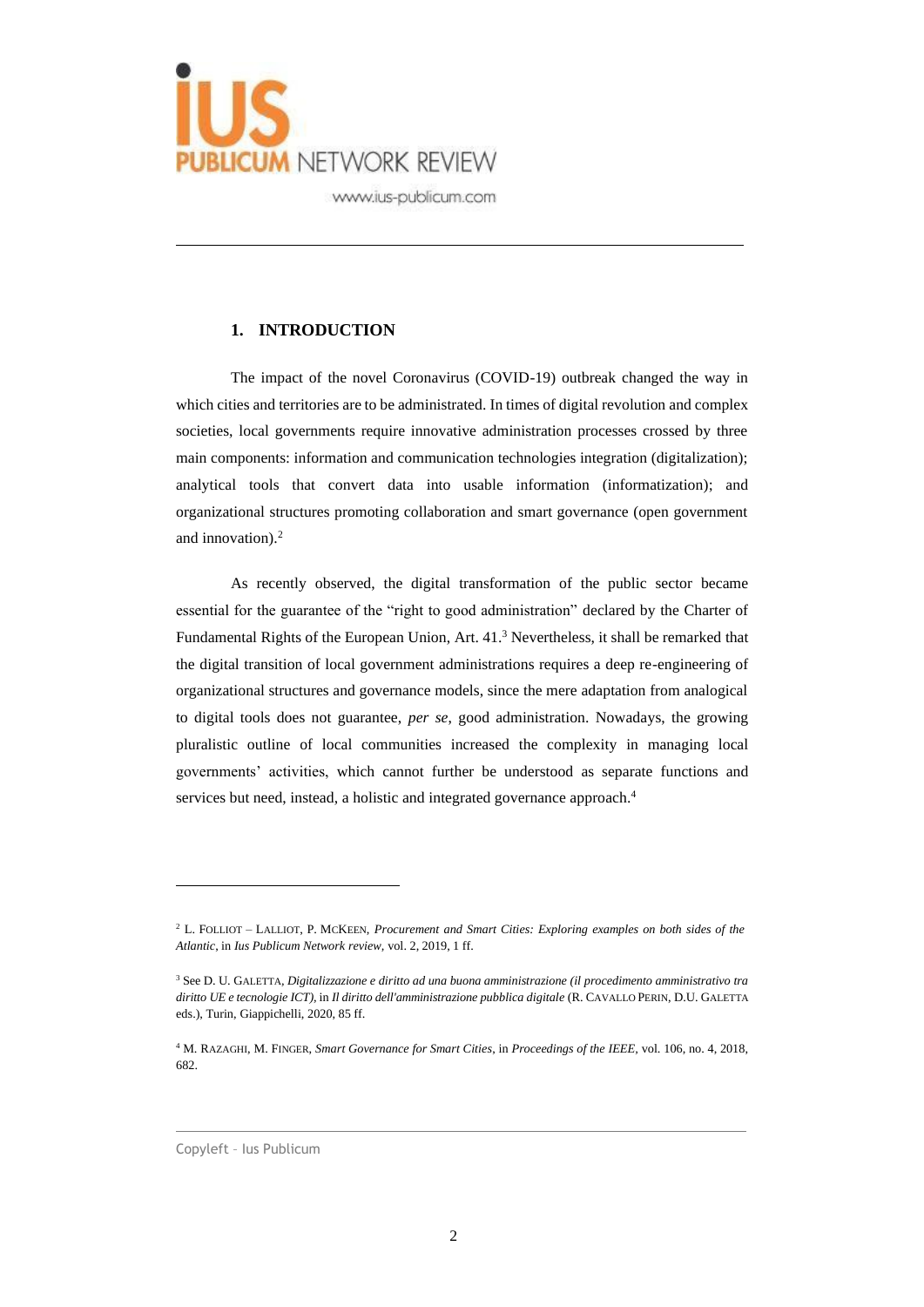

In the most cases, the traditional local government administration structure organized on a territorial and functional basis is not suitable anymore for the efficient pursuit of its functions.<sup>5</sup> The new governance model requires involvement of private citizens, nongovernmental organisations as well as networks of public organisations, and marks the shift of the role of public administration from 'governing' to solving public problems in collaboration with others.<sup>6</sup> Smart cities provide an ideal opportunity for exploring new digital technologies and their impact on citizens participation for the adoption of e-participation influences policy design and policymaking, leading to smart solutions.<sup>7</sup> This leads to an important transformation in the way cities and territories are governed and introduces new challenges to the traditional local governance models.

# **2. THE ROLE OF DIGITAL PLATFORMS IN LOCAL PUBLIC ADMINISTRATIONS**

In governance structure legitimacy is required not only of the governing system, local authorities or public organisations; but also of other participants, including citizens.<sup>8</sup> The complexity of problems within the local administration context has reached a point where digitalization and collaboration among a large number of stakeholders are essential,

<sup>5</sup> On this topic see R. CAVALLO PERIN, G.M. RACCA, *Smart cities for an intelligent meeting of social needs,* in *Le futur du droit administratif – The future of administrative,* (J.B. AUBY ed.), Lexis Nexis, 2019, 431-437.

<sup>6</sup> S. SECINARO et al., *Does Citizen Involvement Feed on Digital Platforms?,* in *International Journal of Public Administration,* 2021, 2.

<sup>7</sup> A. VISVIZI at al., *Irregular migratory flows: Towards an ICTs' enabled integrated framework for resilient urban systems. Journal of Science and Technology Policy Management,* 8/2, 2017, 227-242.

<sup>8</sup> L. HÄIKIÖ, *From Innovation to Convention: Legitimate Citizen Participation in Local Governance,* in *Local Government Studies*, 38/4, 2012, 415-435.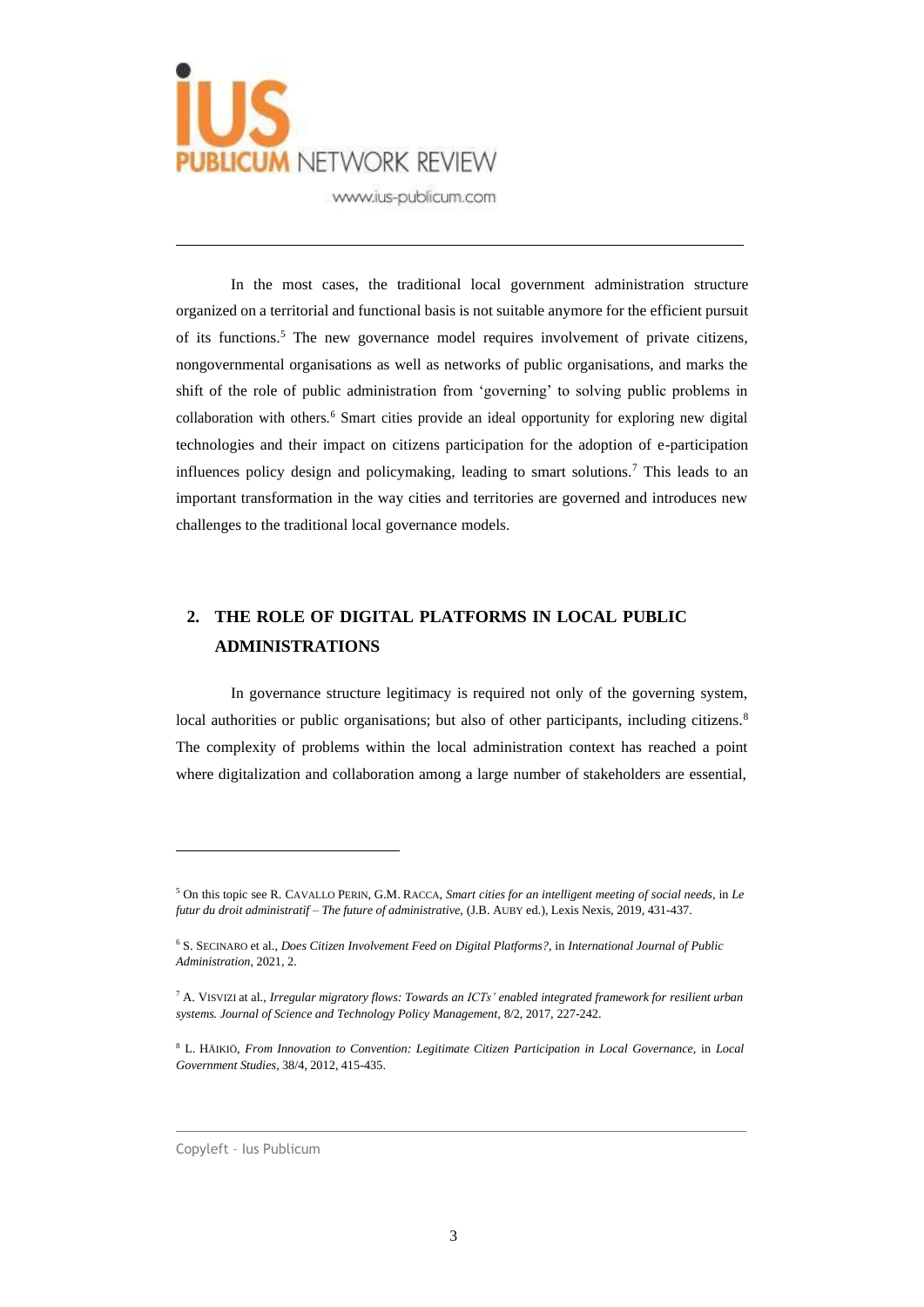

since no single actor can have the adequate knowledge and resources to tackle them alone.<sup>9</sup> This increased the need of empowering horizontal-based governance models focused on collaboration with non-state actors and aimed at of co-defining how the public interest, which is to be pursued in different fields.<sup>10</sup> The roles and functions undertaken by citizens in smart city governance models are dynamic and evolve over time. This highlights how smart city initiatives have differentiated outcomes and how the mode of governance in a societal and institutional context plays an important role in shaping patterns of citizen participation.<sup>11</sup> Some public spheres of the city are now governed through the collective actions of different stakeholders rather than through activities exercised by the public administration alone.<sup>12</sup> This emerges more and more rapidly in the fields of online services that local authorities are required to guarantee to their citizens and enterprises.<sup>13</sup> The European strategy geared toward

<sup>9</sup> M. RAZAGHI, M. FINGER, *Smart Governance for Smart Cities*, cit., 681; C. NUNES SILVA, *Global Trends in Local Governance,* in ID. (eds) *Contemporary Trends in Local Governance. Local and Urban Governance.* Springer, Cham, 2020, 1-19.

<sup>&</sup>lt;sup>10</sup> C.M. COLOMBO, *New forms of local government and the transformation of Administrative Law, in <i>European Public Law,* vol. 24, no.3, 2018, 575; R. E. LEVITT, W. HENISZ et al.*, Governance challenges of infrastructure delivery: The case for socioeconomic governance approaches*, in *Proc. Construct. Res. Congr.,* 2010, vol. 2, 757- 767; N. TEWARI, G. DATT, *Towards FoT (Fog-of-Things) enabled Architecture in Governance: Transforming e-Governance to Smart Governance*, 2020 International Conference on Intelligent Engineering and Management (ICIEM*)*, 2020, 223-229; M. DAS AUNDHE, R. NARASIMHAN, *Public Private Partnership (PPP) Outcomes in E-Government: A Social Capital Explanation,* in *International Journal of Public Sector Management* 2016, vol. 29, no. 7, 638-658.

<sup>11</sup> Cf. E. PRZEYBILOVICZ et al.*, Citizen participation in the smart city: findings from an international comparative study,* in *Local Government Studies*, 48/1, 2022, 23-47.

<sup>&</sup>lt;sup>12</sup> To stress the importance of enhancing citizens' participation, the Organization for Economic Co-operation and Development (OECD) has praised metropolitan authorities for being 'local agents of change', as they can easily identify the best opportunities for change and innovation and collaborate with the private sector and civil society to experiment with new solutions.

<sup>13</sup> S. RANCHORDÁS, *Citizens as Consumers in the Data Economy: The Case of Smart Cities*, in *EuCML 4*, (2018), 155 et seq. (157).

Copyleft – Ius Publicum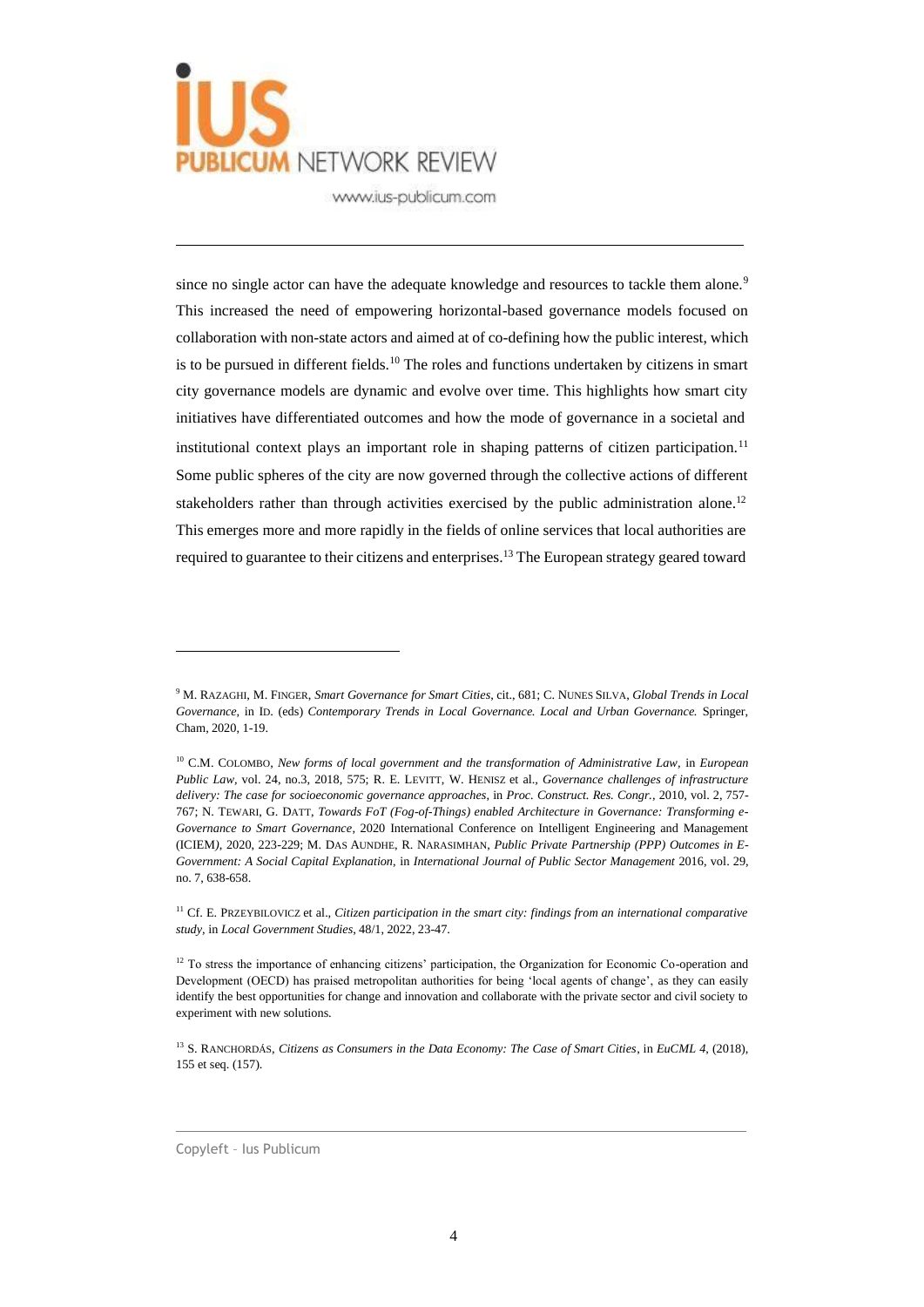

the realization of the Digital Single Market  $(DSM)^{14}$  has progressively evolved with the ambitious goal of shaping the digital future of Europe by considering digital technologies as an enabler for the improvement of citizens' quality of life, to provide new opportunities for businesses, and also to combat climate change in combination with the Europe's green transition<sup>15</sup>. The Digital Europe Programme (DEP)<sup>16</sup>, presented by the European Commission in June 2018 and launched in early 2021, represents the consolidation of these strategies and provide strategic funding to answer these challenges. The Italian Digital Administration Code<sup>17</sup> recognizes the centrality of citizens' rights in the use of digital public administration services while emphasizing the need to implement the principles of accessibility, high usability and availability, completeness of information, high interoperability<sup>18</sup> of the local administrations' data. Beside of that, the EU Regulation n.1724/2018 establishing the Single Digital Gateway (SDG)<sup>19</sup> indicates mandatory quality parameters that websites of Member States' public administrations shall comply with to enable overall higher quality of

<sup>14</sup> See European Commission (2015a), *Digital Single Market Strategy*, COM(2015) 192 final and European Commission (2015d), *Single Market Strategy,* COM(2015) 550 final.

<sup>15</sup> See A. SIKORA, *European Green Deal – legal and financial challenges of the climate change,* in *ERA Forum* vol. 21, 2021, 681-697.

<sup>&</sup>lt;sup>16</sup> Online: The Digital Europe Programme | Shaping Europe's digital future [\(europa.eu\),](https://digital-strategy.ec.europa.eu/en/activities/digital-programme) accessed 19 November 2021.

<sup>&</sup>lt;sup>17</sup> Legislative decree of 7th March 2005, n. 82.

<sup>&</sup>lt;sup>18</sup> The concept of interoperability recalls the possibility of wider and easier circulation of information and data in the public sector. See G. CARULLO, *Government in the Digital Era: Can We Do More with Less?* in *Information and Communication Technologies Challenging Public Law, beyond Data Protection. Atti del 12° congresso annuale della Societas Iuris Public Europaei* (SIPE), Milano, 25-27 maggio 2017, (J. ZILLER E D. U. GALETTA eds.), Baden, Nomos Verlagsgesellschaft, 2018, 143-152.

<sup>&</sup>lt;sup>19</sup> Regulation EU 2018/1724 of 2 October 2018 establishing a single digital gateway to provide access to information, to procedures and to assistance and problem-solving services and amending Regulation (EU) No 1024/2012 hereinafter SDG Regulation.

Copyleft – Ius Publicum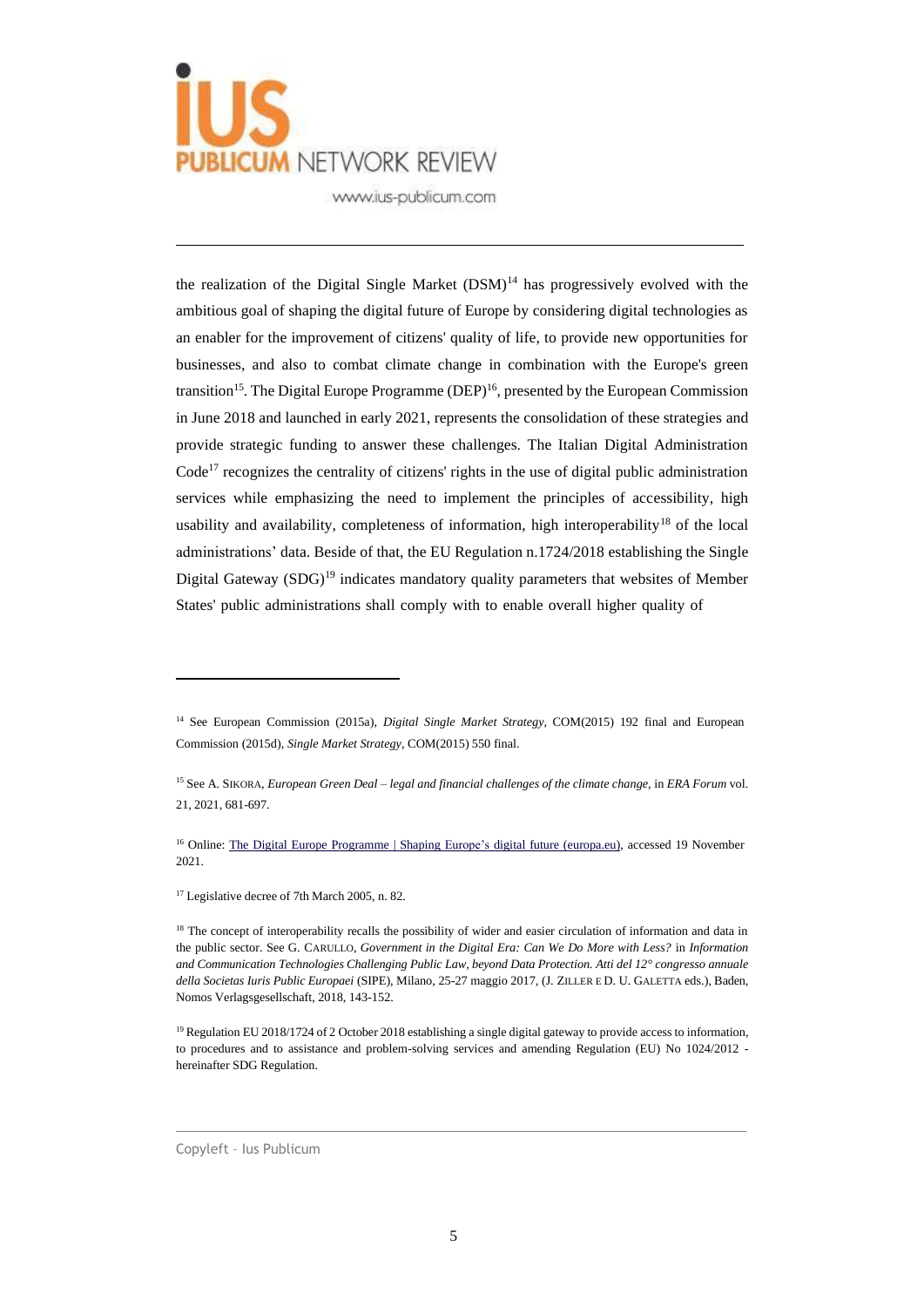

information on the Single Market and accessibility of administrative procedures for crossborder users.<sup>20</sup> The aim is to put the citizen in the centre by eliminating the burdens in access to public services by means of reorganised and innovative internal processes, as well as strengthened cooperation between public bodies. Specifically, the SDG is a portal designed to guide citizens and businesses to find information on European and national rules, rights and procedures with links to the sites where these can be done online, with the goal of bringing 21 administrative procedures online by 2023, making fully transnationally accessible national online services.<sup>21</sup> To that extent, the development of digital administrative networks between Member States and Union administrations plays a key role not only for the fostering of the European Single Market, but also for the rapid digital transformation of local governments.<sup>22</sup> Since the advent of the second digital revolution, local governments are forced to seek ways for their cities to become more ethical, inclusive, intelligent, and sustainable in order to address the challenges of the digital society (such as information sharing, citizen engagement, transparency and openness). The smart-city concept is indeed mostly considered from a technology-orientated perspective that stresses the use of information and communication technologies (ICTs) and big data; and the same goes for smart governance. This latter is regarded as basis for developing smart governance through the application of emergent ICTs that improve decision-making processes and collaboration

<sup>20</sup> See R. BHATTARAI, I. PAPPEL, et al., *The Impact of the Single Digital Gateway Regulation from the Citizens' Perspective,* in *Procedia Computer Science,* vol.164, 2019, 159-167.

<sup>21</sup> H. GRAUX, *The Single Digital Gateway Regulation as an Enabler and Constraint of Once-Only in Europe,* in *The Once-only Principle* (R. KRIMMER et al. eds), Cham, Springer, 2021, 83 ff. (86-89).

 $22$  The Single Digital Gateway (SDG) has been established to promote mobility for citizens and businesses within the Union through the consolidation of so-called "dialogue system" capable to facilitate and improve online access to up-to-date information, administrative procedures, and assistance services. Therefore, the SDG Regulation is based on the once-only principle and is aimed at streamlining interactions between citizens, enterprises, and competent administrative authorities by reducing the amount of administrative burden. See C. SCHMIDT, R. KRIMMER, T. LAMPOLTSHAMMER, "*When need becomes necessity" - The Single Digital Gateway Regulation and the Once-Only Principle from a European Point of View,* in *Open Identity Summit 2021* (H. ROßNAGEL eds.), Bonn, Gesellschaft für Informatik e.V., 2021, 223-228.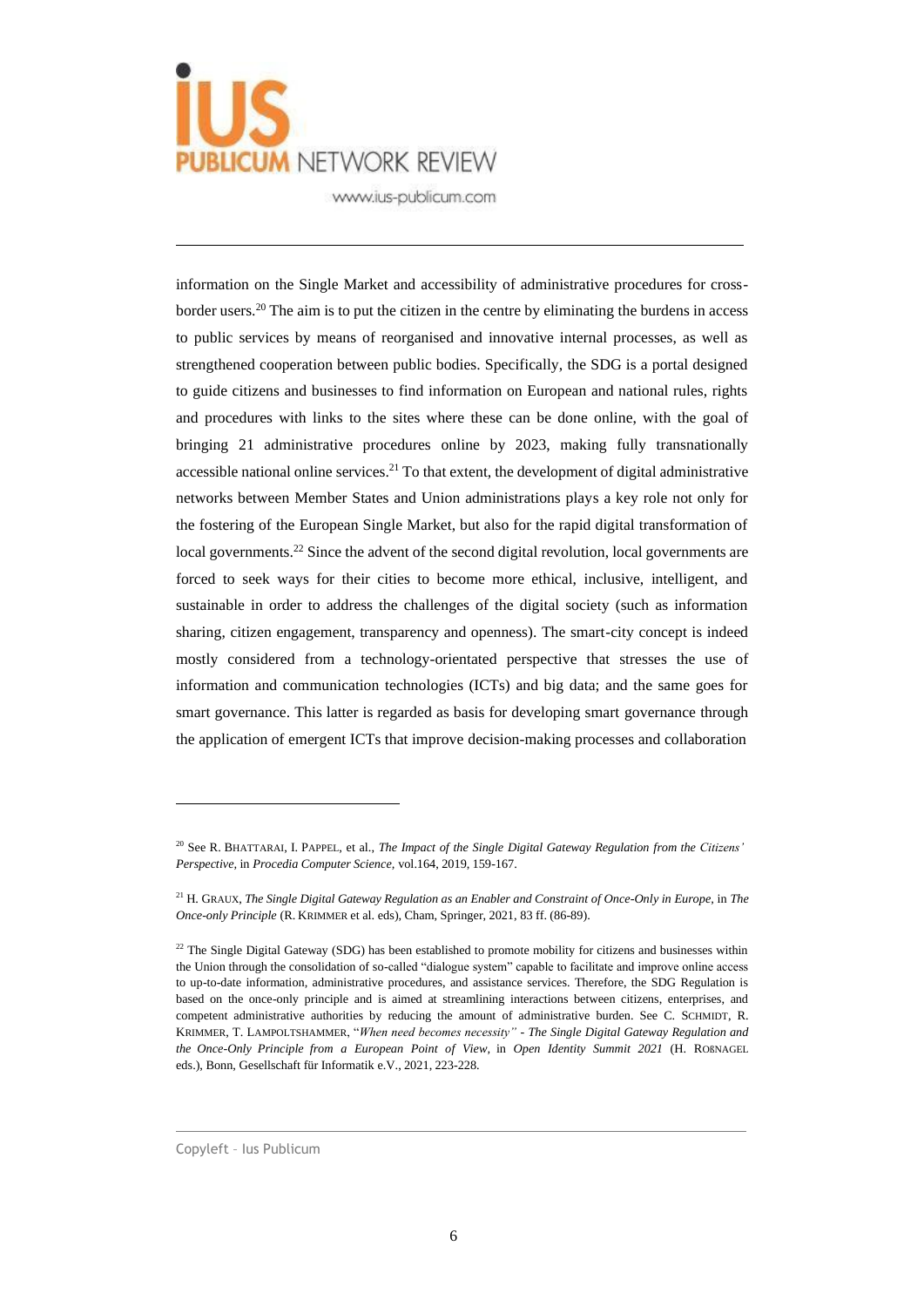

among governments, citizens, and other stakeholders.<sup>23</sup> This implies not only the exploitation of the advantages offered by new technologies, but also – and above all – the capability to overcome organizational as well as legal challenges by means of new prototypal solutions.<sup>24</sup>

To empower digitalization-driven local governance models, digital platforms begun to be applied to the city context. This is the case of the emerging "platform urbanism<sup>25</sup>" aimed at addressing various urbanization problems with the assistance of open data, participatory innovation opportunity, and collective knowledge to support local governance efforts in the development of smarter cities.<sup>26</sup> Platforms are revolutionizing every dimension of our society by providing potential for a new kind of value creation and allowing organizations to create entire ecosystems that leverage the expertise of a diverse pool of external complementors, resulting in an unprecedented scope of innovation<sup>27</sup>.

As known, the most critical determinant of any platform's success is its ability to attract participants to join and contribute to it, since on its own a platform cannot create value. Contemporary models of public governance advocate the creation of public value through articulated initiatives involving governments and society, where the opening up of data and

<sup>23</sup> G. VIALE PEREIRA, et al., *Smart Governance in the Context of Smart Cities: A Literature Review,* in *Information Polity*, vol. 23, no. 2, 2018, 143-162.

<sup>24</sup> S. MAMROT, K. RZYSZCZAK, *Implementation of the OOP in Europe,* in *The Once-only Principle* (R. KRIMMER et al. eds)*,* cit., 12.

<sup>25</sup> S. VAN DER GRAAF, P. BALLON*, Navigating platform urbanism*, in *Technol. Forecast. Soc. Chang.,* 2019, vol. 142, 364-372.

<sup>26</sup> P. REPETTE et al., *The Evolution of City-as-a-Platform: Smart Urban Development Governance with Collective Knowledge-Based Platform Urbanism,* in *Land* 2021, vol. 10, no. 1, 2021, 33 ff. See also M. DEMICHELIS, *Innovazioni nell'uso degli spazi pubblici post-pandemia: il caso italiano nel contesto europeo*, in *DPCE online*, issue 2, 2020, 2481 ff.; J. MORISON, J. COBBE, *Understanding the Smart City: Framing the challenges for law and good governance,* in (J.B. AUBY ed.), *Le futur du droit administratif*, cit., 375 ff.

<sup>27</sup> S. REPONEN, *Government-as-a-platform: enabling participation in a government service innovation ecosystem,* Johtamisen laitos, 2017*, passim.*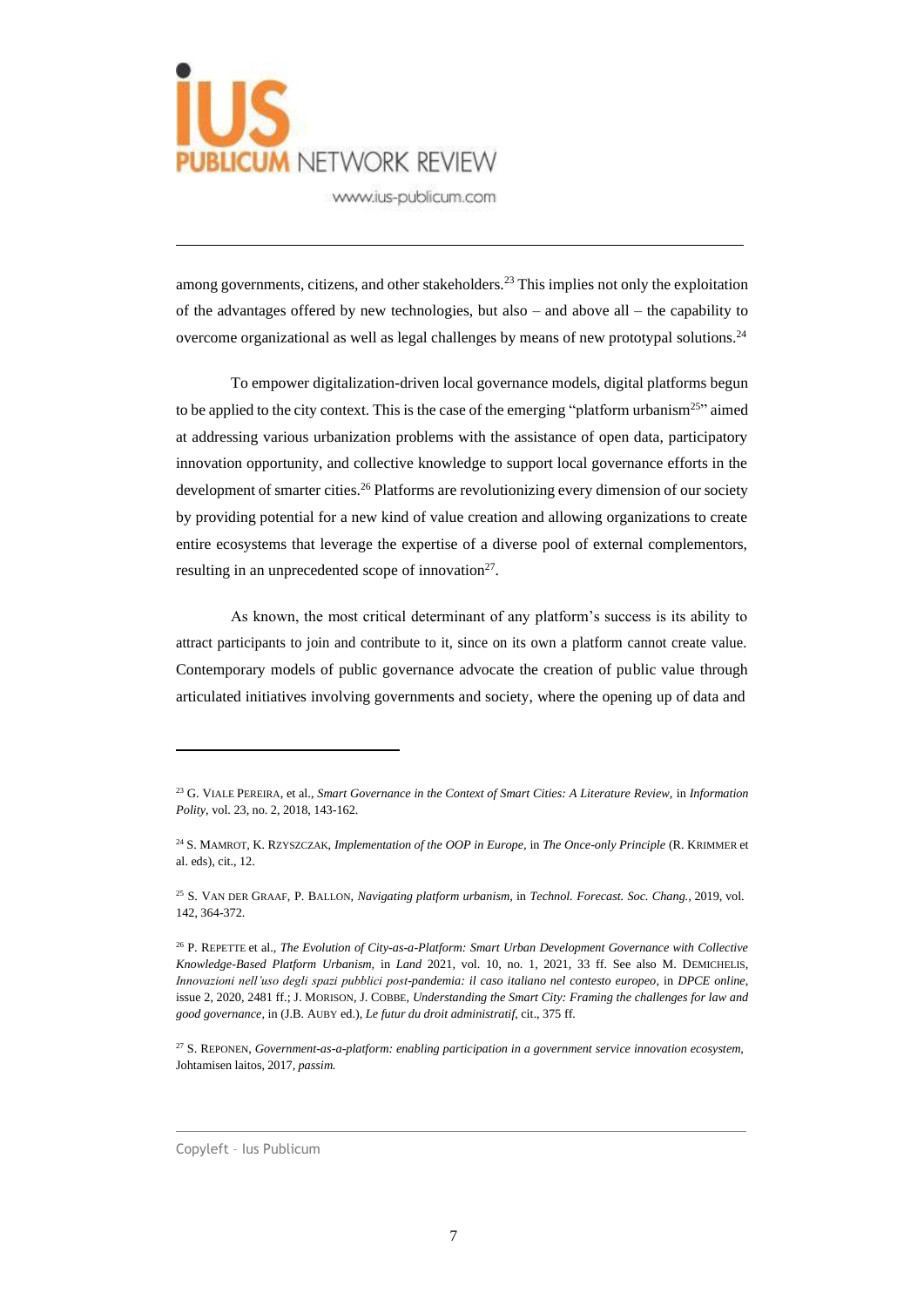

the mobilization of collective knowledge is becoming essential to enable the co-creation of samrt solutions for local administrations.<sup>28</sup> Therefore, new platform-based approaches are emerging, which are associated with the local government's application of digital technologies to expand the possibilities of co-production of public services.<sup>29</sup> The ongoing "platformization" of public administrations' activities can thus be conceptualized as a model of sociotechnical governance supported by digital architecture technologies with open and modular standards that guarantee the connection between government and society while increasing public value.<sup>30</sup> This also marks the transition from centralized management to socalled "representative governance"<sup>31</sup> aimed at promoting the community participation in the construction of their own cities.<sup>32</sup>

Whereas the concept of platform government emerged long ago, supporting technologies and infrastructures are now being installed and implemented with highly integrative technologies such as Cloud computing, big data analytics, social media, Internet

<sup>28</sup> T. ZHUANG et al., *The role of stakeholders and their participation network in decision-making of urban renewal in China: The case of Chongqing,* in *Cities*, issue 92, 2019, 47-58.

<sup>&</sup>lt;sup>29</sup> See D. BOLLIER, *The City as Platform: How Digital Networks Are Changing Urban Life and Governance. The* Aspen Institute, Washington DC, 2016; A.G. GABRIEL, *Transparency and accountability in local government: Levels of commitment of municipal councilors in Bongabon in the Philippines,* in *Asia Pac. J. Public Adm.*, issue 39, 2017, 217-223; E. BELLIARDO, *Innovation and sustainability in public procurement,* at ICON-S Mundo, The future of public law, (online, 9 luglio 2021). The Smart City Challenges: procurement and innovation.

<sup>30</sup> P. REPETTE et al., *The Evolution of City-as-a-Platform,* cit., 38; see also A. LOVARI, G. DUCCI, *The challenges of public sector communication in the face of the pandemic crisis: professional roles, competencies and platformization,* in *Sociologia della comunicazione,* vol. 61, issue 1, 2021, 9-19.

<sup>31</sup> For an interesting analysis on this topic see: A RAHMADANY, M. ACHMAD, *The Implementation E-Government to Increase Democratic Participation: The Use of Mobile Government,* in *Jurnal Studi Sosial Dan Politik*, 2021, vol. 5, no. 1, 22-34.

<sup>32</sup> J.R. GIL-GARCIA, *Conceptualizing smartness in government: An integrative and multi-dimensional view*, in *Gov. Inf. Q.,* 2016, issue 33, 524-534.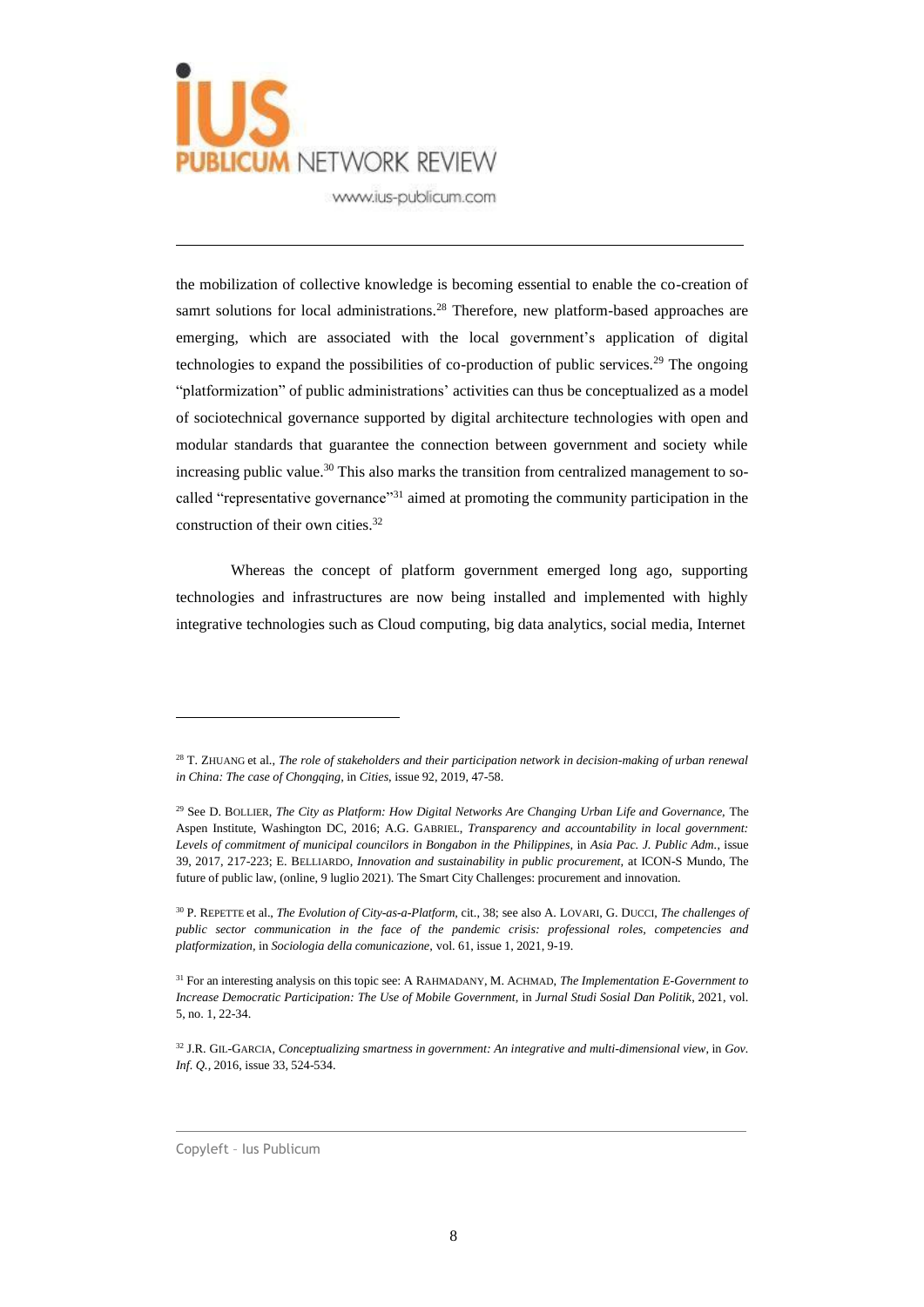

of Things, and Artificial Intelligence<sup>33</sup>, which open up real opportunities by facing realistic challenges for public management.<sup>34</sup> Within this framework, the pressure for government innovations, such as algorithmic bureaucracy<sup>35</sup> and collaborative value creation, is increasing and changes the nature of work in government while the decision-making processes are reinstitutionalized.<sup>36</sup>

<sup>34</sup> See J. CHEVALLIER, *Vers l'État-plateforme ?,* in *Revue française d'administration publique,* vol. 167, no. 3, 2018, 627-637.

<sup>35</sup> B. LEPRI et al., *Fair, Transparent, and Accountable Algorithmic Decision-Making Processes?,* in *Philosophy and Technology,* vol. 31, 2018, 611-612; I. ALBERTI, *Artificial intelligence in the public sector: opportunities and challenges*, in *Eurojus,* Special Issue, vol.3, 2019, 149-163; T. M. VOGL et al., *Smart Technology and the Emergence of Algorithmic Bureaucracy: Artificial Intelligence in UK Local Authorities,* in *Public Administration review,* vol. 80, issue 6, November/December 2020, 946-961.

<sup>36</sup> S. KIM et al., *Platform Government in the Era of Smart Technology,* in *Public Administration Review,* 2021, 1-7. See also I. MARTIN DELGADO, *Una panorámica general del impacto de la nueva Ley de Procedimiento Administrativo Común en las relaciones de los ciudadanos con la Administración Pública,* in Id. (ed.), *El Procedimiento administrativo y el régimen jurídico de la administración pública desde la perspectiva de la innovación tecnológica,* Innap Investiga, 2017, 159 ff. (173-193); G. CARULLO, *Decisione amministrativa e Intelligenza Artificiale,* in *Diritto dell'informazione e dell'informatica*, issue 3, 2021, p. 431-461; G. PINOTTI, *Amministrazione digitale algoritmica e garanzie procedimentali,* in *Labour & Law Issues,* 7/2021, 77-.95.

<sup>33</sup> To recall some of the more outstanding voices at international level: L.A. BYGRAVE, *Minding the Machine: Article 15 of the EC Data Protection Directive and Automated Profiling,* in *Computer Law and Security Review*, 17, 1, 2001, 16 ff.; D.R. DESAI, J.A. KROLL*, Trust But Verify: A Guide to Algorithms and the Law*, in *Harvard Journal of Law & Technology,* 31, 1, 2017, 1-64; N.M., RICHARDS, J.H. KIN, *Big Data Ethics,* in *Wake Forest Law Review,* 49, 2014, 393; P. SCHWARTZ, *Data Processing and Government Administration: The Failure of the American Legal Response to the Computer,* in *Hastings Law Journal*, 43, 1992, 1321 ff.; G. DE MINICO, *Towards an "Algorithm Constitutional by Design",* in *BioLaw Journal –Rivista di BioDiritto,* vol. 1, 2021, 381 ff. In the Italian literature see, *inter alia,* R. CAVALLO PERIN, D.U. GALETTA (eds.), *Il diritto dell'Amministrazione Pubblica digitale*, 2020, cit.; F. LAVIOLA, A*lgoritmico, troppo algoritmico: decisioni amministrative automatizzate, protezione dei dati personali e tutela delle libertà dei cittadini alla luce della più recente giurisprudenza amministrativa,* in *BioLaw Journal –Rivista di BioDiritto,* 3, 2020, 389-440, S. ROSSA, *Contributo allo studio delle funzioni amministrative digitali,* CEDAM, Milan, 2021; L. PARONA, *Government by algorithm: un contributo allo studio al ricorso dell'intelligenza artificiale nell'esercizio di funzioni amministrative,* in *Giorn. Dir. Amm.,* 1/2021, 10 ff.; G. ORSONI, E. D'ORLANDO., *Nuove prospettive nell'amministrazione digitale: Open Data e algoritmi*, in *Istit. fed.,* 3/2019, 593 ff.; L. MUSSELLI, *La decisione amministrativa nell'età degli algoritmi*, in *Media Laws – Riv. dir. media,* n. 1/2020, 18 ff.; D.U. GALETTA, *Algoritmi, procedimento amministrativo e garanzie: brevi riflessioni, anche alla luce degli ultimi arresti giurisprudenziali in materia,* in *Riv. it. dir. pubbl. comunit.,* 3/2020, 501 ff.; E. CARLONI, *Algoritmi su carta. Politiche di digitalizzazione e trasformazione digitale delle amministrazioni,* in *Dir. pubbl.,* 2/2019, 363 ff.;

Copyleft – Ius Publicum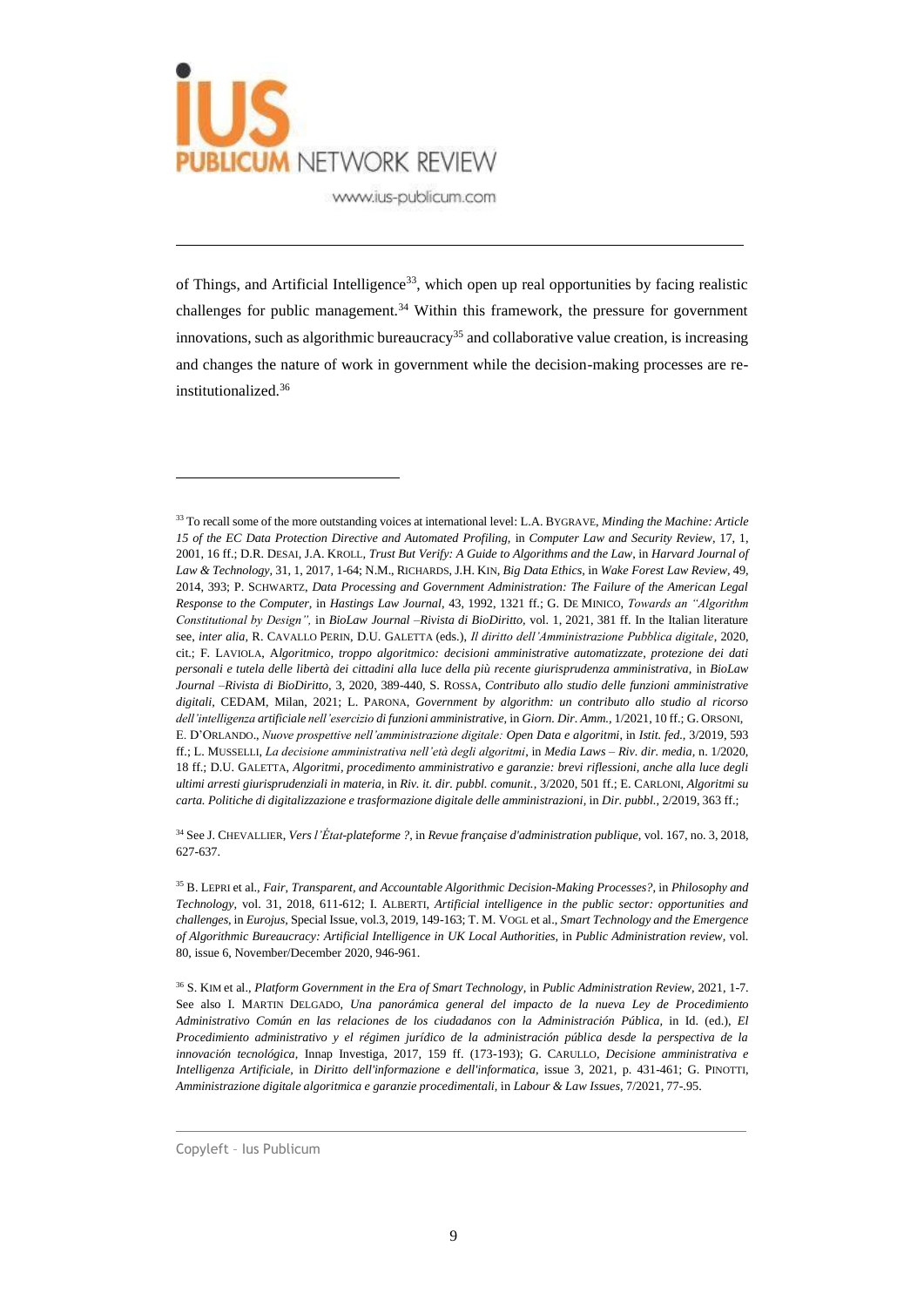

### **3. DIGITAL E-GOVERNMENT PLATFORMS**

Digital E-Government structures have been developed to provide public information dissemination, accept electronic document submissions, manage them via e-protocol and support the processing phases with appropriate electronic structure characterized by easy communication among the organization's departments.<sup>37</sup> This includes tools serving communicational and informative governmental functions through a user-friendly, interoperable and distributed web-based architecture.<sup>38</sup> As mentioned before, public services need to not only be delivered through E-Government platforms, but also to be coproduced with the engagement of social players (citizens and other main stakeholders). In this regard such platforms act as digital commons, where the society and public agents interact and collaborate.<sup>39</sup> Moreover, E-Government platforms constitute an extensive area of knowledge, principles, and policies wherein services are designed from the perspective of the end-user.<sup>40</sup> This implies considering the requirements, priorities, and preferences of each type of user.

<sup>37</sup> A. DRIGAS, L. KOUKIANAKIS, *Government Online: An E-Government Platform to Improve Public Administration Operations and Services Delivery to the Citizen,* in *Visioning and Engineering the Knowledge Society. A Web Science Perspective. WSKS 2009. Lecture Notes in Computer Science* (M.D. LYTRAS et al. eds.), Springer, Berlin 2009, 530 ff.

<sup>38</sup> See L. HASSAN et al., *Gameful civic engagement: A review of literature on gamification of e-participation,* in *Government Inf. Q.,* vol. 37, no. 3, 2020, 1 et seq.; A. KALIONTZOGLOU, *A secure e-Government platform architecture for small to medium sized public organizations*, in *Electronic Commerce Research and Applications,* vol. 4, issue 2, 2005, 174-186; D. ROZHKOVA, N. ROZHKOVA, U. BLINOVA, *Development of the e-Government in the Context of the 2020 Pandemics,* in *Advances in Digital Science. ICADS 2021. Advances in Intelligent Systems and Computing* (T. ANTIPOVA, et al. eds.)*,* vol. 1352, Springer, Cham, 465-476.

<sup>39</sup> M.J. RIBEIRO ROTTA et al., *Digital Commons and Citizen Coproduction in Smart Cities: Assessment of Brazilian Municipal E-Government Platforms,* in *Energies* 2019, vol.12, no.14, 2813.

<sup>40</sup> See P.G. NIXON et al. (eds.), *Understanding E-Government in Europe: Issues and challenges,* Routledge, London, New York, 2010; K MOSSBERGER, C. TOLBERT, *The effects of E-Government on trust and confidence in government*, in *Pub. Adm. Rev*., 2003, 66 ff.; L. AL-HAKIMCHE, *Global E-Government: Theory, Applications and Benchmarking, Hershey*, 2007.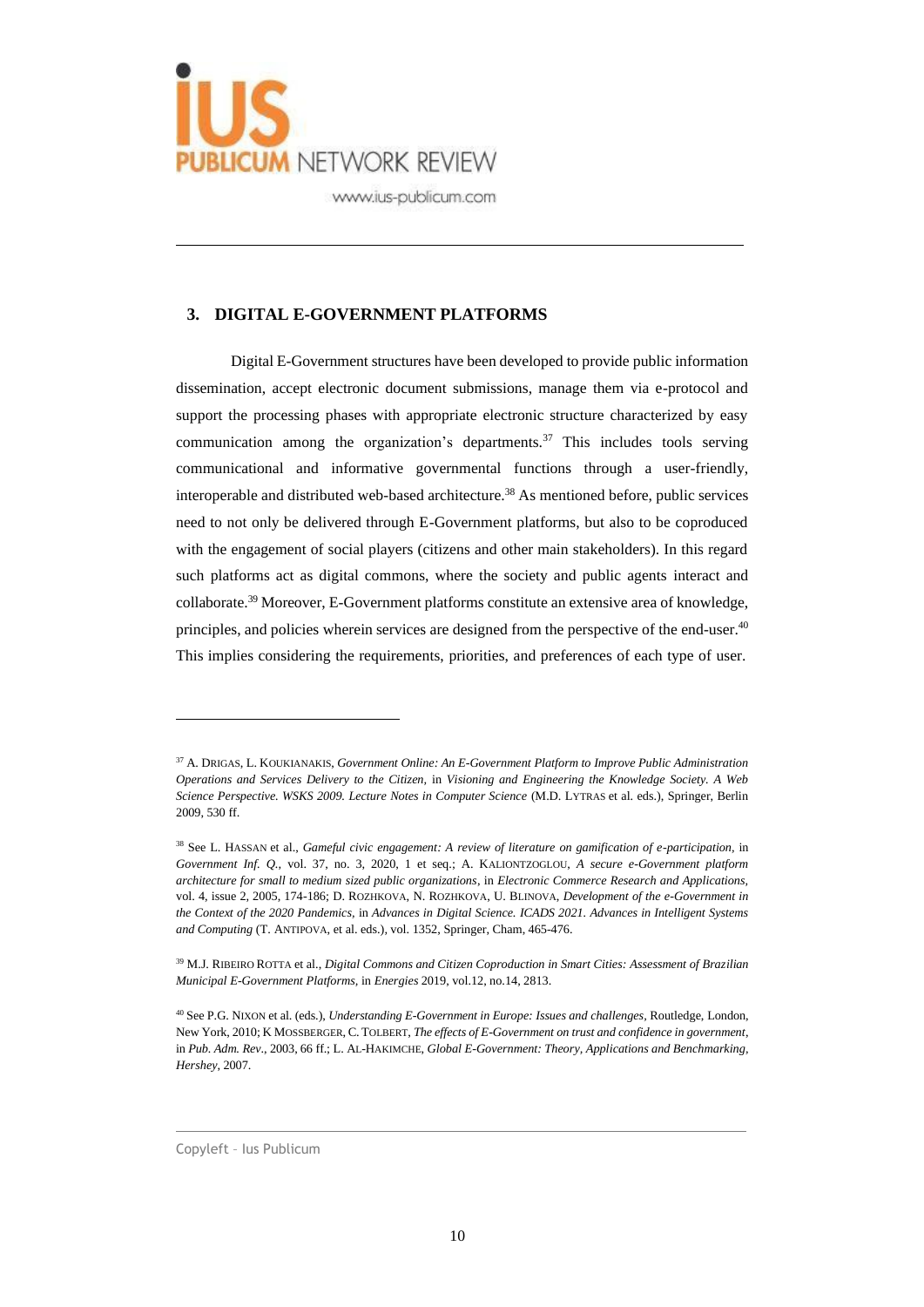

For this reason, the spreading out of digital E-Government platforms includes the restructuring and reengineering of organizations and their services through user-centric exploitation of ICTs and Internet of Things.<sup>41</sup> On the contrary, platforms that only broker different groups of users are not capable of achieving co-participated governance and develop Internet-based services to ensure that citizens have access to essential public data. Research findings demonstrate that a platform that is open, flexible, transparent and accessible attracts participation.<sup>42</sup> E-Government platforms are thus required to encompass social elements (participation of stakeholders in the development of services and public policies that generate value to society) and technical elements (existence of an infrastructure information and communication technology with open, evolving, and adaptable standards architecture).<sup>43</sup>

Another main challenge of evolving E-Government platforms regards the accomplishment of full ICT-integration with high security standards within the several public administration processes.<sup>44</sup> To that purpose, an indispensable prerequisite is the development

<sup>&</sup>lt;sup>41</sup> The OECD defines digital government as "the use of digital technologies, as an integrated part of governments' modernisation strategies, to create public value" and that it "relies on a digital government ecosystem comprised of government actors, non-governmental organisations, businesses, citizens' associations, and individuals which supports the production of and access to data, services and content through interactions with the government. The OECD's definition of e-government is similar: "the use by the governments of information and communication technologies (ICTs), and particularly the Internet, as a tool to achieve better government." OECD (2014), *Recommendation of the Council on Digital Government Strategies,* online: [http://www.oecd.org/gov/digital](http://www.oecd.org/gov/digital-)government/Recommendation-digital-government-strategies.pdf, accessed 19 November 2021; J. ORTIZ-BEJAR*, Design and Implementation of Digital Platform for e-Government,* in *2021 IEEE URUCON*, 2021, 547-551; A. DRIGAS, L. KOUKIANAKIS, *Government Online: An E-Government Platform to Improve Public Administration Operations and Services Delivery to the Citizen*, in *Proceedings of the WSKS 2009,* Chania, Crete, Greece, 2009, 523-532.

<sup>42</sup> S. REPONEN, *Government-as-a-platform: enabling participation in a government service innovation ecosystem,* cit., 32 ff.

<sup>43</sup> M. DE REUVER et al*., The digital platform: A research agenda,* in *J. Inf. Technol.*, 2017, issue 33, 124-135.

<sup>44</sup> On this topic see L. SIDERIS et al. (eds.), *E*-*Democracy, Security, Privacy and Trust in Digital World*, Springer International Publishing, Switzerland, 2014; K. ANDREASSON (ed.), *Cybersecurity. Public Sector Threats and Responses*, CRC Press, Broken Sound Parkway, 2012; I. HOFFMAN, K. B. CSEH, *E-administration, cybersecurity*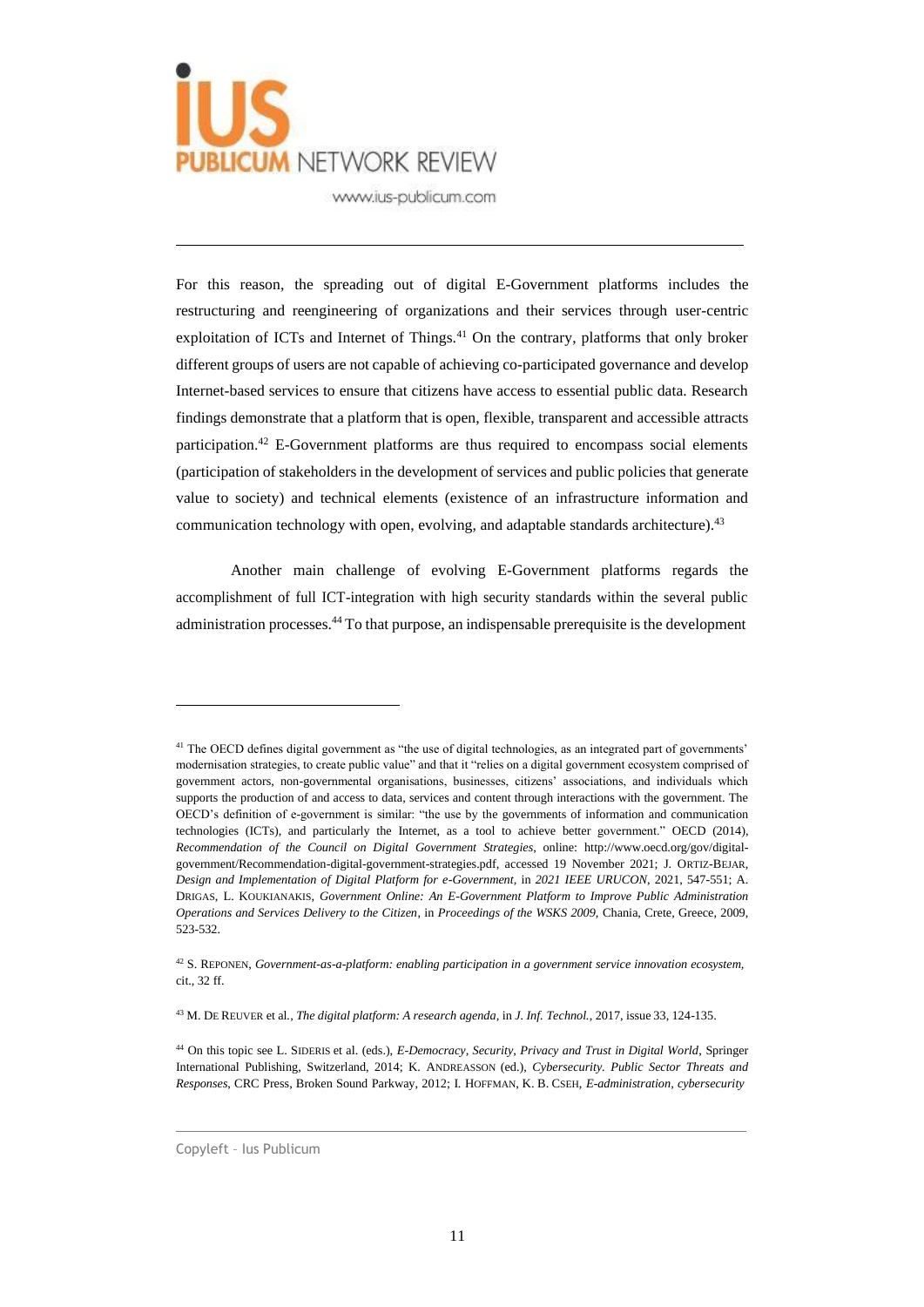

of an electronic infrastructure, which support e-protocol, e-applications/e-petitions and internal organizational function of the public organization.<sup>45</sup> E-Government systems influence almost all aspects of the life of a society, therefore they are the largest software systems ever used.<sup>46</sup> This shows that the escalation of the E-Government services begins with easy access to governmental information and passes through the e-transactions between citizens and the public organization reaching the electronic (direct) delivery of the requested document.<sup>47</sup> This is also related with the characteristics of E-Government data, which are often sensitive (personal, secret, business, etc.) and scattered over various components. Whenever the needed data should not be directly accessible for the querying people, the solution can be based on service-oriented architecture. To do that, the data can be used by applications producing the information, provided that the application's outputs (*i.e.,* the information) is controlled by a trusted body.<sup>48</sup>

In city administration, government and society partnership is sought through the configuration of an ecosystem that combines technological infrastructure made available by the platform owner (government) with a wide range of external participants (citizens and enterprises, society), who will have the opportunity to participate and complement the platform with innovative services and applications.<sup>49</sup> Governance and institutions play a

<sup>48</sup> See J. KRAL, *e-Government: Challenges and Lost Opportunities,* cit., 486 seq.

<sup>49</sup> P. REPETTE et al., *The Evolution of City-as-a-Platform,* cit., 44.

*and municipalities – the challenges of cybersecurity issues for the municipalities*, in *Cybersecurity and Law,* vol. 2, 2020.

<sup>45</sup> A. DRIGAS, L. KOUKIANAKIS, *Government Online*, cit., 532.

<sup>46</sup> J. KRAL, *e-Government: Challenges and Lost Opportunities,* in *Visioning and Engineering the Knowledge Society. A Web Science Perspective. WSKS 2009. Lecture Notes in Computer Science* (M.D. LYTRAS et al. eds), Springer, Berlin, 2009, 484.

<sup>47</sup> A. DRIGAS, L. KOUKIANAKIS, *Government Online: An E-Government Platform to Improve Public Administration Operations and Services Delivery to the Citizen,* ibid*.,* 523.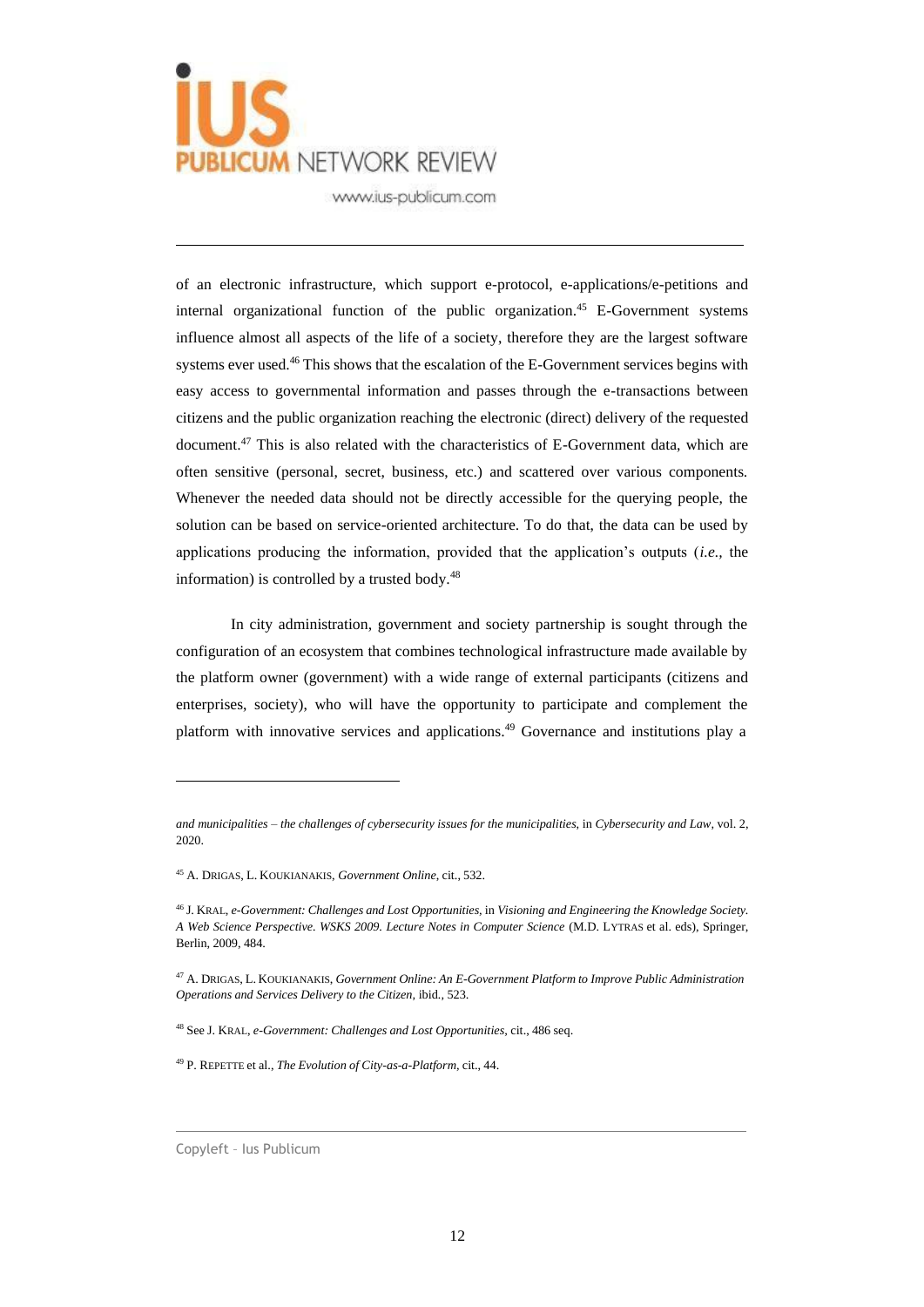

crucial role for the structuring of platform ecosystems<sup>50</sup> (which can be declined as private platform ecosystems, government platform ecosystems and decentralized platform ecosystems)<sup>51</sup>.

Unlike the private sector, the motivating reasons for the adoption of platforms by the government focus on how to serve citizens efficiently in the era of rapid technological, social, and economical changes.<sup>52</sup> It is a matter of articulating new competences in order to guarantee the definition of public policies meeting citizen's needs.<sup>53</sup> All these considerations stress out how digital E-Government platforms within platform-based governance models can have a disruptive impact on local governance: they foster fluid and synergistic interaction among public administrations, institutions and citizen by means of four basic city assets, *i.e.* people, data, infrastructure and technology.<sup>54</sup> This represents an important step toward innovative smart governance implementation, wherein digital platforms represent an essential tool for enabling open and participatory models.

<sup>53</sup> *Ibid.*

<sup>&</sup>lt;sup>50</sup> Different kinds of e-governmental services have taken into use in several countries all over the world. The transition is often driven by the seen benefits in, e.g., efficiency, money savings as well as empowerment of citizens. Nonetheless, the current models often fail to take a citizen into account enough. Therefore, it is essential to approach this topic by using an ecosystem viewpoint to define and explain this phenomenon and presents the concept of `egovernment ecosystem', which finds its roots on basis of a philosophical foundation on citizenship. See further M. M. RANTANEN, J. KOSKINEN, S. HYRYNSALMI, *E-Government Ecosystem: A new view to explain complex phenomenon,* in *42nd International Convention on Information and Communication Technology, Electronics and Microelectronics (MIPRO),* IEEE, 2019, 1408-1413.

<sup>51</sup> See further M. KITSING., J. VALLISTU, *Future of Governance for Digital Platform Ecosystems,* in *Proceedings of Fifth International Congress on Information and Communication Technology. Advances in Intelligent Systems and Computing,* (X.S. YANG et al. eds), Springer, Singapore, 2021, 334-341.

<sup>52</sup> P. REPETTE et al., *The Evolution of City-as-a-Platform,* cit., 45.

<sup>54</sup> D. BOLLIER, *The City as Platform,* cit., 45 ff.

Copyleft – Ius Publicum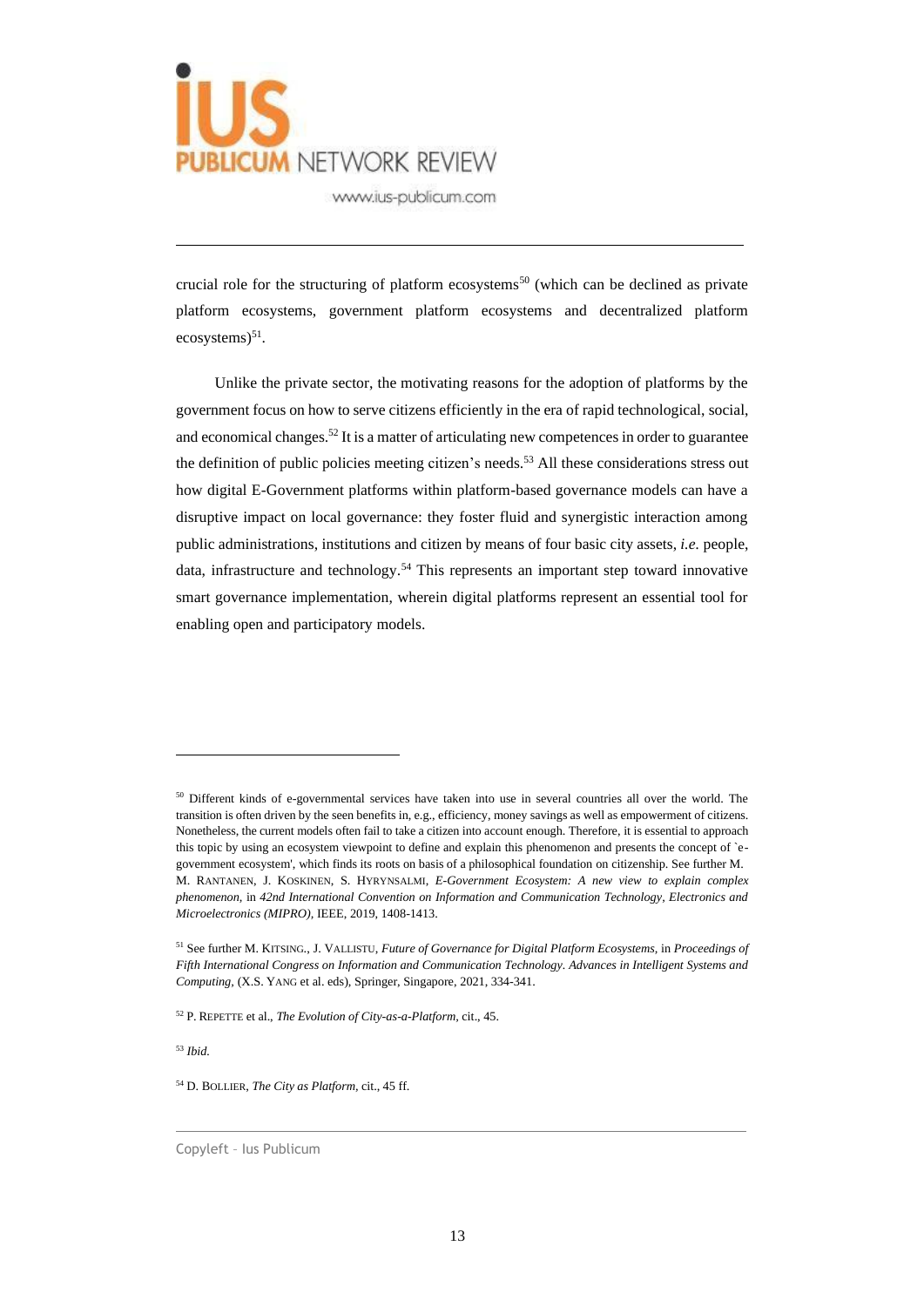

### **4. THE GOVERNMENT-AS-A-PLATFORM (GAAP) APPROACH**

A city can be defined "smart" when it "invests in its human and social capital in conjunction with the communication and information infrastructure to fuel sustainable economic growth and improve the population's quality of life".<sup>55</sup> This means that technology – despite being increasingly disseminated and accessible to the population – does not replace human responsibility in the governance process, but shall rather represent an integrated means to solve complex problems by providing greater interactivity, quality, and efficiency of public administrations.<sup>56</sup> To that extent, institutional openness can be regarded as the use of purposive inflows and outflows of knowledge, data and information to foster innovation.<sup>57</sup> Open innovation constitutes a fundamental paradigm to reach digital public administrations and enable smart governance models where governments take advantage of the experience

<sup>55</sup> A. CARAGLIU, C. DEL BO et al., *Smart cities in Europe,* in *Proceedings of the 3rd Central European Conference in Regional Science*, Kosice, Slovakia, 7–9 October 2009, 50. As the authors stress out, the main characteristics of smart cities are: (a) Infrastructure network, which allows good connectivity; (b) Strategic vision, to develop the city's competitiveness through new technologies and the involvement of multiple actors, and; (c) Adoption of a sustainable and inclusive urban development approach that emphasizes social capital in urban development. See also V. FERNANDEZ-ANEZ, *Stakeholders Approach to Smart Cities: A Survey on Smart City Definitions,* in *Smart Cities*. *Lecture Notes in Computer Science,* (E. ALBA et al. eds) 2016, Springer, Cham, 157-167.

<sup>56</sup> P. REPETTE et al., *The Evolution of City-as-a-Platform,* cit., 39; C. I. VELASCO RICO, *Smart Cities for all: Usability and Disability Bias,* in *European review of Digital Administration and Law,* vol. 2, issue 1, 2021, 157 et seq; D.U. GALETTA, *Public Administration in the Era of Database and Information Exchange Networks: Empowering Administrative Power or Just Better Serving the Citizens?,* in *European Public Law,* vol. 25, issue 2, 2019, 171 et seq.

<sup>57</sup> H.W. CHESBROUGH et al., *Open Innovation: Researching a New Paradigm*. Oxford, Oxford University Press, 2006, *passim;* L. SARTORI*, Open Government; What Else?,* in *Istituzioni del federalismo*, issue 3-4, 2013, 753 ff.; J. VON LUCKE, K. GROSSE, *Open Government Collaboration. Opportunities and Challenges of Open Collaborating With and Within Government,* in *Open Government. Opportunities and Challenges for Public Governance*, (M. GASCÒ-HERNANDEZ ed.), New York, 2014, 189 ff.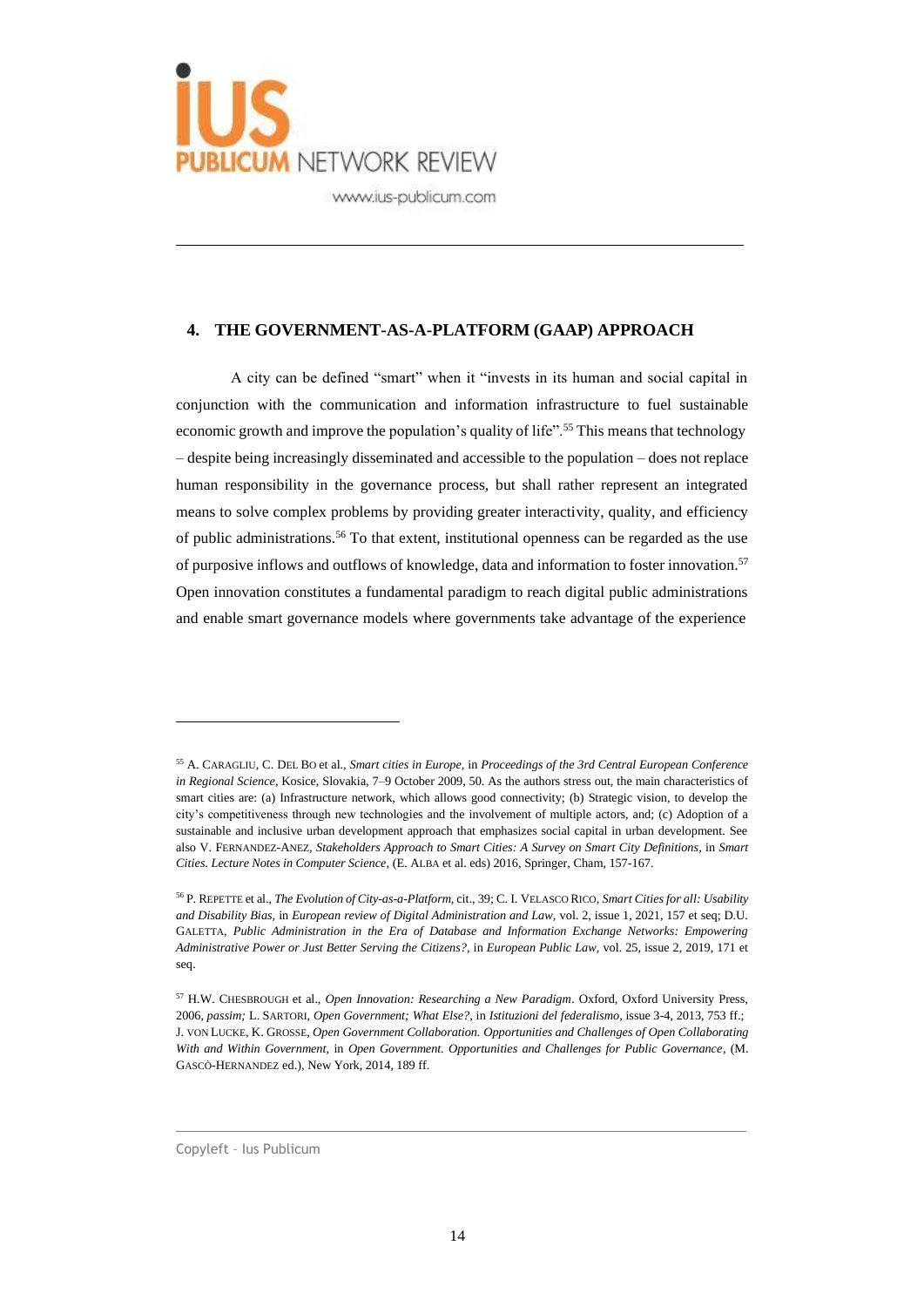

of the citizens to develop "smart" digital services.<sup>58</sup> Nonetheless, digital technologies require consensual, transparent, effective and inclusive governance to promote open spaces for collaboration.<sup>59</sup> In the scope of governance, digital platforms enhance local government innovation by means of outside-in, inside-out and coupled streams of data and information that open up the innovation process.<sup>60</sup> That's why the concept of City-as-a-Platform (CaaP)<sup>61</sup> is spreading up as technological and political infrastructure that allows local society to play a direct role in the government of the Smart Cities.

Digital platforms enable the creation of a network of services (ecosystems) for local governments. Such ecosystems are built upon data and services in the frame of platforms that process big data with distributed autonomic and intelligent systems. The existence of different ecosystems is unavoidable because the digital architecture of informatized local administrations includes different domains such as healthcare, transportation, education etc. Each ecosystem has different characteristics and requires different boundary resources, which evolve as result of the activity of orchestration of the data production and are used to address and constrain the generativity of ecosystems.<sup>62</sup> Within this context, the concept of

<sup>58</sup> N. KOMNINOS, *Intelligent cities: Towards interactive and global innovation environments,* in *Int. J. Innov. Reg. Dev*., 2009, issue 1, 337-355; K.A. PASKALEVA, *The smart city: A nexus for open innovation?*, in *Intell. Build. Int*., 2011, issue 3, 153-171; S. SECINARO et al., *Does Citizen Involvement Feed on Digital Platforms?,* cit.,1-19.

<sup>59</sup> A.J MEIJER, M.P. BOLÍVAR*, Governing the smart city: A review of the literature on smart urban governance*, in *Int. Rev. Adm. Sci.,* 2016, issue 82, 392-408. For a critical overview on the role of openness and transparency in e-Government Strategies see F. BANNISTER, R. CONNOLLY, *The Trouble with Transparency: A Critical Review of Openness in e-Government,* in *Policy and Internet,* 3/2011, 1 ff.

<sup>60</sup> O. GASSMAN et al., *The future of open innovation,* in *R&D Management,* vol. 40, issue3, 2010, 213-22.

<sup>61</sup> See D. BOLLIER, *The City as Platform,* cit.,48.

<sup>62</sup> A. GHAZAWNEH, O. HENFRIDSSON, *Balancing platform control and external contribution in third-party development: The boundary resources model,* in *Information Systems Journal*, 2012, vol. 23, no. 2, 174.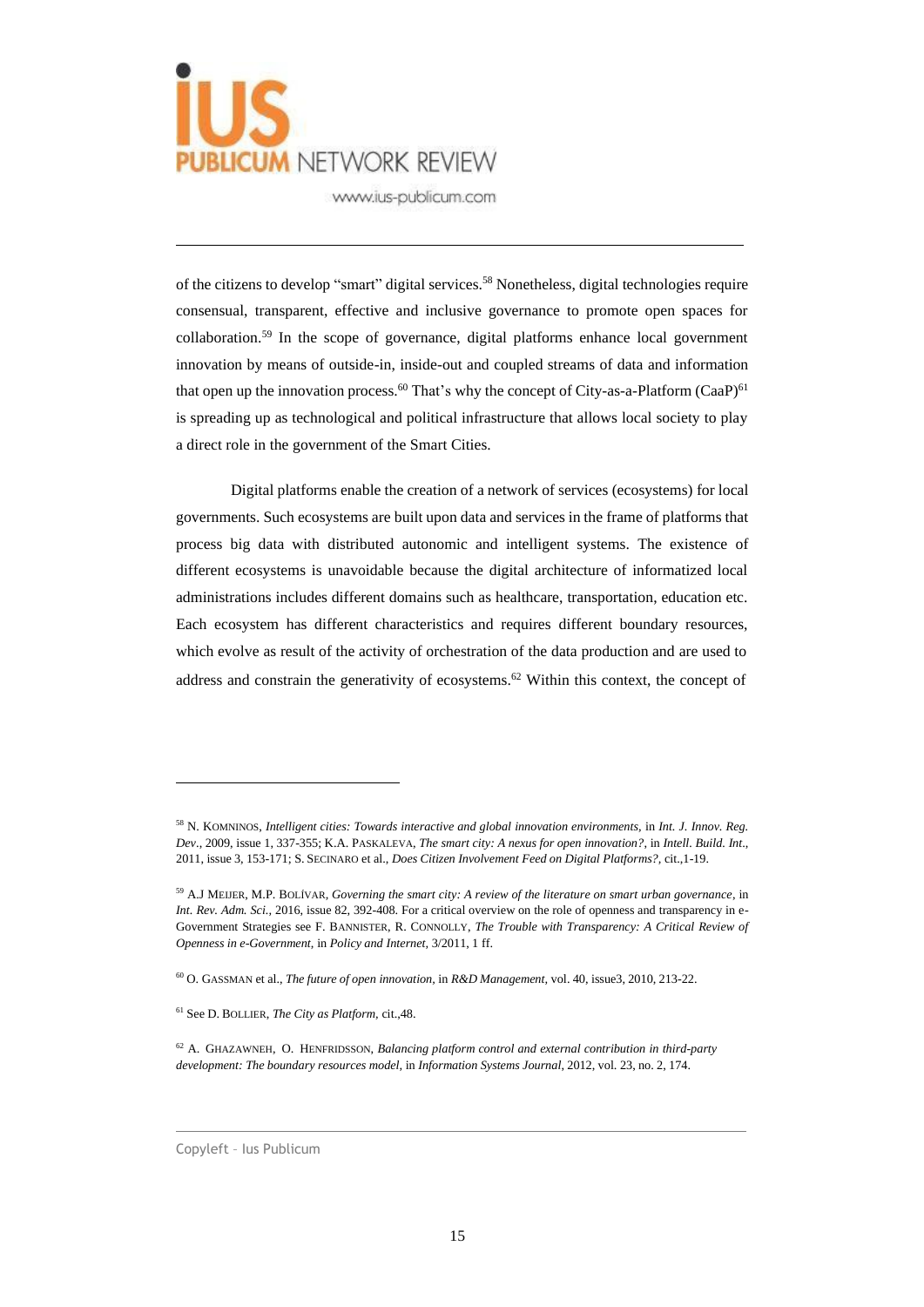

Government-as-a-Platform (GaaP)<sup>63</sup> envisages a new coordination structure among all administrative levels from closed relationships into open, flat, and unstructured relationship by means of shared software and data that open the service production processes to actors who traditionally play an external role to public administration.<sup>64</sup> Such model relies on a new way of building digital public services using a collaborative development model by a community of partners, providers and citizens to share and enhance digital public processes and capabilities, or to extend them for the benefit of society. As a result, the GaaP can be defined as a government service innovation ecosystem, which empowers a revolutionary solution for improving public administrations' structures and processes<sup>65</sup>. Within this model, local government becomes a convener and an enabler<sup>66</sup>: it acts as an intermediary facilitating collaboration. Open platforms play therefore a primary role for the implementation of GaaP solutions at local level.<sup>67</sup> Important prerogatives concern, on the one hand, the autonomy by which participants can produce new content without additional help from the platform's original creators; on the other hand, the participatory design of platforms' infrastructure with clear rules and interoperable systems architecture. The EULF Blueprint Recommendation on

<sup>63</sup> In its seminal work *Government as a platform,* O'Reilly outlines the key factors that make the platform organization in the public sector more efficient than other organizational configurations. See T. O'REILLY, *Government as a platform,* in *Innovations: Technology, Governance, Globalization*, 2011, vol. 6, no. 1, 13-40. See also D. LINDERS, *From E-government to we-government: Defining a typology for citizen coproduction in the age of social media*, in *Government Information Quarterly*, 2012, vol. 29, no.4, 446-454.

<sup>64</sup>A. CORDELLA, A. PALETTI, *Government as a platform, orchestration, and public value creation: The Italian case,* in *Government Information Quarterly,* vol. 36, Issue 4, 2019, 101 f.

<sup>65</sup> S. REPONEN, *Government-as-a-platform: enabling participation in a government service innovation ecosystem,* Johtamisen laitos, 2017*,* 61 ff.

<sup>66</sup> T. O'REILLY, *Government as a Platform,* cit., 14.

<sup>67</sup> See M. ALHAWAWSHA, T. PANCHENKO, *Open Data Platform Architecture and Its Advantages for an Open E-Government,* in *Advances in Computer Science for Engineering and Education III. Advances in Intelligent Systems and Computing* (Z. HU et al. eds.), Springer, Cham, 2021, 631-639.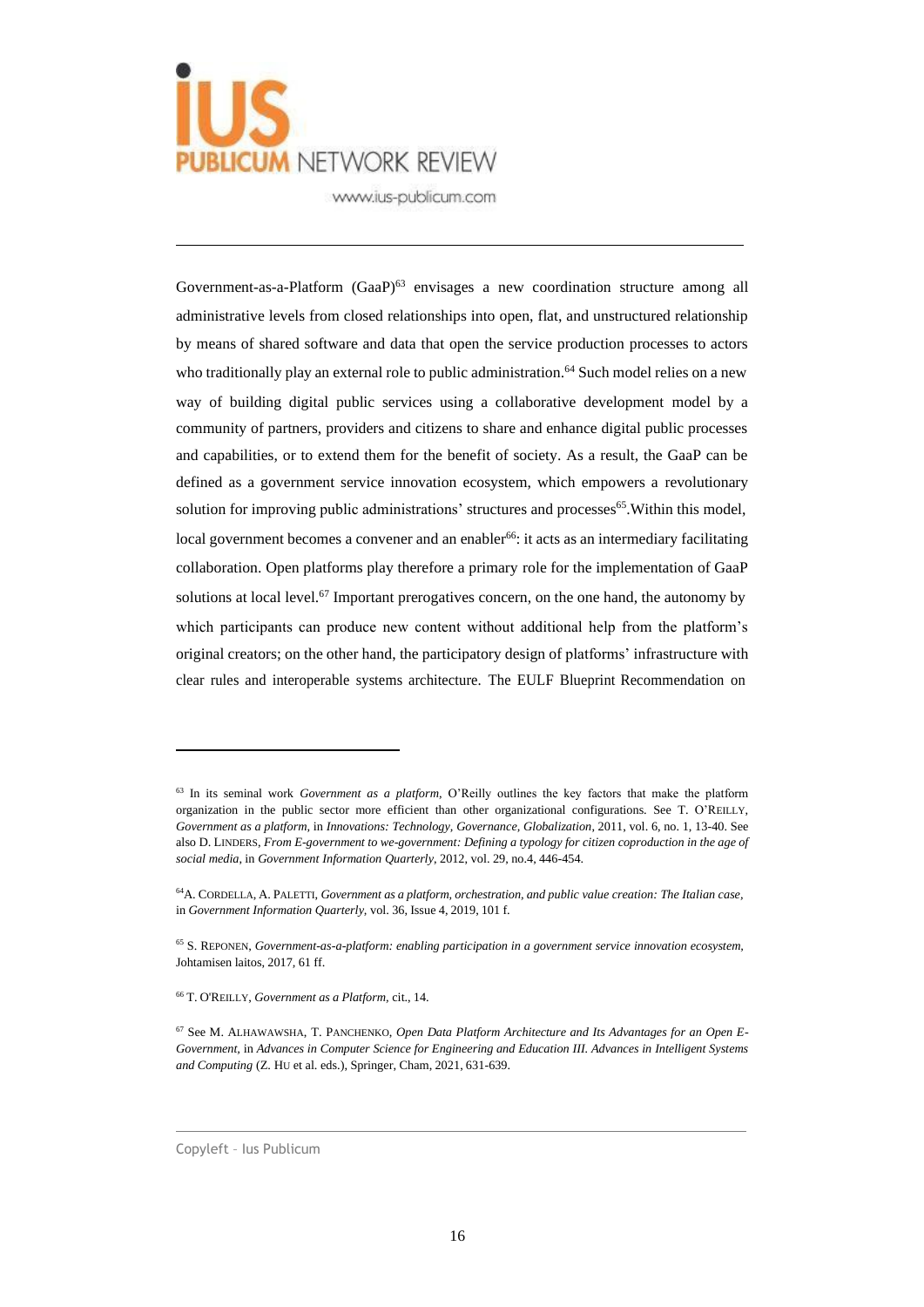

Standardisation and Reuse<sup>68</sup> provides that public administrations should consider adopting GaaP approaches to share components, service designs, platforms, data and hosting across public authorities, enabling data and services to be reused as effectively and widely as possible. With this regard, standardization, modularity, and component reuse constitute crucial features that facilitate new applications and allow developers to add value to the governmental platform's ecosystems. Nevertheless, the real benefits will only occur if local government move from the compartmental logic to horizontal structures toward central platforms that centralize common data in a strategic, homogeneous, and interoperable way, according to the GaaP model.

#### *4.1.The implementation of GaaP in Germany*

The digital transformation of the German public sector is embedded in a large-scale reform focused on digitalization and de-bureaucratization of public services, which represents an important step towards making local service delivery more citizen-centered and user-oriented.<sup>69</sup> The GaaP implementation is currently divided into two large-scale projects, i.e., the digitalization programs<sup>70</sup> and the *Portalverbund* (National portal network)<sup>71</sup>. The

<sup>71</sup>Online:

<sup>68</sup> Recommendation 10: *Adopt a common architecture to develop digital government solutions, facilitating the integration of geospatial requirements,* in R. BOGUSLAWSKI et al., *European Union Location Framework Blueprint, JRC Technical Report*, European Commission, 2020, 54-57. Available online: [https://publications.jrc.ec.europa.eu/repository/bitstream/JRC117551/jrc117551\\_eulf\\_blueprint\\_v4.0.pdf,](https://publications.jrc.ec.europa.eu/repository/bitstream/JRC117551/jrc117551_eulf_blueprint_v4.0.pdf) accessed 19 November 2021.

<sup>69</sup> See S. KUHLMANN et al., *The Digitalisation of Local Public Services. Evidence from the German Case,* in *The Future of Local Self-Government* (T. BERGSTRÖM et al. eds), Palgrave Macmillan, Cham, 2021, 101-113.

<sup>70</sup> Precisely the *Digitalisierungsprogramm Bund* and the *Digitalisierungsprogramm Föderal.*

[https://www.bmi.bund.de/DE/themen/moderneverwaltung/verwaltungsmodernisierung/portalverbund/portalverbun](https://www.bmi.bund.de/DE/themen/moderneverwaltung/verwaltungsmodernisierung/portalverbund/portalverbund-node.html) [d-node.html,](https://www.bmi.bund.de/DE/themen/moderneverwaltung/verwaltungsmodernisierung/portalverbund/portalverbund-node.html) accessed 19 November 2021.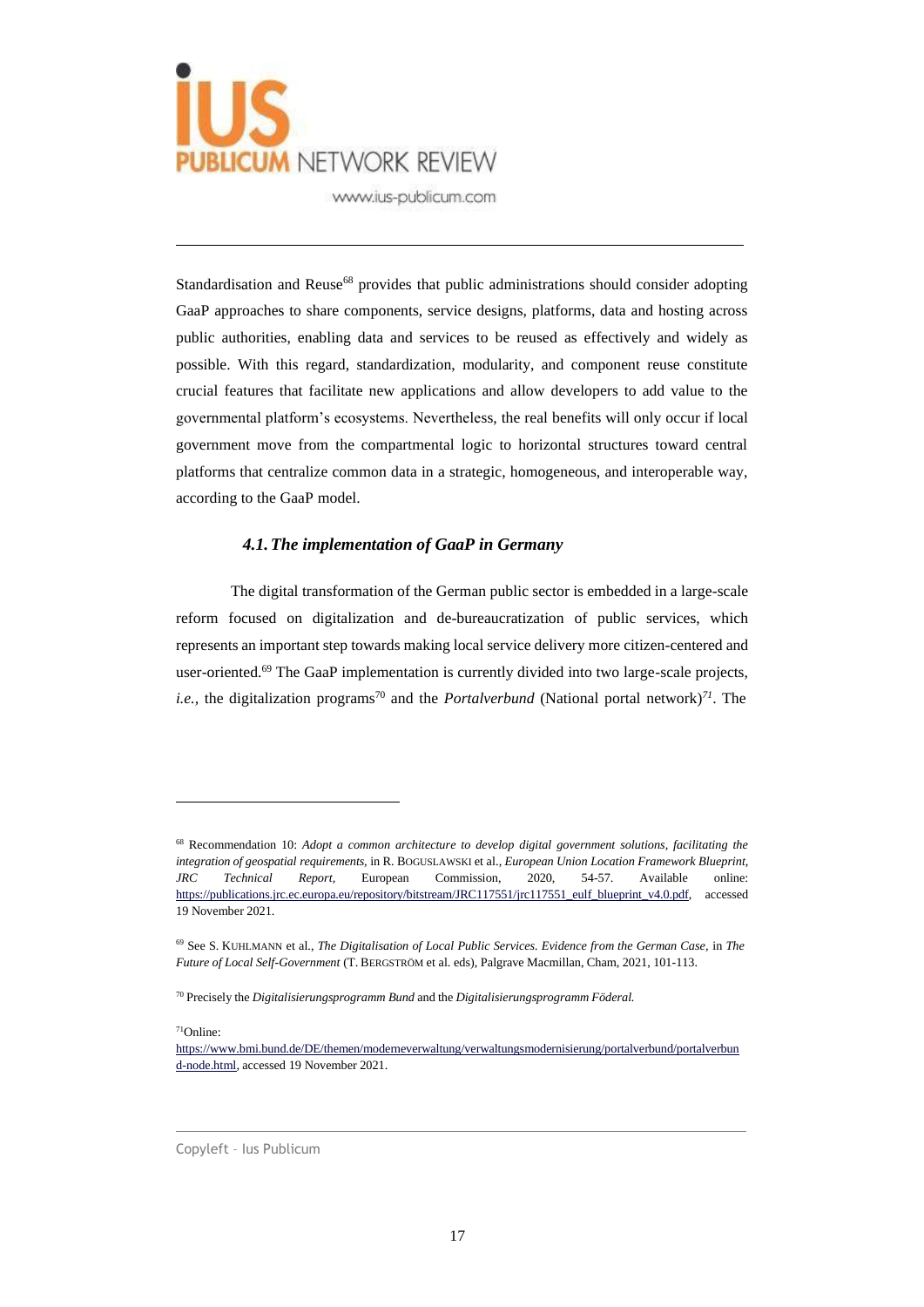

German Online Access Act (*Onlinezugangsgesetz-*OZG)*<sup>72</sup>* adopted in 2017 thus foresees that Federal government, states, and municipalities shall deliver 575 public services online through the National portal network by the end of  $2022$ .<sup>73</sup> Therefore, the joint digital portalstructure represent the heart of GaaP implementation in Germany and takes the form of the *Portalverbund*, which provides the technical linkages to the sixteen *Länder* administrative portals and their municipalities, and ensures interoperability between all administrative levels. It creates a network of portals serving as an informational signpost directing citizens to whichever authority carries out the services, regardless of which landing page they access through. The sharing of data in a decentralized manner is ensured by requiring all administrative portals to provide similar search and pay components as well as user accounts and mailing function.<sup>74</sup>

This has been regarded as an ambitious attempt to promote the digital transformation of the multi-level German administration while harmonizing and integrating a highly fragmented digital landscape.<sup>75</sup> Nevertheless, Germany has been ranked in the low- to mid-

<sup>72</sup> *Gesetz zur Verbesserung des Onlinezugangs zu Verwaltungsleistungen (Onlinezugangsgesetz - OZG)* of 14th August 2017 (BGBl. I S. 3122, 3138), online: [http://www.gesetze-im-internet.de/ozg/BJNR313800017.html,](http://www.gesetze-im-internet.de/ozg/BJNR313800017.html) accessed 19 November 2021.

<sup>&</sup>lt;sup>73</sup> In the OZG Implementation Catalogue, the 575 services that are to be provided online are broken down into 14 categories, according to the user's perspective. The Federation is responsible for putting a total of 115 into digital form while the different federal states and local governments' responsibility concerns 460 services. Cf. S. HALSBENNING, *Digitalisierung öffentlicher Dienstleistungen*, in *HMD Praxis der Wirtschaftsinformatik*, vol. 58, 2021, 103-1053.

<sup>74</sup> For an in-depth analysis on this topic see T. SIEGEL, *Auf dem Weg zum Portalverbund - Das neue Onlinezugangsgesetz (OZG)*, in *Die Öffentliche Verwaltung,* 2018, 185-192; C. K. PETERSEN, *Die Kommunen und der Portalverbund*, in *Deutsches Verwaltungsblatt (DVBl),* 2018, 1534 ff.

<sup>75</sup> I. MERGEL, *Digitale Transformation als Reformvorhaben der deutschen öffentlichen Verwaltung*, in *Der moderne Staat – Zeitschrift für Public Policy, Recht und Management* 2019, 12/1, 162-171,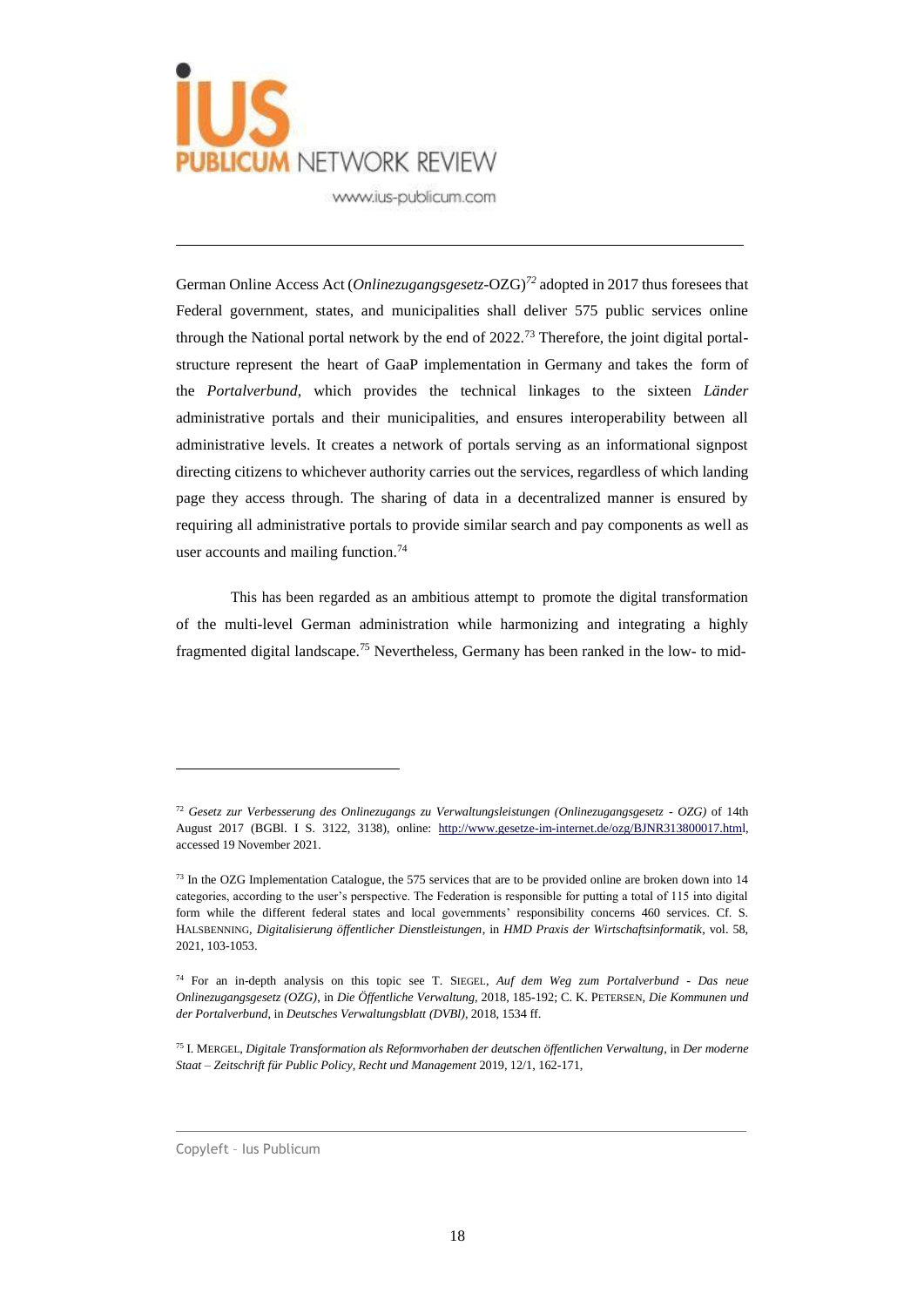

field of digital government rankings<sup>76</sup> and public's use of existing digital services has been steadily declining during the past few years even though large-scale investments in IT spending have been made.<sup>77</sup> This all-encompassing reform represents a holistic approach to foster the implementation of digital services and the adoption of open-source software to guarantee interoperability. Furthermore, because of the German federal structure and its socalled "three columns system" comprising the General Administrative Procedures Act<sup>78</sup>, tax procedure law and social law, several administrative procedures cannot be uniformly digitalized.<sup>79</sup> This particularly affects local administrations<sup>80</sup>, as they have the most points of contact with citizens, but have at the same time a very heterogeneous level of digitalization.<sup>81</sup>

To unlock the full potential of ICT-related public sector innovation and digital transformation, governments must embrace collaborative working structures and networkbased approaches to governance. $82$  For this reason, a crucial part of the policy design related to the German Online Access Act has been put into a novel arrangement in the German

<sup>81</sup> S. HALSBENNING, *Digitalisierung öffentlicher Dienstleistungen*, cit., 1038.

<sup>76</sup> See DESI (2019). *The Digital Economy and Society Index (DESI) Ranking*. Retrieved November 2, 2019, online: [https://ec.europa.eu/digital-single-market/desi,](https://ec.europa.eu/digital-single-market/desi) accessed 19 November 2021.

<sup>77</sup> See I. MERGEL, *Digital Transformation of the German State*, in *Public Administration in Germany. Governance and Public Management* (S. KUHLMANN et al. eds.) Cham, 2021, 331-355.

<sup>78</sup> *Verwaltungsverfahrensgesetz* (VwVfG) of 25.5.1976, BGBl., I, 1976, 102.

<sup>79</sup> C. FRAENKEL-HAEBERLE, *Fully Digitalized Administrative Procedures in the German Legal System,* in *European Review of Digital Administration & Law – Erdal* vol. 1, issue 1-2, 2020, 105-111.

<sup>&</sup>lt;sup>80</sup> For an in-depth analysis of the complexity in integrating the German municipalities into the portal network see C.K. PETERSEN, *Die Kommunen und der Portalverbund,* in *Deutsches Verwaltungsblatt*, vol. 133, issue 23, 2018, 1534-1542.

<sup>82</sup> Ibid. On this topic see also C. DJEFFAL *Normative Leitlinien Für Künstliche Intelligenz in Regierung und Verwaltung*, in *(Un)Berechenbar? Algorithmen und Automatisierung in Staat und Gesellschaft, Kompetenzzentrum Öffentliche IT (ÖFIT), Fraunhofer-Institut für Offene Kommunikationssysteme FOKUS,* (R. KAR MOHABBAT et al. eds.), Berlin, 2018, 493 ff.;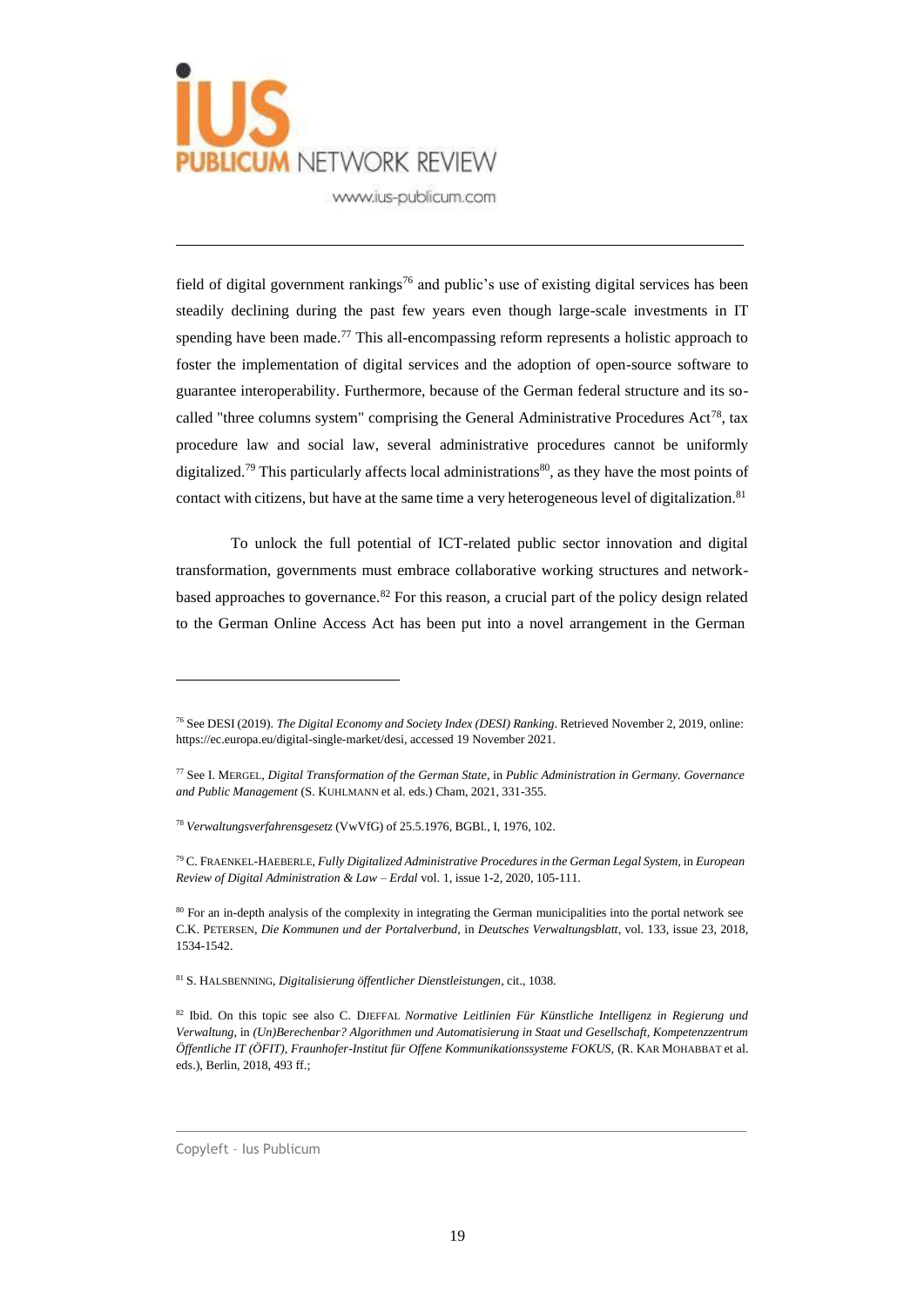

administrative system, which led to the creation of digitalization labs for designing digital services by bringing together Federal government, state, and local authorities, end-users and private-sector actors.<sup>83</sup>

### *4.2. The implementation of GaaP in the U.K.*

From the late 1990s onwards, the UK Government invested on the development of common platform components and cross-Government infrastructure aimed at insulating the delivery channels for accessing public services from the complexity of Government's existing back office.<sup>84</sup> Since 2010 the Government Digital Service<sup>85</sup> focused more on open participation and accessibility for citizens to provide them with a single government portal for accessing services and policy guidance *i.e.*, GOV.UK<sup>86</sup>. Once the portal has been implemented, the emphasis has shifted to the creation of common building blocks that departments can reuse to build services such as common payment solution and automated text notifications systems.<sup>87</sup> The importance of open technical standards emerges about the GaaP implementation that could link existing systems to a wide range of access channel technologies. GOV.UK, as well as the German portal network, provides citizens and businesses with a government portal for accessing digital services. Still, while the German

<sup>83</sup> J. FLEISCHER et al., *Policy labs as arenas for boundary spanning: inside the digital transformation in Germany,* in *Public Management Review,* 2021, online: [https://doi.org/10.1080/14719037.2021.1893803.](https://doi.org/10.1080/14719037.2021.1893803)

<sup>84</sup> A. BROWN et al., *Appraising the impact and role of platform models and Government as a Platform (GaaP) in UK Government public service reform: Towards a Platform Assessment Framework (PAF),* in *Government Information Quarterly,* vol. 34, issue 2, 2017, 167-182.

<sup>&</sup>lt;sup>85</sup> Government Digital Service was created in 2012 by the Cabinet Office to lead digital transformation across government and pioneered the concept of GaaP.

<sup>86</sup> Online: [https://www.gov.uk,](https://www.gov.uk/) accessed 19 November 2021.

<sup>87</sup> See SHADBOLT et al. *Linked open government data: lessons from Data.gov.uk.* in *IEEE Intelligent Systems*, 2012, vol. 27, no. 3, 16-24.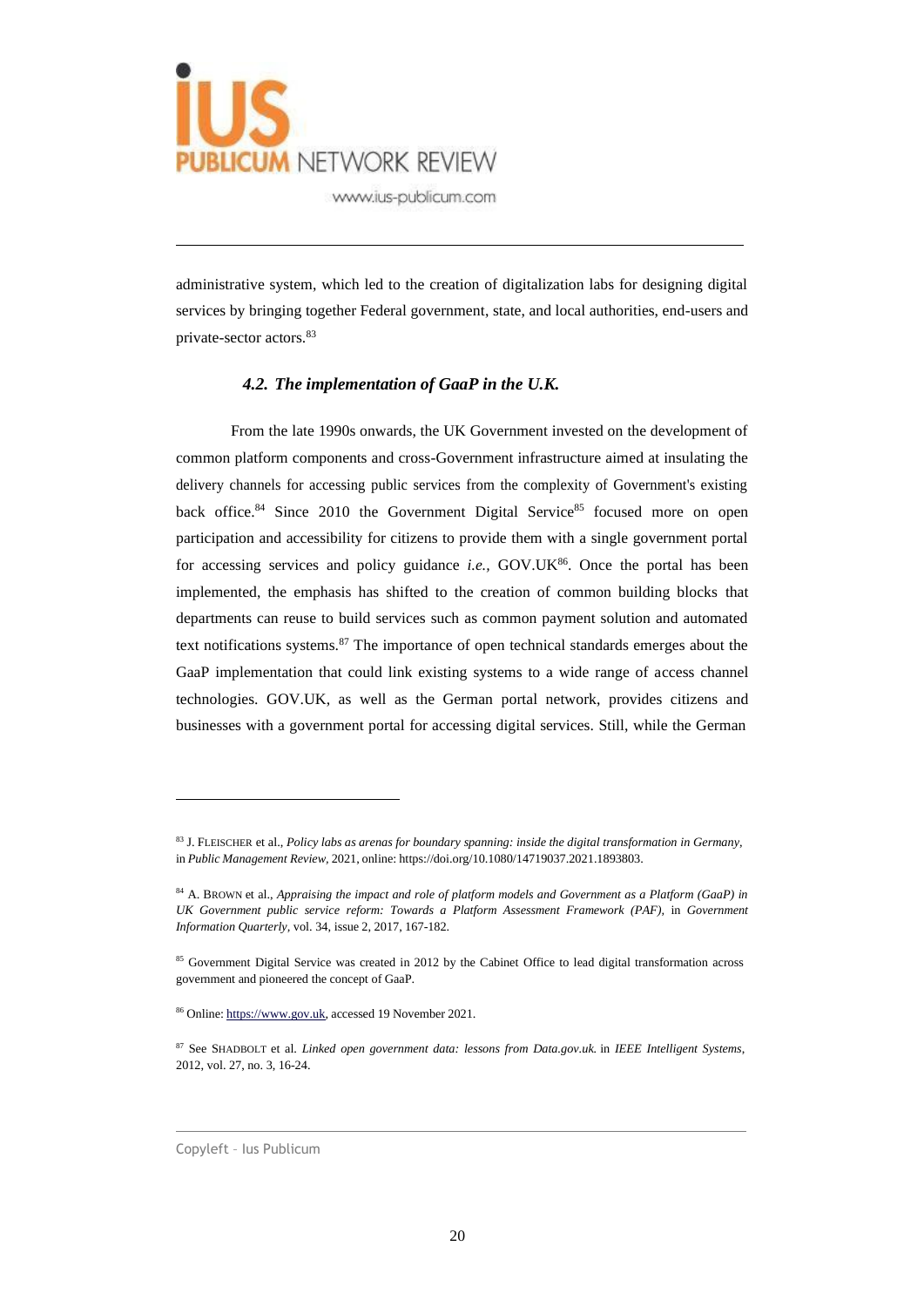

platform solution looks more like a network of several data-sources, the UK version can be seen as a single source of data for digital public services.<sup>88</sup> Another important difference lies in the way these platforms use common building blocks and basic services. In the UK, for example, the GOV.UK pay solution can be directly reused in the creation of services, whereas in Germany, the focus is more on sharing reliable data, while the technical functions can still differ across portals at federal, state, and local levels.<sup>89</sup>

To empower the digital transition process, local authorities in UK begun to adopt a variety of "smart" technological changes such as artificial intelligence and predictive analytics to rethink the structure of public administration.<sup>90</sup> Nevertheless, there is an opportunity missed to use GOV.UK as part of a broad participatory process related to GaaP: while some Government processes have been redesigned through the use of technology, many of them still mimic the previous paper processes and failed to take advantage of technology to fundamentally rethink processes around the service outcomes.<sup>91</sup>

#### *4.3.The implementation of GaaP in Estonia*

Estonia is considered the first Country to realize GaaP to efficiently manage datadriven administration in the public sector. Its digital transformation process started in 1994

<sup>88</sup> For an in-depth analysis on this topic see A. BROWN, *Appraising the impact and role of platform models and Government as a Platform (GaaP) in UK Government public service reform: Towards a Platform Assessment Framework (PAF),* in *Government Information Quarterly*, 2017, vol. 34, no. 2, 167-182*.*

<sup>89</sup> See H. MARGETTS, A. NAUMANN, *Government as a Platform: what can Estonia show the world?,* online: https:[//www.ospi.es/export/sites/ospi/documents/documentos/Government-as-a-platform\\_Estonia.pdf.](http://www.ospi.es/export/sites/ospi/documents/documentos/Government-as-a-platform_Estonia.pdf)

<sup>90</sup> T. M. VOGL et al., *Smart Technology and the Emergence of Algorithmic Bureaucracy: Artificial Intelligence in UK Local Authorities,* in *Public Administration Review,* 2020.

<sup>91</sup> A. BROWN et al., *Appraising the impact and role of platform models and Government as a Platform (GaaP) in UK Government public service reform,* cit., 180.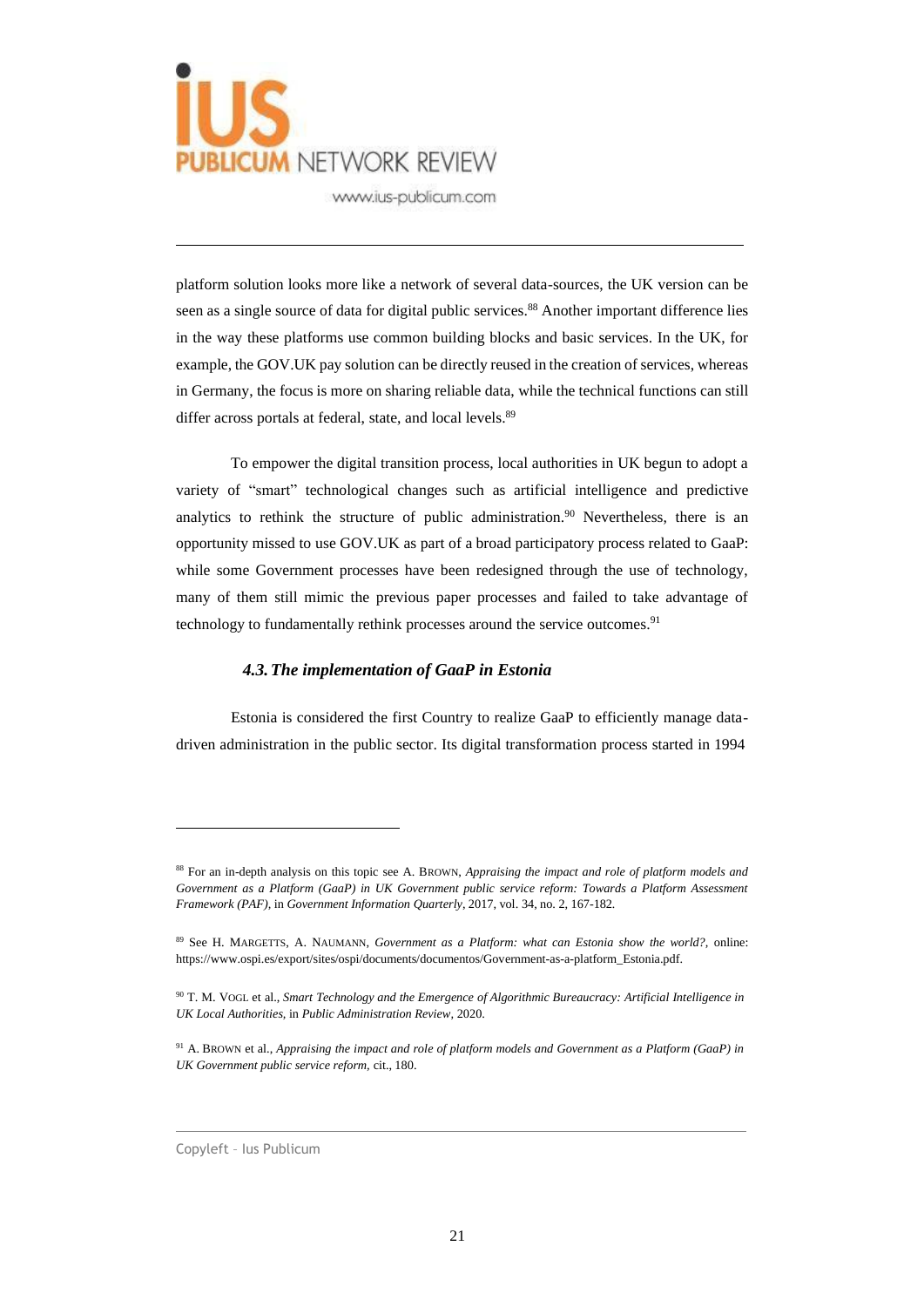

with the first draft of the 'Principles of Estonian Information Policy'<sup>92</sup> as basis for an action plan for establishing an information society.

The Estonian Government focused on developing three main 'layers' of the platform concept. Those encompass: a system of registries and data exchange that allow departments and agencies to share data (X-Road<sup>93</sup>); a system of digital and mobile identification (eID<sup>94</sup>); and a service layer accessed through various portals (the largest of which is the official state portal, eesti.ee.<sup>95</sup>).<sup>96</sup> The digital services available on these layers are used for interacting and

<sup>96</sup> H. MARGETTS, A. NAUMANN, *Government as a Platform: what can Estonia show the world*?, cit., 2.

<sup>&</sup>lt;sup>92</sup> The publication has been compiled by Estonian Information Centre and PHARE Public Administration Development Program. Online: [https://ega.ee/wp-content/uploads/2020/01/Eesti-infopoliitika-p-hialused.pdf,](https://ega.ee/wp-content/uploads/2020/01/Eesti-infopoliitika-p-hialused.pdf) accessed 19 November 2021.

 $93$  X-Road is a system of registries whereby each has an authorized owner of the data, responsible for its maintenance and security. The system relies on a unique 16-digit personal identifier (similar to the UK National Insurance Number, but with which every citizen is issued at birth) for every person which can be used to retrieve personal data from any registry, as well as a number of other identifiers for businesses, properties, vehicles and so on. The result is like a peer-to-peer network, where any data in flight (that is, in transit) is encrypted. Every X-Road environment is managed by a competent organization (centre) that defines the applied security policy and manages the information of its ecosystem members. Web: [https://e-estonia.com/solutions/interoperability-services/x-road/,](https://e-estonia.com/solutions/interoperability-services/x-road/) accessed 19 November 2021.

<sup>94</sup> The electronic ID (eID) infrastructure, based on PKI-based authentication and digital signatures was introduced in 2002 with the addition of a mobile ID in 2007. An electronic identity card is used as a container for the certificates. This secure system of identification and authentication means that every user of Estonian government may identify themselves to the system (through digital signatures), enabling them to access services from both public and private sectors. The eID can be used for various purposes including banking, internal applications of a company or public portals, and for signing encrypted emails. See E-GOVERNANCE ACADEMY, *e-Estonia: eGovernance in Practice,* 2016, 15. Available at: [http://ega.ee/wpcontent/uploads/2016/06/e-Estonia-e-Governance-in-Practice.pdf,](http://ega.ee/wpcontent/uploads/2016/06/e-Estonia-e-Governance-in-Practice.pdf) accessed 19 November 2021.

<sup>&</sup>lt;sup>95</sup> The service layer, accessed through platform eesti.ee, the official Estonian State eServices portal since 2003, and other service portals. Citizens can access more than 800 services, most of which use X-Road. Any citizen interacting with the service layer can see who has accessed data that relates to them when they log on, as there is an audit trail of all accesses and changes to the data.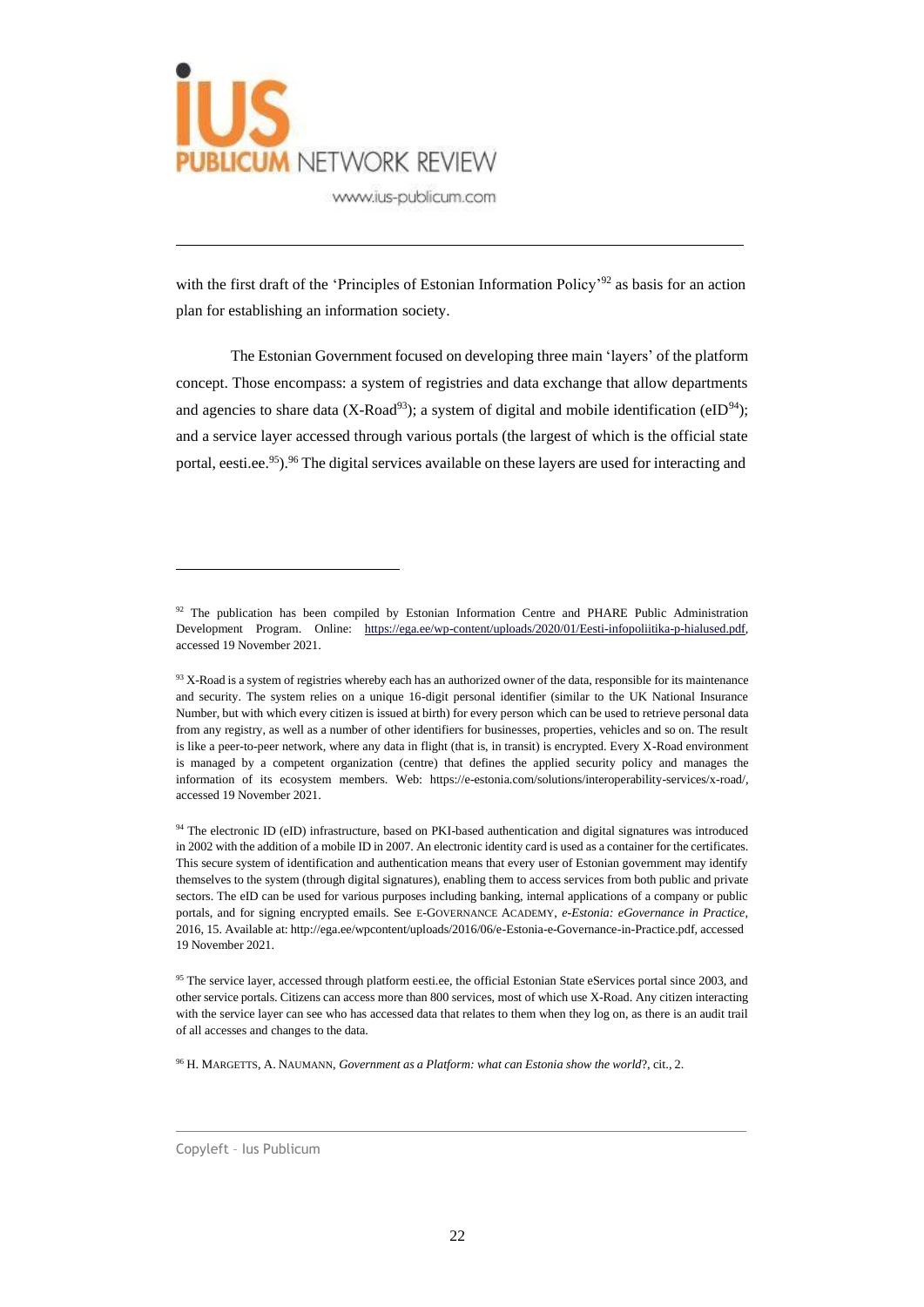

transacting with both public and private sectors.<sup>97</sup> With the introduction of X-Road, most of state services begun to be delivered online, including e-Police, e-Business that links to a data registry of all legal entities registered in Estonia, e-Health, e-School, etc.<sup>98</sup> X-Road constitutes a technical and organizational environment enabling secure data exchange between various information systems, where public and private sector institutions can connect their de-centrally organized information systems with the central component.<sup>99</sup> It can be considered as a federation with the capability to provide secure Internet-based data exchange across different ecosystems. The Government's boost towards digitalization also led to the creation of innovative e-Procurement environment an information portal of public procurement.<sup>100</sup>

After the 2007 cyber-attacks the Government reacted with the ambition of securing the infrastructure platforms through block-chain systems and became one of the leading nations in cyber security.<sup>101</sup> Although when the GaaP concept was first introduced the necessary ICT infrastructures were not sufficiently developed, the recent digital innovations have transformed the previous electronic government – which was system and architecture-

<sup>97</sup> For an interesting analysis on the recent development of Estonian e-government see D. RENDULIĆ et al., *Egovernment innovation: the case of Estonia and implications for entrepreneurship and public sector in south-east Europe*, in *Contemporary economic and business issues,* (D. BODUL et al. eds.), University of Rijeka, Faculty of Economics and Business, 2021, 125 ff.

<sup>98</sup> See H. SEO et al., *The Priority of Factors of Building Government as a Platform with Analytic Hierarchy Process Analysis*, in *Sustainability*, vol. 12, 2020, 5615.

<sup>99</sup> See further M. A. WIMMER, *Once-Only Principle Good Practices in Europe,* in *The Once-only Principle* (R. KRIMMER et al. eds), cit., 71 f.

<sup>100</sup> See M. A. SIMOVART, M. BORODINA, *A qualitative step from e-communication to e-procurement: the Estonian e-procurement model*, in *Ius Publicum Network review,* vol. 2, 2017, 1 et seq.

<sup>101</sup> R. OTTIS, *Analysis of the 2007 cyber-attacks against Estonia from the information warfare perspective,* in *Proceedings of the 7th European Conference on Information Warfare and Security*, Plymouth, 2008, 163-168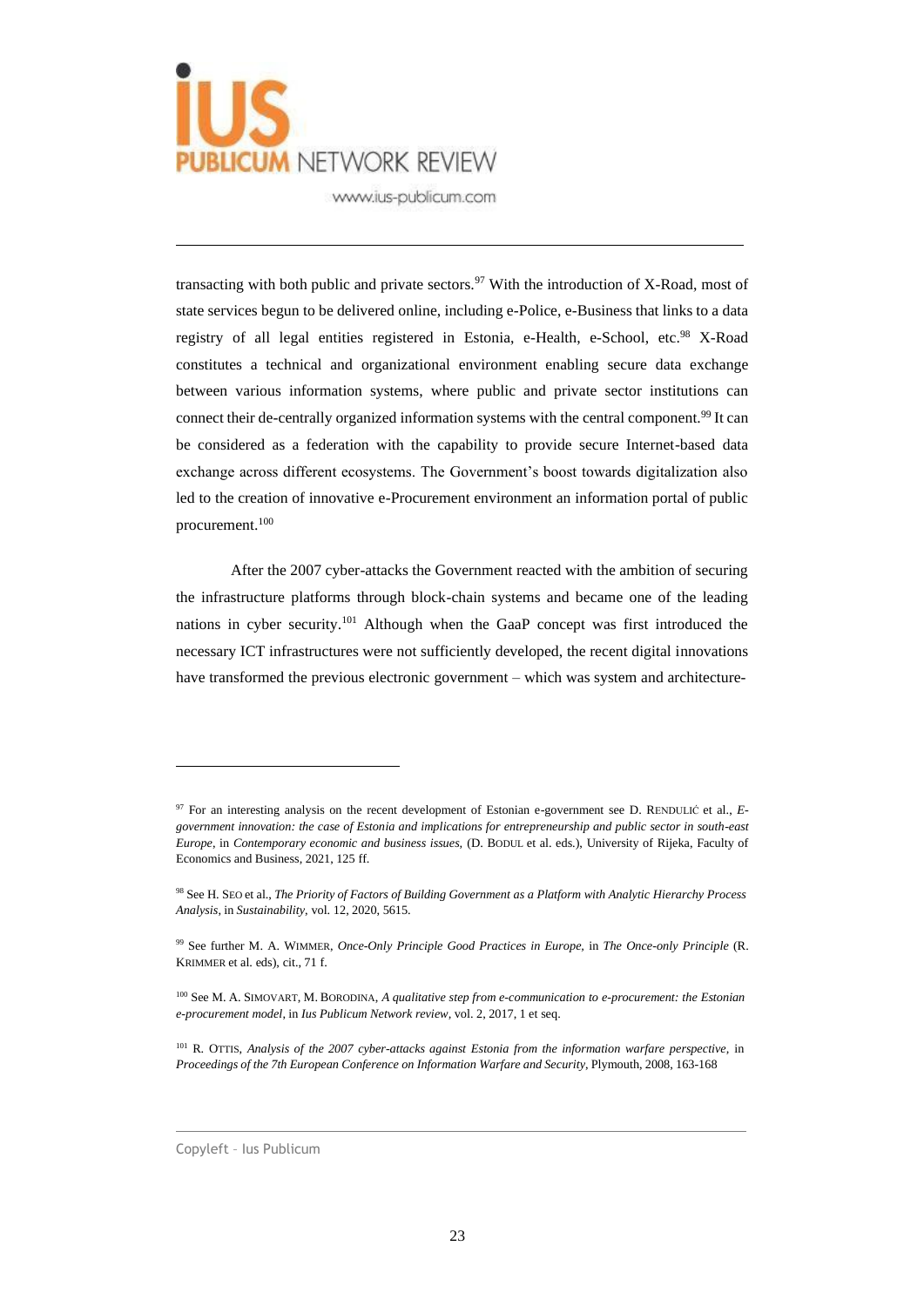

oriented – to a real network of services linked by platforms.<sup>102</sup> Even though GaaP has never been an explicit model in the development of Estonian digital government, the application of interoperable structures based on central control and coordination has revealed the importance of the principles of openness, simplicity, participation, and leading by example.<sup>103</sup>

# **5. CRITICAL ISSUES ON THE DIGITAL TRANSFORMATION OF LOCAL PUBLIC ADMINISTRATIONS: THE CASE OF ITALY**

E-Government platforms in Italy (called "enabling platforms") constitute GaaP solutions that offer transversal and reusable functionalities for local governments by reducing times and costs. There are so-called "process services platforms" that digitally carry out a complete process (for example  $E$ -procurement<sup>104</sup>) and so-called "task service platforms", which

<sup>102</sup> H. SEO et al., *The Priority of Factors of Building Government as a Platform with Analytic Hierarchy Process Analysis,* cit., 5615.

<sup>103</sup> H. MARGETTS, A. NAUMANN, *Government as a Platform: what can Estonia show the world*?, cit., 30.

<sup>&</sup>lt;sup>104</sup> The digitalization of the procurement processes of Assets and services of public administrations (electronic public procurement) is one of the main drivers of the policies of the European Commission; the aim, in the medium term, is to digitize the entire procurement process of public administrations in the two phases of pre- and post-award, ie from the publication of calls for tenders until the payment (end-to-end electronic procurement).The pre-awarding involves the dematerialization and the regulation of public tenders by means of telematic tenders. In implementation of the European directives, the completion of the telematic tenders involves the obligation of electronic communications and specifically the use of: e-notification: electronic publication of calls for tenders; e-access: electronic access to tender documents; e-submission: electronic submission of offers; ESPD: single European tender document; e-Certis: the information system that allows the identification of certificates and certificates most frequently requested in procurement procedures. The project eNEIDE (eNotification and ESPD Integration for Developing E-procurement) aims at building an ICT architecture designed to be modular and compliant with EU regulations and best practices, in order to ensure wide cross-border interoperability. As regards the evolution of Italian contract register National Database of Public Contracts (BDNCP), the integration with the European TED (Tenders Electronic Daily) platform will allow the national infrastructure to complete automatically the ePublication process at the end of the pre-award phase. See further G.M. RACCA, *Le innovazioni necessarie per la trasformazione digitale e sostenibile dei contratti pubblici,* in *Contratti Pubblici e Innovazioni per l'Attuazione della legge delega* (R. CAVALLO PERIN, M. LIPARI, G.M. RACCA eds.), Neaples, Jovene, 2022, 9-32.; R. CAVALLO PERIN, *La*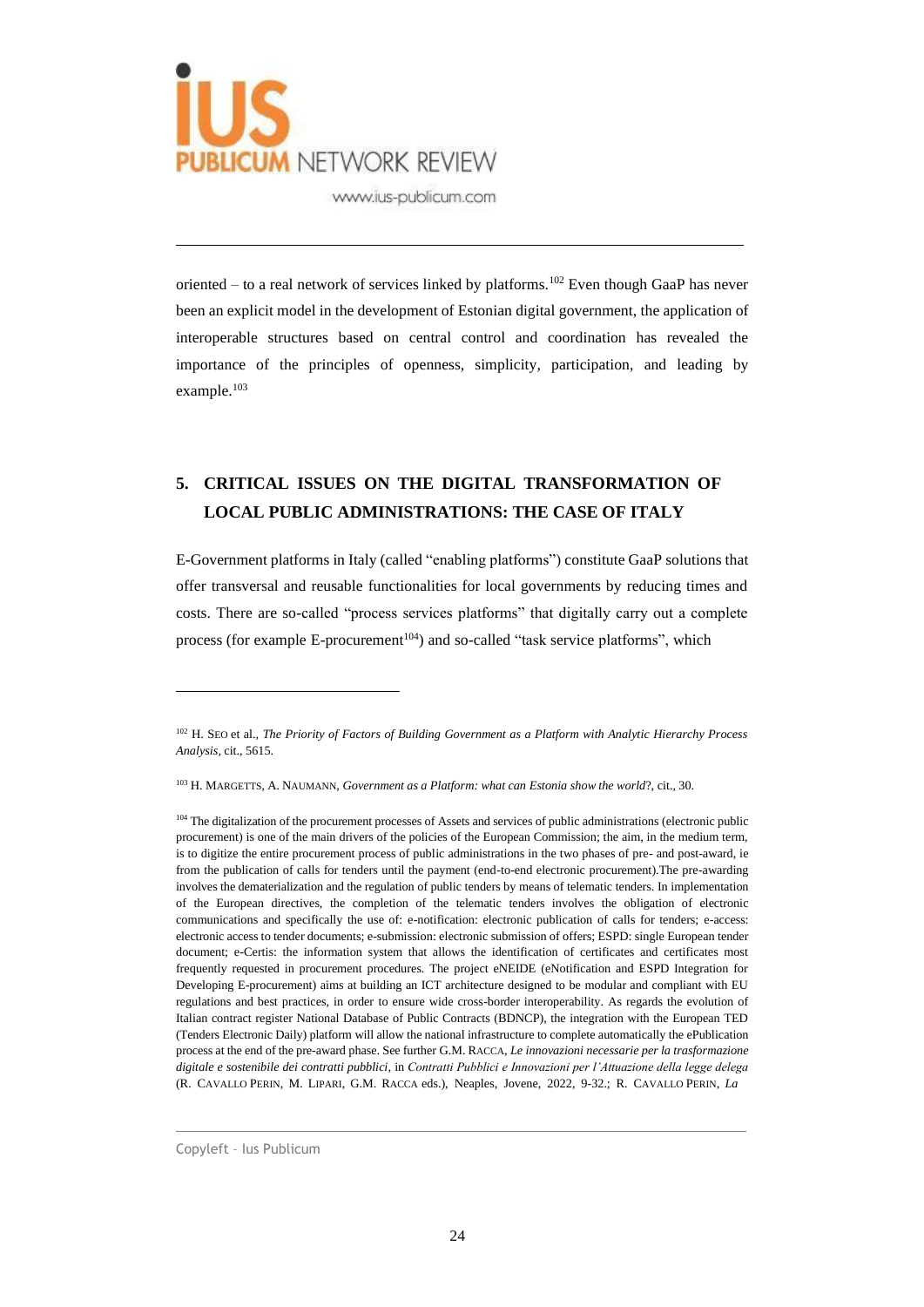

implement individual functions across the digital administrative procedures (for example user authentication through the Public Digital Identity System - SPID<sup>105</sup>).<sup>106</sup> Eventually, there are "data service platforms", which ensure access to validated data sources that local administrations need for carrying out their institutional functions (such as the Electronic HealthFile - FSE<sup>107</sup>).<sup>108</sup>

As known, cross-functional collaboration works at best when access to a 'single source of truth' is provided.<sup>109</sup> This means that the main obstacle to reach efficient coordination and integration for Italian local administrations doesn't concern primarily skill base or technology, but rather interoperability, accessing and integrating local government's

*digitalizzazione e l'analisi dei dati*, Ibid., 119-126; V. CERULLI IRELLI, *Le innovazioni normative e i contratti pubblici*, Ibid., 45-63.

<sup>&</sup>lt;sup>105</sup> SPID is the Public Digital Identity System that guarantees all citizens and businesses a single, secure and protected access to the digital services of the Public Administration.

<sup>&</sup>lt;sup>106</sup> Art. 64-bis of the Italian Administration Code represents the legal basis of "Telematic Access to Services of Public Administration". SPID is regulated also by D.P.C.M. of October 24th, 2014. See R. TITOMANLIO, *Considerazioni introduttive sul Sistema Pubblico per la Gestione dell'Identità Digitale (SPID)*, in *GiustAmm.it,* vol. 3, 2015.

<sup>&</sup>lt;sup>107</sup> The FSE is a key element of the Italian digital healthcare strategy, which is aimed at improving healthcare services, limiting waste and inefficiencies, improving the cost-quality ratio of healthcare services and reducing the differences among regions. For a critical analysis of this topic see: L. FERRARO, *Il Regolamento UE 2016/679 tra Fascicolo Sanitario Elettronico e Cartella Clinica Elettronica: il trattamento dei dati di salute e l'autodeterminazione informativa della persona,* in *BioLaw* 4/2021, 91-115; A. PIOGGIA, *La sanità italiana di fronte alla pandemia. Un banco di prova che offre una lezione per il futuro,* in *Diritto pubblico,* 2/2020, 385-403; G. SDANGANELLI, *La gestione del rischio clinico e delle connesse responsabilità per l'effettività del diritto alla salute,* in *federalismi.it.,* 5/2022, 214- 235.

<sup>108</sup> D. PEPE, *Intelligenza artificiale per la PA: i benefici, le sfide e il giusto approccio,* in *Agenda Digitale*, 12 April 2018.

<sup>109</sup> P. UNGUREANU et al., *Multiplex boundary work in innovation projects: the role of collaborative spaces for crossfunctional and open innovation*, in *European Journal of Innovation Management,* vol. 24, no. 3, 2021, 984-1010; E. FIDELIS, *Exploring the Impact of Cross-Functional Collaboration on Organizational Mission Alignment* (April 30, 2019), available at SSRN: [https://ssrn.com/abstract=3396876 o](https://ssrn.com/abstract%3D3396876)r [http://dx.doi.org/10.2139/ssrn.3396876,](https://dx.doi.org/10.2139/ssrn.3396876) Accessed 19 November 2021.

Copyleft – Ius Publicum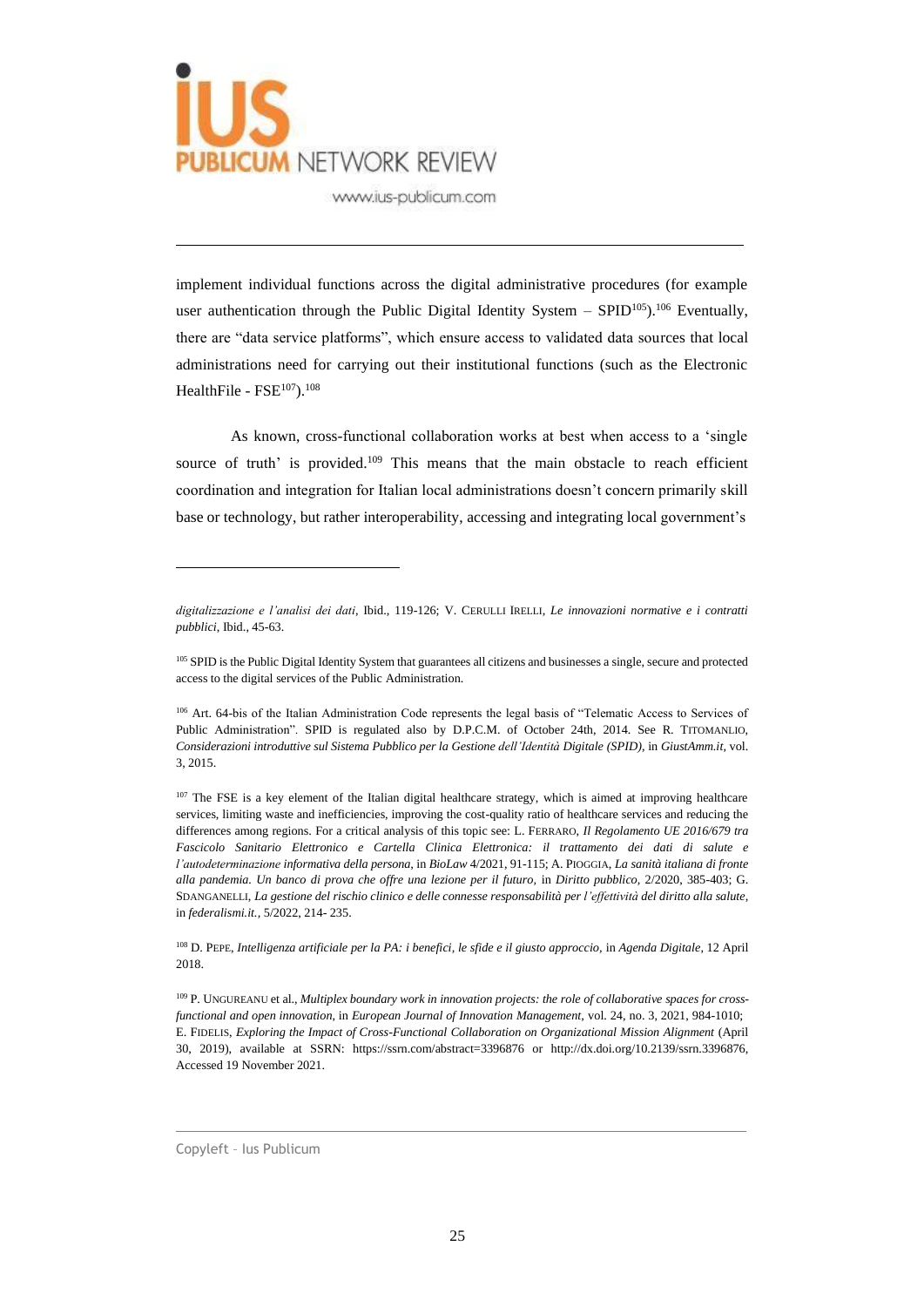

data that are trapped in functional silos.<sup>110</sup>Furthermore, to define the technical rules of interoperability it is necessary to predefine exactly what interactions will be allowed between two or more systems, thereby identifying and structuring the related data that will have to be exchanged. The realization of an interoperable system therefore implies a case-by-case assessment and normally involves a far greater degree of complexity than the creation of an isolated system, and this complexity gradually increases with the quantity and variety of information to be exchanged, and the systems to be interconnected.<sup>111</sup>

Cloud Computing is part of the solution: it guarantees reduced costs, instant scalability and agility, but also (and above all) data quality and unity from multiple sources.<sup>112</sup> However, defining and implementing effective interoperability standards for local administrations' data remains a crucial challenge to "break down data silos": to achieve real interoperability, data needs to be approached "outside the silo". Still, many Italian local government organizations are rigid and many of their systems are quite old. As result, governments find particularly complex to make cloud adoption decisions.

IT integration is challenging to analyze due to the dual role of technological issues and organizational factors that makes its adoption complex to manage.<sup>113</sup> This shows how the digital revolution impacts at local administrations' organizational level by paving the way to new models, where digital platforms are directly linked to a network of actors and services

<sup>110</sup> O. ALI, V. OSMANAJ, *The role of government regulations in the adoption of cloud computing: A case study of local government,* in *Computer Law & Security Review,* vol. 36, April 2020, 1 ff.

<sup>111</sup> G. CARULLO, *Government in the Digital Era: Can We Do More with Less?* in *Information and Communication Technologies Challenging Public Law, beyond Data Protection,* cit., 145 et seq.

<sup>112</sup> See *infra,* § 5.2.

<sup>113</sup> O. ALI *et al.*, *Assessment of Complexity in Cloud Computing Adoption: a Case Study of Local Governments in Australia*, in *Inf Syst Front* (2021).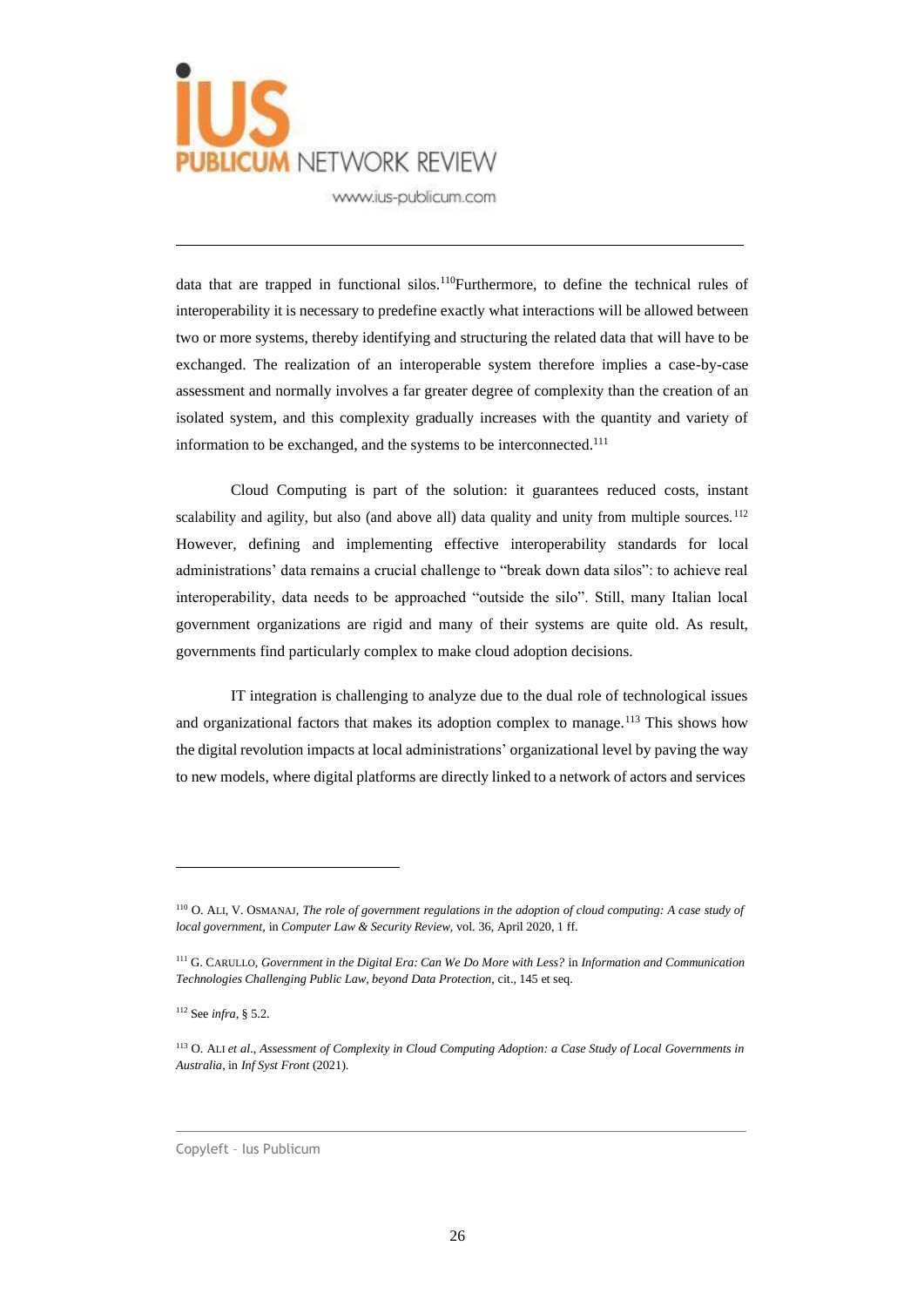

and allow public administrations to perform their institutional functions by means of ICTsintegration in accordance with the GaaP approach. $114$ 

#### *5.1.The GaaP implementation in Italy*

The reforms that the Italian Government has undertaken to develop platform components following the GaaP approach started in 2015 with the Digital Growth Strategy<sup>115</sup>. Over the past years, the Italian Agency for Digitalization (*Agenzia per l'Italia Digitale -* AgID)<sup>116</sup> and the Italian Digital Transformation Team (*Team Per La Transformazione Digitale)<sup>117</sup>* adopted the 2017-2019 three-year Plan for ICTs in Public Administrations<sup>118</sup> and developed numerous actions aimed at fostering the use of digital services through the diffusion of enabling platforms<sup>119</sup>. The Italian Digital Transformation Team embarked on rebooting Italy's digital innovation footprint by understanding the digital transformation as socio-

<sup>114</sup> See M. JANSSEN, E. ESTEVEZ, *Lean government and platform-based governance—Doing more with less* in *Government Information Quarterny,* issue 30, 2013, 1 et seq.

<sup>&</sup>lt;sup>115</sup> Since the approval by the Council of Ministers of the Digital Growth and Ultra Broadband plans many projects and actions have been carried out, such as the e-invoicing, the creation of an open data portal of the Italian public administration and the National Resident Population Registry (ANPR).

<sup>116</sup> The main purpose of the Agency is to guarantee the achievement of the Italian digital agenda objectives and contribute to the diffusion of information and communication technologies, with the aim of fostering innovation and economic growth. AgID has the task of coordinating public administrations in the implementation of the Three-Year Plan for information technology in Public Administration and supports digital innovation and promotes the dissemination of digital skills, also in collaboration with international, national and local institutions and bodies.

<sup>&</sup>lt;sup>117</sup> The Italian Team Digital is a temporary body the government constituted in 2016 to boost the development of Italian digital platforms.

<sup>118</sup> Piano Triennale per l'Informatica nella Pubblica Amministrazione 2019-2021, online: https://pianotriennaleict.italia.it/piano, accessed 19 November 2021.

<sup>119</sup> See eGovernance Academy, *e-Estonia: eGovernance in Practice*, cit., 9.

Copyleft – Ius Publicum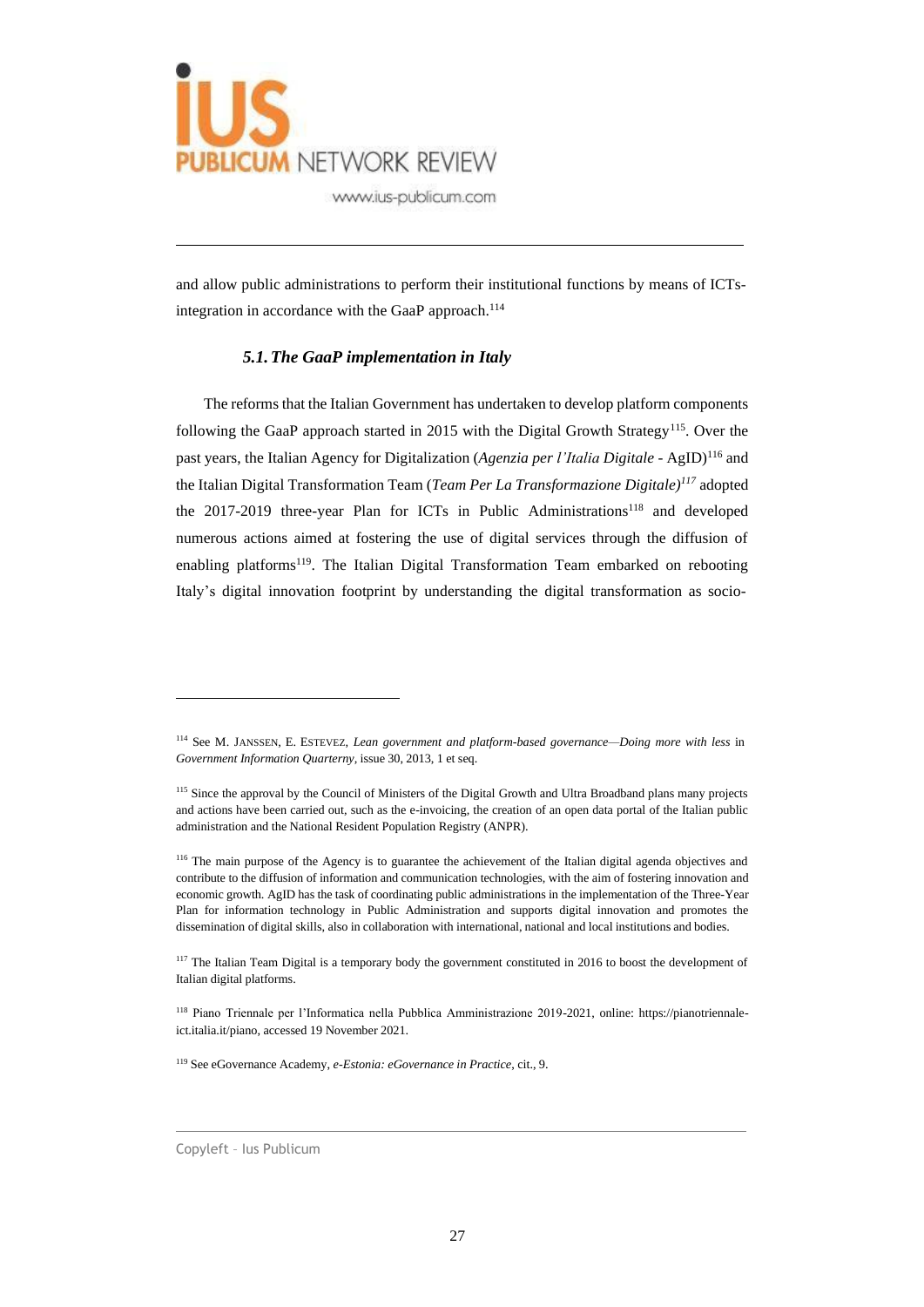

technical and socio-political solution.<sup>120</sup> One pillar of the current 2020-2022 Plan for ICTs in Public Administration<sup>121</sup> concerns the development of national platforms to provide core digital services (*e.g.,* identification payments to all public agencies at all levels of government procurement and artificial intelligence). Key components of such shared services are catalogues of private and public open data, which facilitates the collaboration among public agencies and the co-production of public services with external actors.<sup>122</sup> Another priority is related to the enhancement of general digital competencies and skills.<sup>123</sup> To that purpose, the European Union is promoting investments in technologies, infrastructures and digital processes in the Member States in order to bridge the deep digital disparity in infrastructures and culture, as shown by Italy's rankings by the Digital Economy and Society Index (DESI). Therefore, part of the National Strategy for Digital Skills<sup>124</sup> is aimed at increasing citizens' digital skills and competencies, by encouraging the use of digital public services to interact with public administrations through the involvement of young volunteers (digital

 $120$  To that end, it developed the "io italia" app (https://io.italia.it/) that would consolidate several digital services on to a single platform and automatize all front-office-phases. P. DATTA, *Digital Transformation of the Italian Public Administration: A Case Study*, in *Communications of the Association for Information Systems,* issue 46, 2020, 253.

<sup>121</sup> Piano Triennale per l'Informatica nella Pubblica Amministrazione 2019-2021, online: [https://www.agid.gov.it/it/agenzia/stampa-e-comunicazione/notizie/2020/08/12/il-piano-triennale-linformatica](https://www.agid.gov.it/it/agenzia/stampa-e-comunicazione/notizie/2020/08/12/il-piano-triennale-linformatica-nella-pa-2020-2022)[nella-pa-2020-2022, a](https://www.agid.gov.it/it/agenzia/stampa-e-comunicazione/notizie/2020/08/12/il-piano-triennale-linformatica-nella-pa-2020-2022)ccessed 19 November 2021.

<sup>122</sup> S. P. OSBORNE, *From public service-dominant logic to public service logic: are public service organizations capable of co-production and value co-creation?,* in *Public Management Review,* vol. 20, no. 2, 2018, 225-231.

<sup>&</sup>lt;sup>123</sup> Cf. Piano Triennale per l'Informatica nella Pubblica Amministrazione 2020-2022, online: [https://pianotriennale](https://pianotriennale-ict.italia.it/piano)[ict.italia.it/piano,](https://pianotriennale-ict.italia.it/piano) accessed 19 November 2021.

<sup>124</sup> *National Strategy for Digital Skills* approved by Ministerial Decree of the Minister for Technological Innovation and Digitalization, July 21, 2020. The Strategy has been drafted jointly with the help of Ministries, Regions, Provinces, municipalities, universities, research institutes and with the informal exchanges with the European Commission, under the direction of the Technical Steering Committee of "Repubblica Digitale", and the coordination of the Department for Digital Transformation - Presidency of the Council of Ministers on behalf of the Minister for Technological Innovation and Digitization. Available online: [https://repubblicadigitale.innovazione.gov.it/assets/docs/national-strategy-for-digital-skills.pdf,](https://repubblicadigitale.innovazione.gov.it/assets/docs/national-strategy-for-digital-skills.pdf) accessed 19 November 2021.

Copyleft – Ius Publicum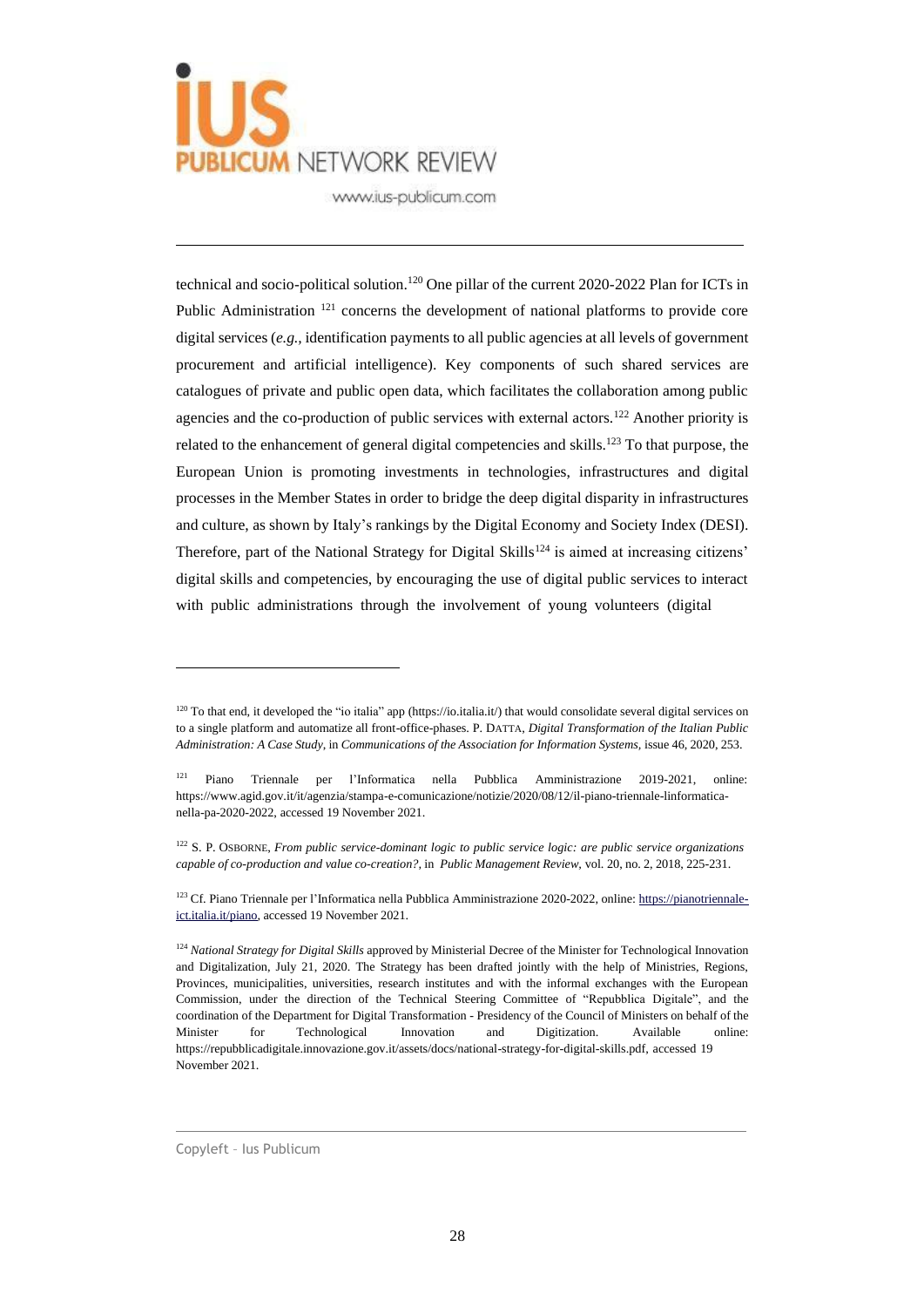

facilitators). The process of digital transformation of Italian Public Administrations is now fostered by the National Recovery and Resilience Plan  $(PNRR)^{125}$ , financed with funds from the European Recovery and Resilience Next Generation EU (NGEU)<sup>126</sup>, which identifies, among its missions, the digital transition of the Italian public sector.

Focusing on local government's digitalization, local public administration's information systems solutions are often silo-based and barely coordinated, so that the organization tend to be fragmented, reflecting their autonomies.<sup>127</sup> This resulted in duplications of digital infrastructures and interoperability flaws. With this regard, AgiD platforms represent an important response to the fragmentation of the Italian local public administration, and to the inefficiency that the lack of coordination generated across the twenty Italian regions.<sup>128</sup> They were planned to avoid duplication of investments for similar services at the local level and to support the development of ecosystems, which can reduce the complexity of coordination axes.<sup>129</sup>

These platforms became the backbone of the Italian GaaP architecture, and the new 2020-2022 Plan for ICTs in Public Administration envisages the GaaP model of Italian local government as an adaptable "operating system". Thisrelies on physical infrastructures – such

<sup>128</sup> A. CORDELLA, A. PALETTI, *Government as a platform*, cit., 9.

<sup>129</sup> Ibid., 8.

<sup>&</sup>lt;sup>125</sup> *The Recovery and Resilience Plan: Next Generation Italia*, approved by the Council of Ministers on 12 January 2021, available online: [https://www.mef.gov.it/en/focus/documents/PNRR-NEXT-GENERATION-](https://www.mef.gov.it/en/focus/documents/PNRR-NEXT-GENERATION-ITALIA_ENG_09022021.pdf)[ITALIA\\_ENG\\_09022021.pdf,](https://www.mef.gov.it/en/focus/documents/PNRR-NEXT-GENERATION-ITALIA_ENG_09022021.pdf) accessed 19 November 2021.

*<sup>126</sup> Regulation (EU) 2020/2094 of 14 December 2020 establishing a European Union Recovery Instrument to support the recovery in the aftermath of the COVID-19 crisis,* available online: [https://eur-lex.europa.eu/eli/reg,](https://eur-lex.europa.eu/eli/reg) accessed 19 November 2021.

<sup>127</sup> Cf. F. DANIELSEN, *Benefits and Challenges of Digitalization: An Expert Study on Norwegian Public Organizations,* in DG.O 2021: *The 22nd Annual International Conference on Digital Government Research, (June* 2021), 317-326.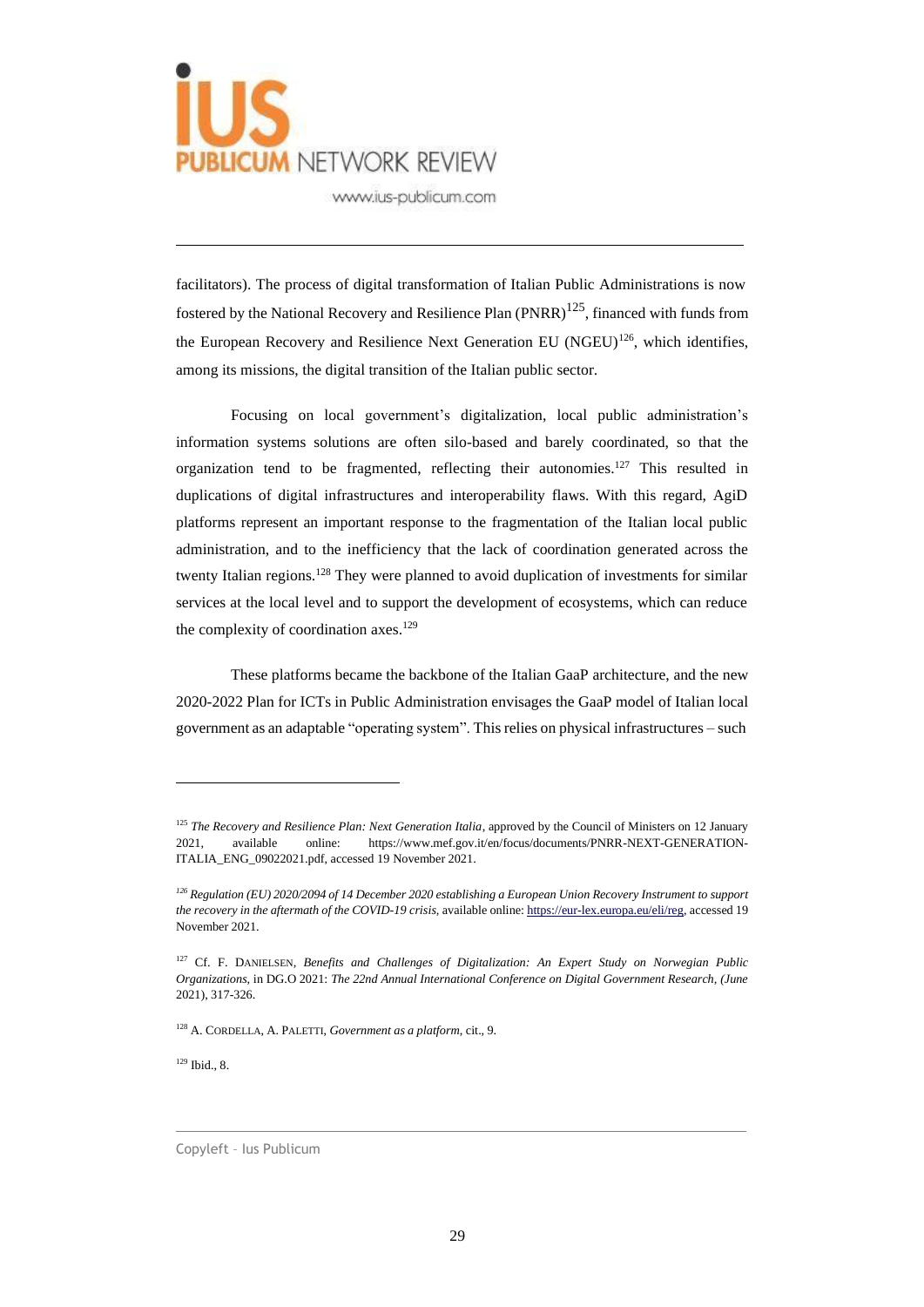

as data centres, Cloud, and telecommunication infrastructures – and on intangible ones, *i.e.* all the data of public organizations and new platforms *– inter alia,* Public Digital Identity System (SPID<sup>130</sup>); Electronic management of payments to PA (PagoPa<sup>131</sup>); Electronic Identity Card (CIE); Electronic invoicing (FE); The mobile application (APP IO) to access from smartphones the services local and national digital public services, intended to be the tool through which all PAs make their services usable online to enable citizens to make selfcertifications, submit applications and declarations, and make payments through PagoPa; National Register of Resident Population (ANPR<sup>132</sup>); Index of Public Administrations (IPA); Transmission of collection and payment orders between public administrations and treasurers  $(SIOPE+)$ <sup>133</sup>.

# *5.2.Main hindrances to the implementation of Cloud computing solutions*

The digitalization of the Italian public administration and its migration to Cloud solutions constitute some of the main objectives pursued by the National Recovery and Resilience Plan. Specifically, the empowerment of local administration through modern, interoperable, and secure infrastructure represents an essential prerogative to foster

<sup>&</sup>lt;sup>130</sup> SPID was imposed by law in 2014 in order to provide a single way to identify citizens for digital services and avoid duplication, inefficiencies, and redundancies a multitude of independent and incompatible identification systems had generated.

<sup>131</sup> PagoPA was required by article 5 of the CAD (*Codice dell'Amministrazione Digitale*) and by the law D.L. 179/2012 and it unifies all the digital payments across the entire Italian public administration and eliminates all the digital payment solutions individual national and local agencies had developed. SPID provides a national and crossdepartmental identification solution.

<sup>132</sup> *Anagrafe Nazionale Popolazione Residente* - ANPR unifies all the registries single municipalities across the country had developed and autonomously managed.

<sup>&</sup>lt;sup>133</sup> See Fig. 5. Structure of the Italian operating system, online: [http://pianotriennale](http://pianotriennale-ict.readthedocs.io/en/latest/doc/02_modello-strategico-di-evoluzione-dell-ict-della-pa.html)[ict.readthedocs.io/en/latest/doc/02\\_modello-strategico-di-evoluzione-dell-ict-della-pa.html, a](http://pianotriennale-ict.readthedocs.io/en/latest/doc/02_modello-strategico-di-evoluzione-dell-ict-della-pa.html)ccessed 19 November 2021. See further online: [https://www.agid.gov.it/en/platforms,](https://www.agid.gov.it/en/platforms) accessed 19 November 2021.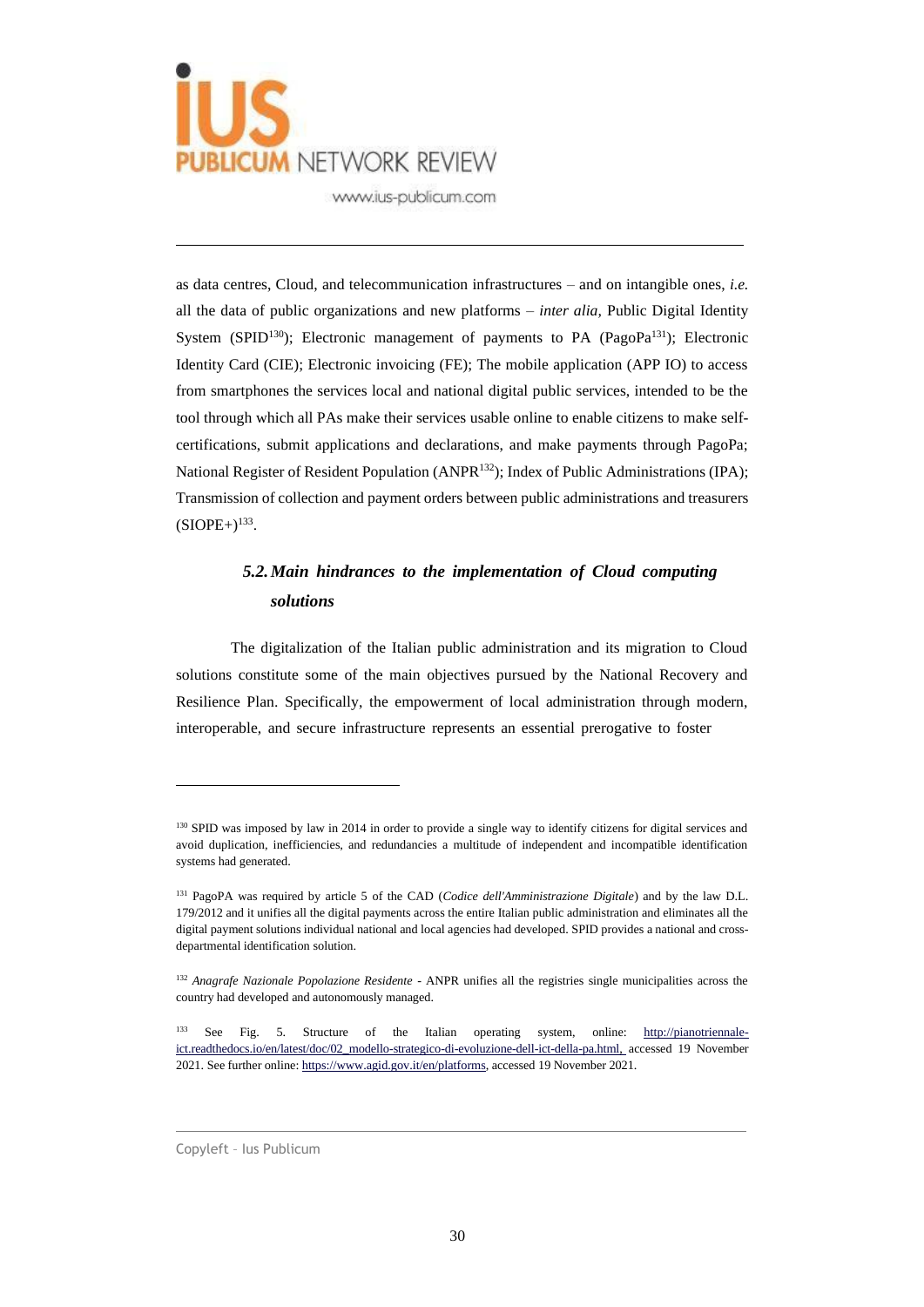

innovation and promote the deployment of digital platforms. In this context, the transition to Cloud computing is one of the most important challenges, as it works as technological substrate that enables the development of new technologies. Considering that Artificial Intelligence, Machine Learning, Big Data Analytics, and the Internet of Things require heavy computational power and storage space, Cloud computing came as a solution to integrate these technologies in local public administrations while improving the reliability and scalability of organizational systems<sup>134</sup>. However, despite being one of the most evolving developments in IT applications, Cloud adoption has not been a smooth ride for Italian local administrations.

Cloud computing is defined as a system of interconnected computers with dynamic provisioning of resources, "so that a consistent service-level agreement can be arranged between the service provider and its consumers".<sup>135</sup> It is a model for enabling network access to a shared pool of configurable computing resources that offers a means for digital government services to be delivered in a more agile, faster, and cheaper manner compared with traditional information technology infrastructure.<sup>136</sup> Nevertheless, local governments show a considerable resistance to Cloud computing. This depends on different reasons, such as the fact that their previous infrastructure investment may not have reached its "end of life" yet, or that staff capabilities may not be ready for a migration into a new system. Moreover, Cloud migration often includes redesigning database systems, instituting technical interoperability policies, developing Cloud governance mechanisms, and adjusting public

<sup>134</sup> See C. MILLARD (ed.), *Cloud Computing Law,* Oxford, 2013.

<sup>135</sup> R. BUYYA et al., *Cloud computing and emerging IT platforms: Vision, hype, and reality for delivering computing as the 5th utility*, in *Future Generation Computer Systems,* 25/6, 2009, 599-616.

<sup>136</sup> D.C. MARINESCU, *Cloud computing: theory and practice*, Morgan Kaufmann, 2022*, passim*.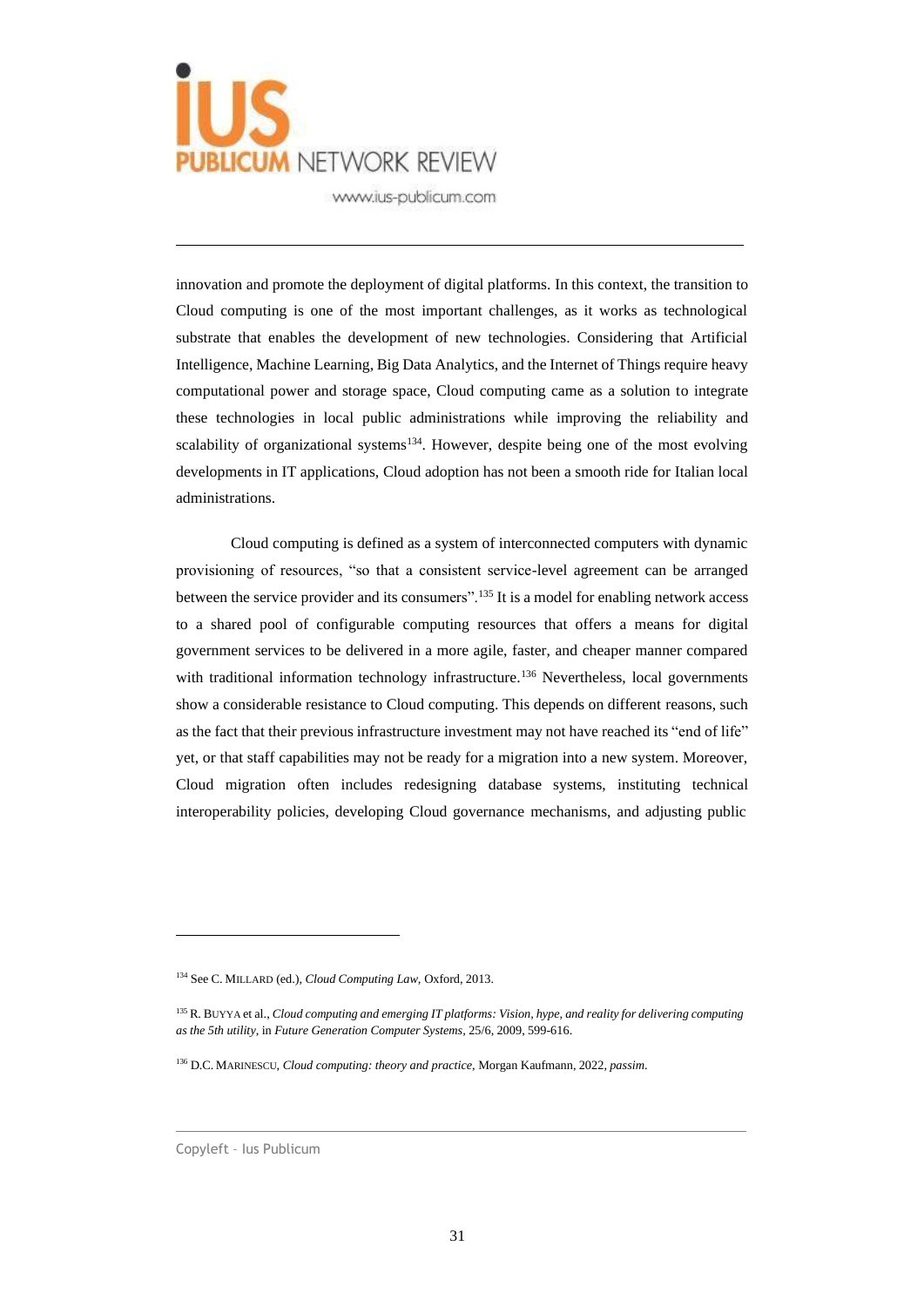

sector procurement policies.<sup>137</sup> Such transition thus imposes a radical local governance's change, which many local bodies are not capable to concrete yet. Another reason regards the lack of specificity among government regulations and the lack of support to local governments. Indeed, many aspects concerning this topic require closer scrutiny as, for example, privacy issues.<sup>138</sup> Also, at the present time, cybersecurity is not effective enough to ensure trust by organizations.<sup>139</sup> All those aspects therefore need greater analysis and appropriate solutions.

The PNRR provides that the development of a national Cloud storage will take place in parallel and in synergy with the GAIA-X European project.<sup>140</sup> The architecture of Gaia-X is based on the principle of decentralization, since it is the result of a multitude of individual platforms that follow a common standard that creates a networked system that

<sup>137</sup> On this topic see F. GORGERINO, *Legal Basis and Regulatory Applications of the Once-Only Principle: The Italian Case,* in *The Once-only Principle* (R. KRIMMER et al. eds), cit., 104-125 (115 ff.).

<sup>138</sup> T. ABELL et al. (eds.), *Cloud Computing as a Key Enabler for Digital Government across Asia and the Pacific,* cit., 13 ff.

<sup>139</sup> See R. KRIMMER et al., *The Once-Only Principle: a matter of Trust,* in ID. et al. (eds), *The Once-only Principle*, cit., 1-8.

<sup>&</sup>lt;sup>140</sup> The EU launched Gaia-X whose origin stems from the German Federal Government to create the next generation of data infrastructure for Europe, its companies, and its citizens. This infrastructure needs to meet the highest standards in terms of digital sovereignty and aims to foster innovation. The targeted infrastructure is regarded as the cradle of an ecosystem, where data and services can be made available, collated and shared in a trusted environment. The goal was to establish a more robust framework in 2020 and to launch the very first use cases by 2022. Gaia-X thus aims to create a European standardization forum to define the operating protocols of Cloud services, from the control of processed and stored data on the infrastructure. The project activity is divided into. two areas: i) analysis and requirements development of some use cases (about 40) belonging to 8 different domains (Industry 4.0, Healthcare, Finance, Public Sector, Smart Living, Energy, Mobility, Agriculture); ii) the reference architecture, the basic technical functionality of the data infrastructure and the technical implementation. GAIA-X claims to support the objectives of the European Data Strategy and uses current technologies (cloud, containers, APIs, etc.) and has the participation of seven EU countries and more than 300 organizations, joined by a nonprofit association of companies (French and German for now). Cf. A. BRAUD, G. FROMENTOUX, B. RADIER, O. LE GRAND, *The Road to European Digital Sovereignty with Gaia-X and IDSA*, in *IEEE Network*, vol. 35, no. 2, 2021, 4-5.

Copyleft – Ius Publicum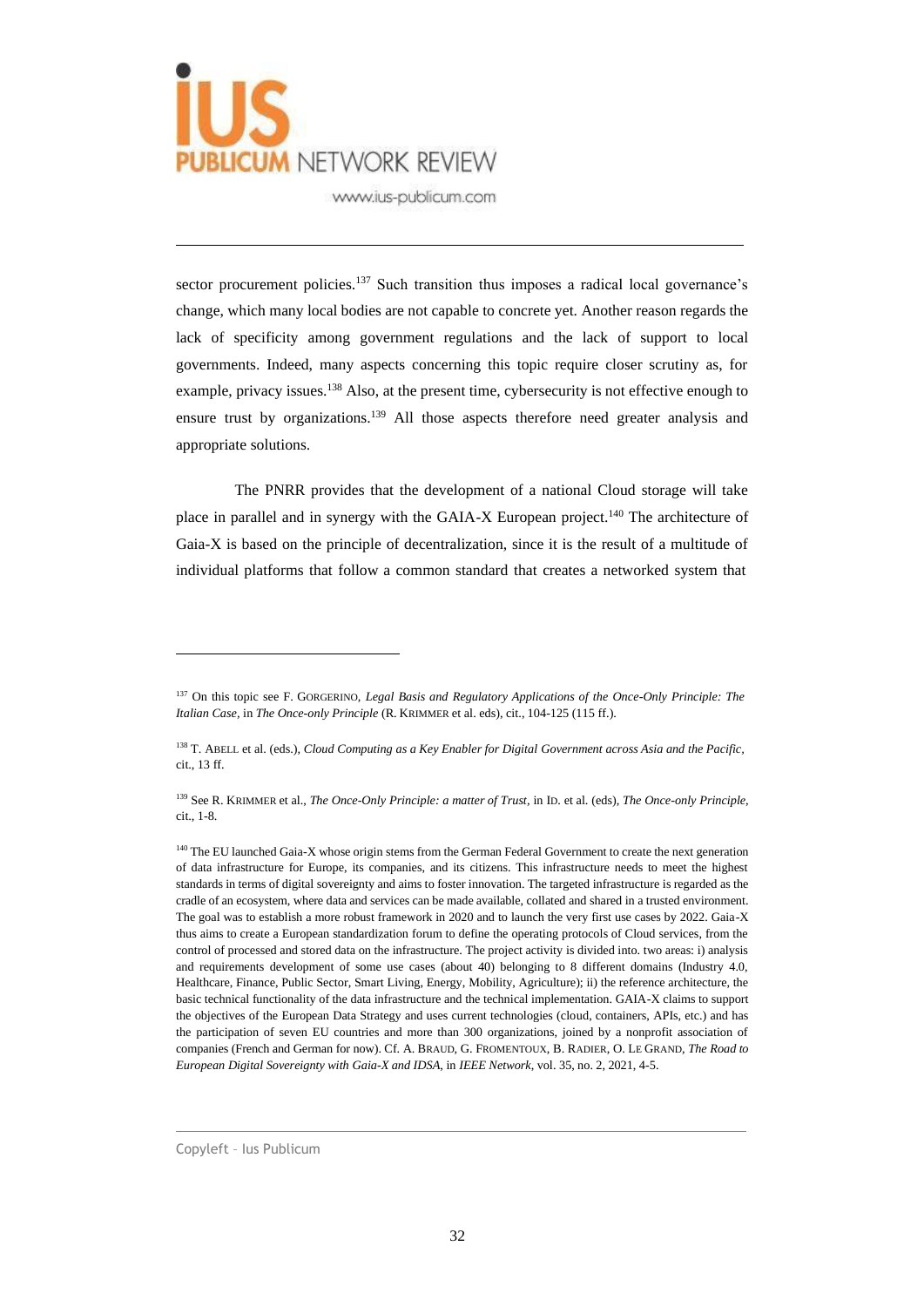

links many Cloud services providers together.<sup>141</sup> Launched in July 2019 by the governments of Germany and France, the project aims to create the a federated data infrastructure for Europe based on the principles of security by design and privacy by design, capable of ensuring easy access to providers, nodes and services, through federated data catalogs, interoperability and portability of data and applications. But firstly, according to the Cloud First strategy, the adoption of Cloud services shall be implemented by means of the rationalization of Data Centers of the Central public administration and the reinforcement of the National Strategic Poles for digital infrastructures, which, at the central level, will be responsible for coordinating and managing them.<sup>142</sup> Aside of that, the migration of existing infrastructures and applications to the Cloud model<sup>143</sup> is envisaged and regulated by the AgiD Cloud Enablement Program<sup>144</sup>. It recognizes that the move toward Cloud solutions can be a gradual process and therefore different options are available, including private Cloud, hybrid Cloud, and public Cloud deployments.<sup>145</sup>

<sup>&</sup>lt;sup>141</sup> See more at [https://www.data-infrastructure.eu/GAIAX/Navigation/EN/Home/home.html.](https://www.data-infrastructure.eu/GAIAX/Navigation/EN/Home/home.html)

<sup>&</sup>lt;sup>142</sup> The Public Administration's need for connectivity is expressed through four different lines: 1. the extension and adjustment of the administrations' connection capacity, including using virtual network infrastructures that allow for the development of a centralized routing paradigm and traffic processing; 2. the adjustment of connectivity to allow the offices of the public administrations to access the internet and Cloud services; 3. the adjustment of connectivity to inter-connect the National Strategic Poles (NSPs) and allow them to supply cloud services; 4. the adjustment of connectivity to allow citizens and businesses to use public services. Cf. Strategia Cloud Italia Documento sintetico di indirizzo strategico per l'implementazione e il controllo del Cloud della PA.

<sup>143</sup> AGID, *Il modello Cloud per la PA,* Piano Triennale per l'informatica nella Pubblica Amministrazione 2020- 2022, online[: https://docs.italia.it/italia/piano-triennale-ict/cloud-docs/it/stabile/index.html, a](https://docs.italia.it/italia/piano-triennale-ict/cloud-docs/it/stabile/index.html)ccessed 19 November 2021.

<sup>144</sup> Online: [https://docs.italia.it/italia/cloudenablementprogram/html,](https://docs.italia.it/italia/cloudenablementprogram/html) accessed 19 November 2021.

<sup>145</sup> See further T. ABELL et al. (eds.), *Cloud Computing as a Key Enabler for Digital Government across Asia and the Pacific,* Asian Development Bank Sustainable Development Working Paper No. 77, June 2021, 3 ff.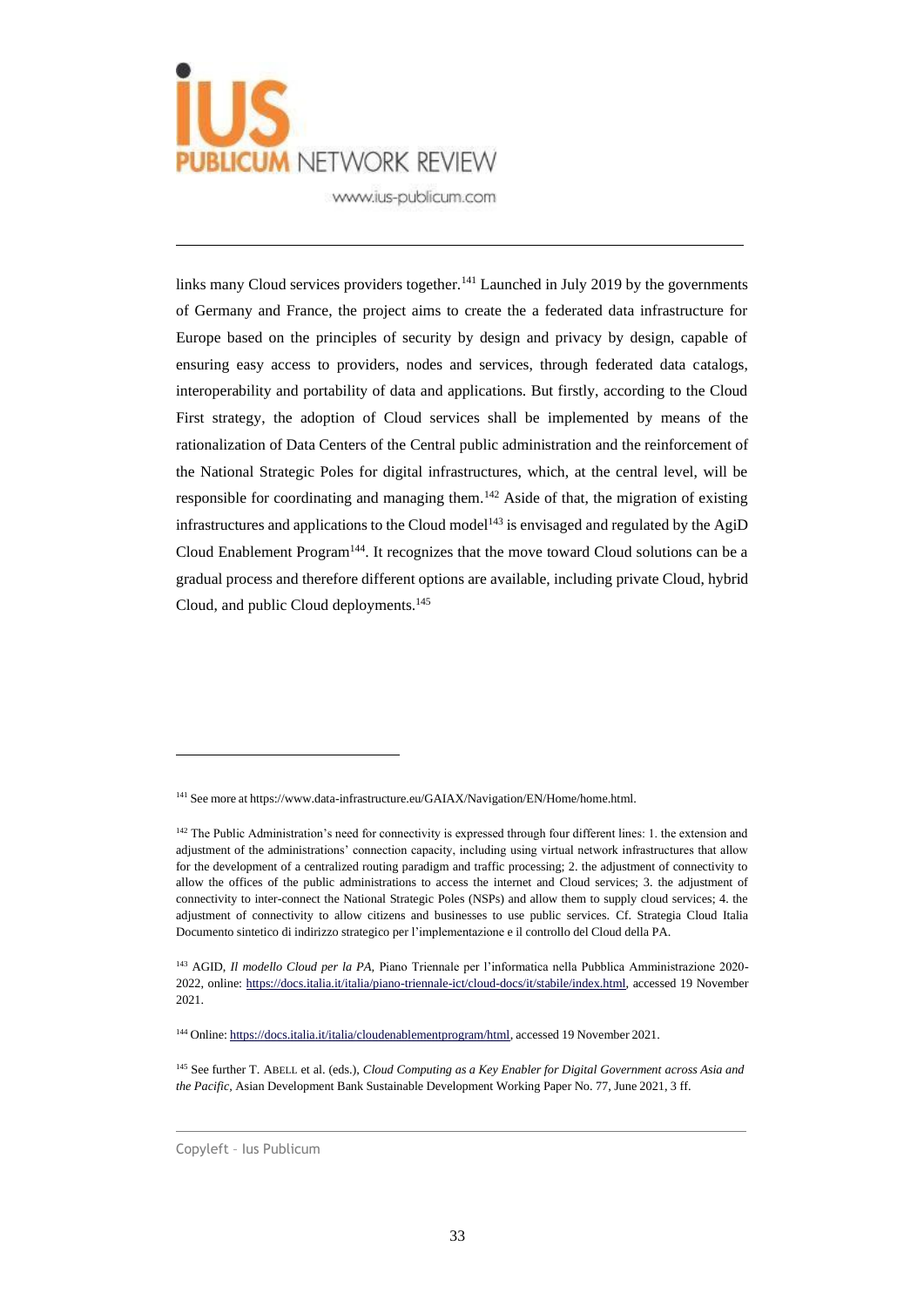

### *5.3.SaaS platforms' flaws*

Cloud computing activities can be categorized into three types of services: Softwareas-a-Service (SaaS), Infrastructure-as-a-Service (IaaS) and Platform-as-a-Service (PaaS).

In SaaS model, a Cloud provider hosts software applications and provides them on demand to customers (such as Google Apps, Dropbox, BigCommerce, and so on). In this case the user does not need to download any type of file, but the service can be used simply through Internet as end-user application. The applications are accessible from various client devices through either a thin client interface, such as a web browser (e.g., web-based email), or a program interface.<sup>146</sup>

In the IaaS option, third-party providers offer software and hardware tools that are conceived to develop Internet applications (as, for instance, Windows Azure). This Cloud service model supplies processing and other basic computing resources, where the users can install and run different software such as operating systems and other programs.<sup>147</sup> It thus encompasses the hardware infrastructure that underlies every Cloud service as raw computing resource.

Eventually, the PaaS consists of platforms for developing and deploying software applications. It can be seen as a bridge platform between applications (SaaS) and the

<sup>146</sup> I. SON et al., *Assessing a new IT service model, cloud computing*, in *Proceedings of Pacific Asia Conference on Information Systems*, 2011, 1-11.

<sup>147</sup> See O. ALI et al., *Cloud computing technology adoption: Evaluation of key factors in local governments,* in *Information Technology and People* 2020, 1 et seq.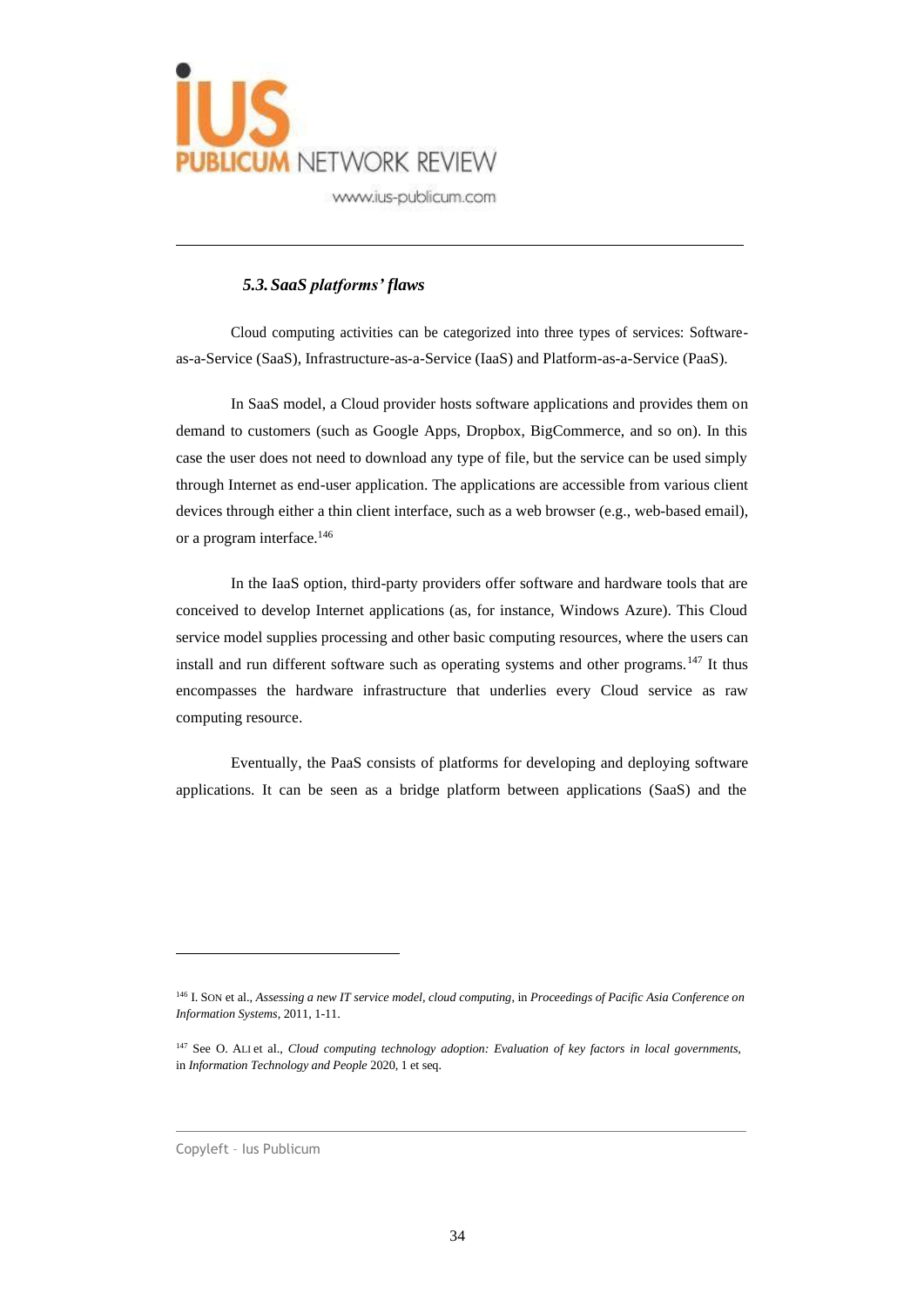

infrastructure part (IaaS), where the service provider focuses on hardware infrastructure, while the user focuses on developing its application.<sup>148</sup>

From April 2019 Italian public administrations can only acquire IaaS, PaaS and SaaS services qualified by AgID and published in the Online Cloud Marketplace<sup>149</sup>, where they can compare costs and main characteristics declared by the supplier.<sup>150</sup> To that extend, the Italian Central Purchase Body "Consip Spa"<sup>151</sup> has announced an open call for tenders for the conclusion of a Framework Agreement of 18 months concerning "Cloud services for public administrations".<sup>152</sup> SaaS and the Cloud can be used by local public administrations to digitalize their services and functions with many advantages, but they also have disadvantages.<sup>153</sup> Indeed, trough SaaS platforms, local governments can have many customized applications and data stored in proprietary databases.<sup>154</sup> On the one hand, this enhances differentiation among local administrations, but, on the other hand, it creates many

<sup>149</sup> Online: [https://catalogocloud.agid.gov.it,](https://catalogocloud.agid.gov.it/) accessed 19 November 2021.

<sup>150</sup> Circolari AgID 2/2018 e 3/2018.

<sup>151</sup> Website: [https://www.consip.it,](https://www.consip.it/) accessed 19 November 2021.

<sup>148</sup> A.M. MOHAMMED, R.M ZEEBAREE, *Sufficient Comparison Among Cloud Computing Services: IaaS, PaaS, and SaaS: A Review*, in *International Journal of Science and Business, IJSAB International*, vol. 5, no. 2, 2021, 17-30.

<sup>&</sup>lt;sup>152</sup> Cf. Gara a procedura aperta per la conclusione di un Accordo Quadro avente ad oggetto l'affidamento di Servizi *applicativi in ottica cloud e l'affidamento di servizi di PMO per le pubbliche amministrazioni,* Online: [https://www.consip.it/bandi-di-gara/gare-e-avvisi/gara-servizi-applicativi-in-ottica-cloud-e-pmo,](https://www.consip.it/bandi-di-gara/gare-e-avvisi/gara-servizi-applicativi-in-ottica-cloud-e-pmo) accessed 19 November 2021.

<sup>153</sup> S. FLOERECKE, F. LEHNER. *Meta-study of success-related factors of SaaS providers based on a cloud computing ecosystem perspective* in *Handbook on Digital Business Ecosystems* (S. BAUMAN ed.), Edward Elgar Publishing, 2022, 327-347.

<sup>154</sup> F. GIACOMINI, C. MUZZI. *Promoting digital innovation in the public sector: managerial and organisational insights from a case study,* in *International Journal of Public Sector Performance Management*, issue 8, vol. 3, 2021, 236-252.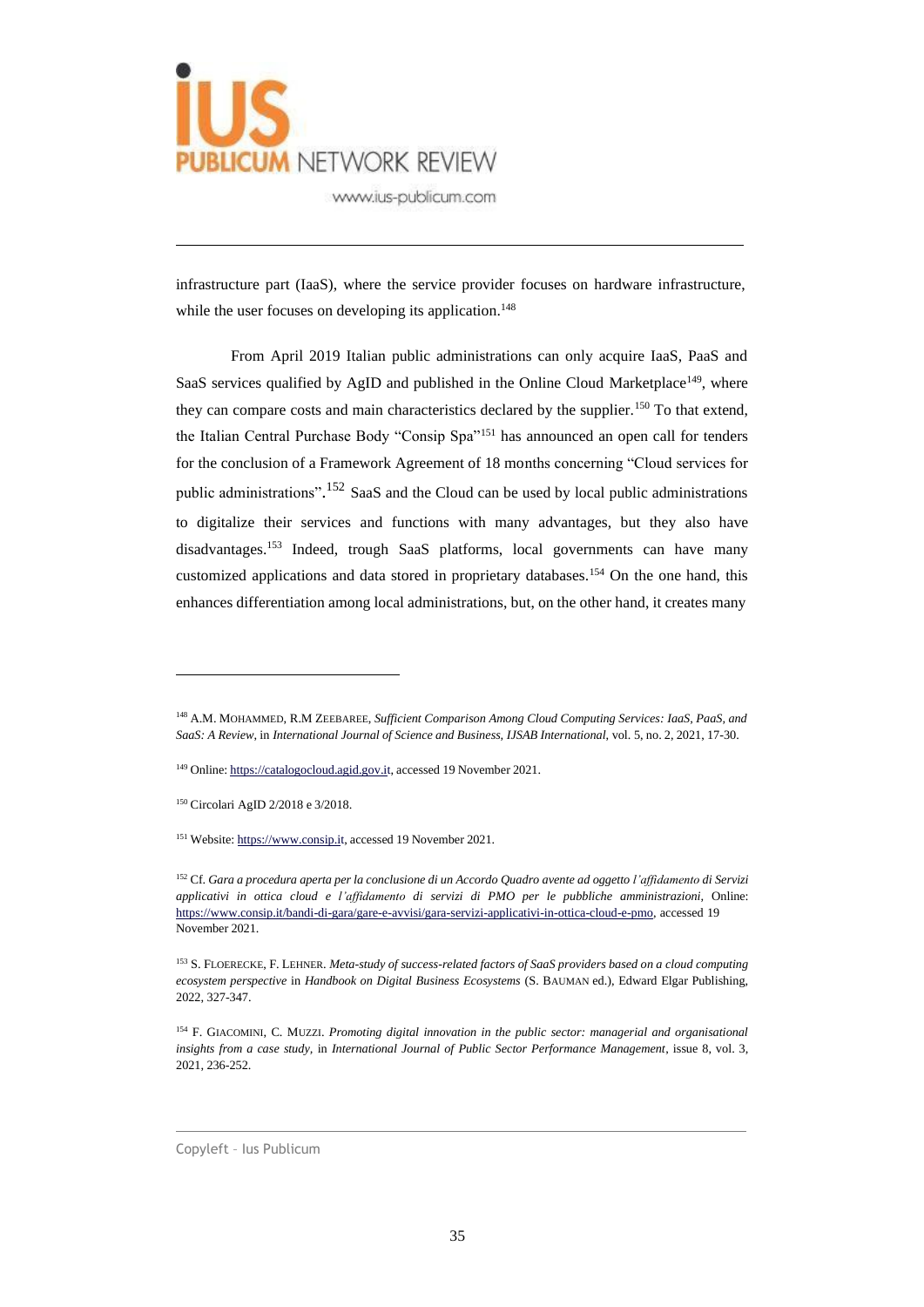

lock-in issues<sup>155</sup>. This is mostly related to the fact that when the public administration is only provided with the "closed" version of the program but doesn't own the source code, therefore local governments will have trouble in switching to a SaaS/Cloud platform without prejudice for the existent dataset.<sup>156</sup> Furthermore, the issue of free software becomes increasingly relevant with regard to the autonomy of the public administrations from the manufacturers and the awareness of how the software works, involving  $-$  by consequence  $-$  transparency problems.<sup>157</sup>

Another important profile is related to the indication of the rules on the basis of which the software must be programmed.<sup>158</sup> Applied research carried out in Piedmont Region (Italy) highlights that most SaaS qualified platforms are actually not suitable neither in terms of effectiveness nor in terms of best value for money. Most services merely dematerialize the administrative procedures without reaching a high level of digitalization. This is particularly remarkable by Single Point of Access for Enterprises (SUAP) domains.<sup>159</sup> Therefore, more

<sup>158</sup> Ibid., 134 ff.

<sup>155</sup> Cf. B. LUNDELL et al., *Addressing Lock-in Effects in the Public Sector : How Can Organisations Deploy a SaaS SolutionWhile Maintaining Control of Their Digital Assets?,* in *Proceedings of Ongoing Research, Practitioners, Posters, Workshops, and Projects at EGOV-CeDEM-ePart 2020 co-Located with the IFIP WG 8.5 International Conference EGOV-CeDEM-ePart 2020,* Linköping University, Sweden (Online), 31 August-2 September 2020, 289-296; G. CARULLO, *Principio di neutralità tecnologica e progettazione dei sistemi informatici della pubblica amministrazione,* in *Ciberspazio e diritto : rivista internazionale di informatica giuridica,* issue 21, vol.1, 2020, 33- 48.

<sup>156</sup> M. CUSUMANO, *Cloud Computing and SaaS as New Computing Platforms,* in *Technology Strategy and Management*, April 2010, vol. 53, no. 4, 29.

<sup>157</sup> A. G. OROFINO, *The Implementation of the Transparency Principle in the Development of Electronic Administration,* in *European Review of Digital Administration & Law - Erdal* vol. 1, issue 1-2, 2020, 123-142 (131- 138).

<sup>159</sup> Cf. V. SOTTILI, *I risultati dell'indagine sull'operatività dei SUAP,* at *L'amministrazione Semplice per i Comuni e per le Imprese,* ANCI Piemonte Conference of 23rd November 2019, Turin.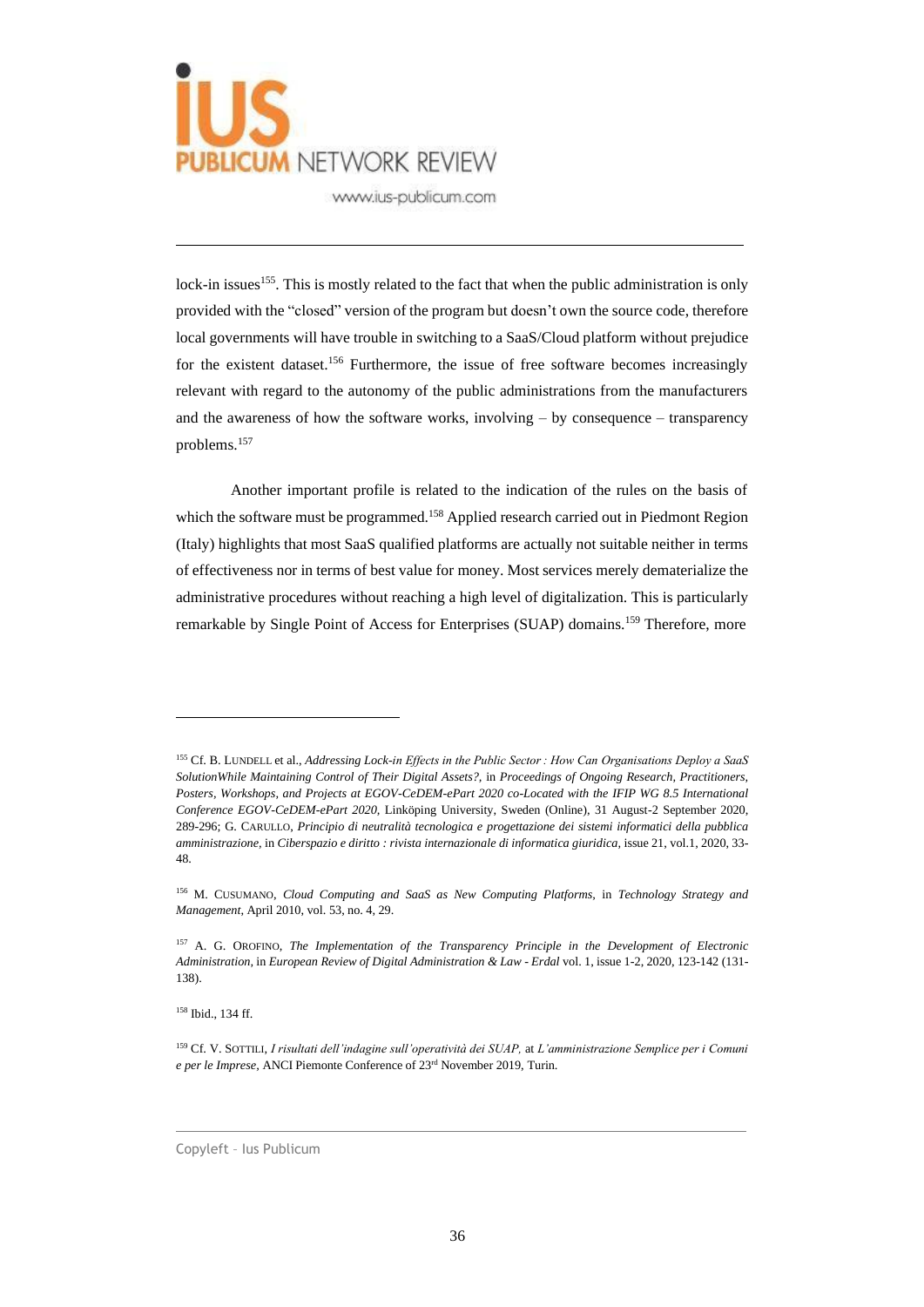

attention shall be paid to the integration of SaaS services, their standards, and their implication on e-government principles.

### **6. CONCLUSIONS**

The global health emergency has led to a renewed centrality of the public sector, which aims at rebuilding relationships based on trust between institutions and citizens.<sup>160</sup> This also stressed out the pivotal role of the digital transformation towards the enforcement of European Open Governments,<sup>161</sup> where public administrations use the opportunities offered by the new digital environment to facilitate their interactions and ensure the right to access documents and proceedings, according to the principle of transparency.<sup>162</sup> On the other hand, the pandemic showed the importance in enhancing collaboration and solidarity for the implementation of innovative citizen-centric public administrations, which must be able to respond to the challenges of a multiform complexity of needs in the cities of tomorrow.<sup>163</sup> None of such challenges can be adequately addressed without a strengthened European

<sup>160</sup> R. KRIMMER et al., *The Once-Only Principle: a matter of Trust,* in ID. et al. (eds), *The Once-only Principle*, cit., 5 et seq.

<sup>161</sup> See B. UBALDI, *Open Government Data: Towards Empirical Analysis of Open Government Data Initiatives,* OECD Working Papers on Public Governance, No. 22, OECD Publishing, Paris, 2013 (18 et seq.).

<sup>162</sup> G.M. RACCA, *La trasparenza e la qualità delle informazioni come forma diffusa di controllo sulle amministrazioni pubbliche*, Report for "Accademia per l'Autonomia", 5 maggio 2015; S. FOÀ, *La trasparenza amministrativa e i suoi limiti*, in *Scritti in onore di Franco Pizzetti* (C. BERTOLINO et al. eds.), Edizioni Scientifiche Italiane, Neaples, 2020, 497-525; F. GORGERINO, *L'accesso come diritto fondamentale e strumento di democrazia: prospettive per la riforma della trasparenza amministrativa*, in *federalismi.it*, 5/2022, 96-127.

<sup>163</sup> P. HALL, *Cities of tomorrow: An intellectual history of urban planning and design in the twentieth century,* Oxford, Blackwell Publishers, 1996; J-B. AUBY, *Droit de la ville: Du fonctionnement juridique des villes au droit à la Ville,* Paris, 2013; R. CAVALLO PERIN, *Beyond the Municipality: The City, its Rights and its Rites,* in *It. Journal of Public Law,* issue 2, 2013, 307 et seq.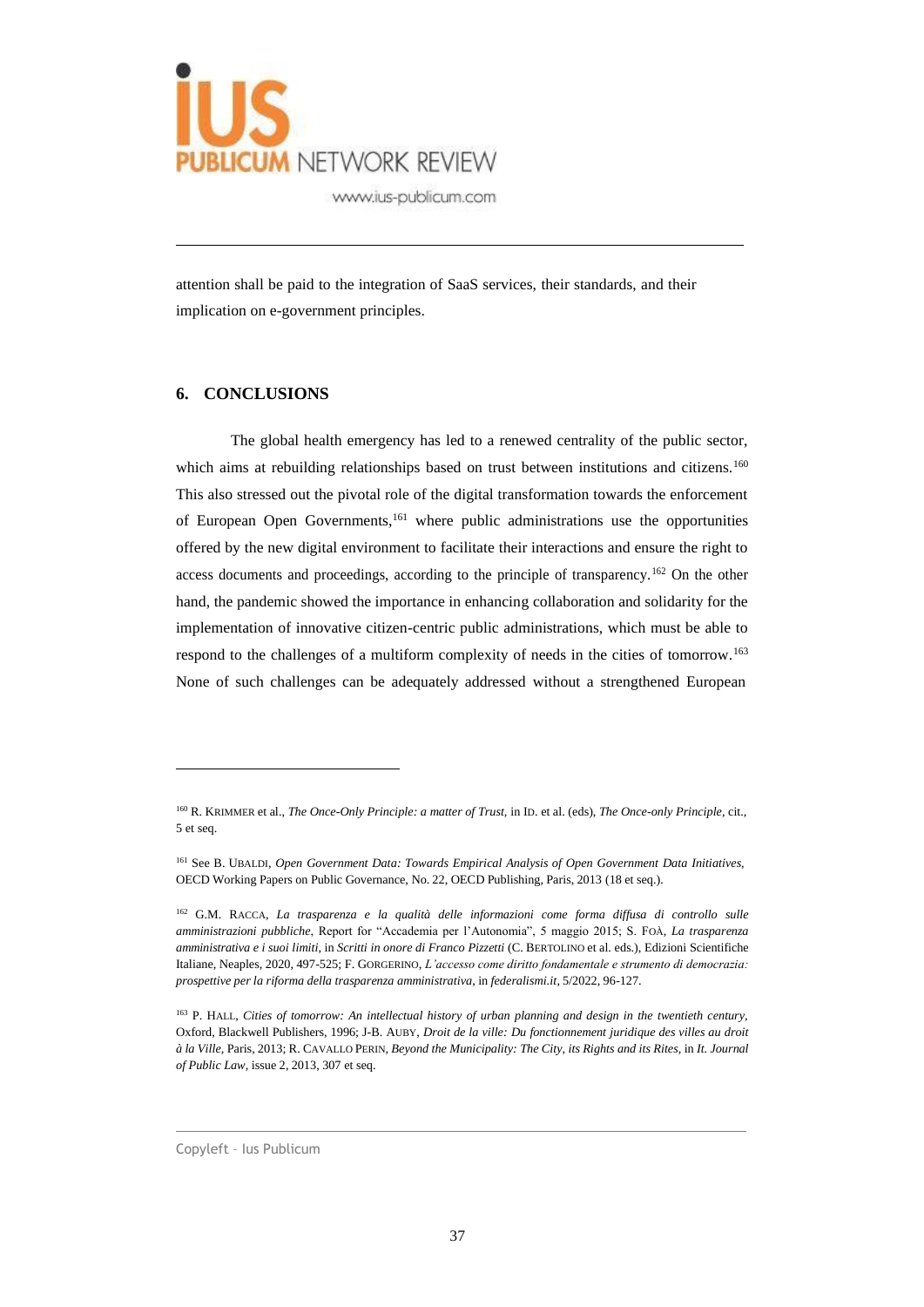

integration<sup>164</sup> aimed at consolidating the Digital Single Market for sustainable development<sup>165</sup>, where data become a strategic resource for managing future Cities. Within this context, the GaaP approach is based on a digital foundation for governments to share data and services, which has been proposed as innovative model enabling a "ecosystem of participation".<sup>166</sup> It encloses a new way of building digital public services using a collaborative development model for the benefit of the society at various levels (city, regional, national).<sup>167</sup> Such approach applied to the emerging local government's models might play a pivotal role for the effective digitalization of local administrations and impacts on their traditional governance models. However, there remain several key blockers that local governments shall overcome as, for instance, the tackling of the technical, legal, and bureaucratic barriers to sharing data between local administrations' departments<sup>168</sup>. The use of open data and cross-government platforms represents a way to break down the data-silos, but, at the same time, governments need to invest in data security and Cloud solutions.

Eventually, local governments should prevent data duplication and ensure that the solutions are interoperable between departments and Member States' administrations.

<sup>164</sup> R. CAVALLO PERIN, *L'organizzazione delle pubbliche amministrazioni e l'integrazione europea,* in *A 150 anni dall'unificazione amministrativa europea,* (L. FERRARA, D. SORACE eds.), vol. I, Firenze University Press, 2016, 3- 36; G. M. RACCA, R. CAVALLO PERIN, *Plurality and diversity of Integration models: the Italian unification of 1865 and the European Union ongoing Integration process,* in *The Changing Administrative Law of an EU member state. The Italian case,* (D. SORACE, L. FERRARA eds.) Cham, Springer, 2021, 5-22.

<sup>165</sup> See E. LATOSZEK, *Fostering sustainable development through the European Digital Single Market*, in *Economics and Business Review*, vol. 7 (21), no. 1, 2021, 68-89.

<sup>166</sup> T. O'REILLY, *Government as a Platform,* cit., 37.

<sup>167</sup> H. MARGETTS, A. Naumann, *Government as a Platform: what can Estonia show the world?,* web: [https://www.ospi.es/export/sites/ospi/documents/documentos/Government-as-a-platform\\_Estonia.pdf.](https://www.ospi.es/export/sites/ospi/documents/documentos/Government-as-a-platform_Estonia.pdf) See also E. Latoszek, *Fostering sustainable development through the European Digital Single Market*, cit., 69.

<sup>168</sup>Cf. G. CARULLO, *Government in the Digital Era: Can We Do More with Less?* in *Information and Communication Technologies Challenging Public Law, beyond Data Protection. Atti del 12° congresso annuale della Societas Iuris Public Europaei* (SIPE), cit., 146 ff.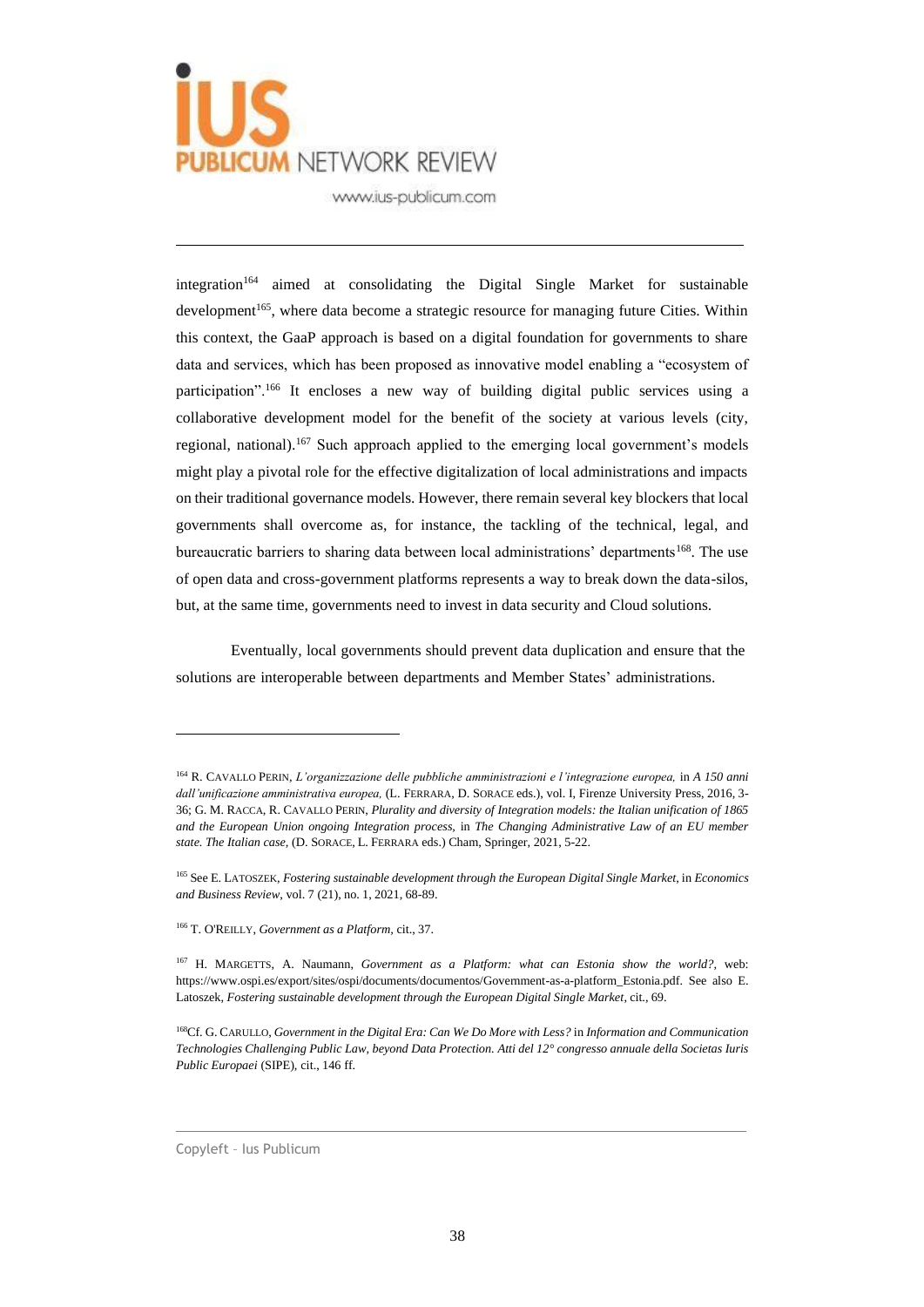

Governments among Europe are evolving towards platform-like Single Point of Contacts, where citizens and businesses can complete most public administration procedures fully online.<sup>169</sup> The adoption of the Single Digital Gateway Regulation creates a horizontal, nonsector specific legal framework for the direct exchange of digital evidence between public administrations in different Member States by creating a shared legal basis and establishing trust.<sup>170</sup> For the full implementation of the Single Digital Gateway, local government shall thence fastener the integration of GaaP approach working firstly on the critical issues concerning the compliance of local administrations' current digital solutions with the onceonly principle<sup>171</sup>.

Without interoperable data elements that can move smoothly between different systems there's often no efficient way to exchange information and coordinate public administrations' data. To solve this problem, the European ISA² program (Interoperability Solutions for European Public Administrations) promotes and implements interoperability solutions between public administrations in the Union and finances technological infrastructures and opening source data analytics tools that can be used at European, national and regional level.<sup>172</sup> The 2020 Work Plan included 43 actions financed and managed directly

<sup>169</sup> See T. O'REILLY, *Government as a Platform,* cit.

<sup>170</sup> On this topic see H. GRAUX, *The Single Digital Gateway Regulation as an Enabler and Constraint of Once-Only in Europe,* in *The Once-only Principle* (R. KRIMMER et al. eds), 83 ff.; D. U. GALETTA, *La Pubblica Amministrazione nell'era delle ICT: sportello digitale unico e intelligenza artificiale al servizio della trasparenza e dei cittadini?*, in *Ciberspazio e Diritto,* issue 3, 2018, 319-336.

<sup>&</sup>lt;sup>171</sup> Until now many Member States and associated countries have started to implement the OOP at national level, but the cross-border implementation is still work in progress. For an overview based on the findings of the EUfunded "The Once-Only Principle Project (TOOP)" and mobile Cross-Border Government Services for Europe (mGov4EU) see C. SCHMIDT et al. *"When need becomes necessity" - The Single Digital Gateway Regulation and the Once-Only Principle from a European Point of View,* in *Open Identity Summit 2021*, (H. ROßNAGEL, et al. eds.), cit., 223-228.

<sup>172</sup> See ISA² - Interoperability solutions for public administrations, businesses and citizens, onlin[e:https://ec.europa.eu/isa2/home\\_en,](https://ec.europa.eu/isa2/home_en) accessed 19 November 2021.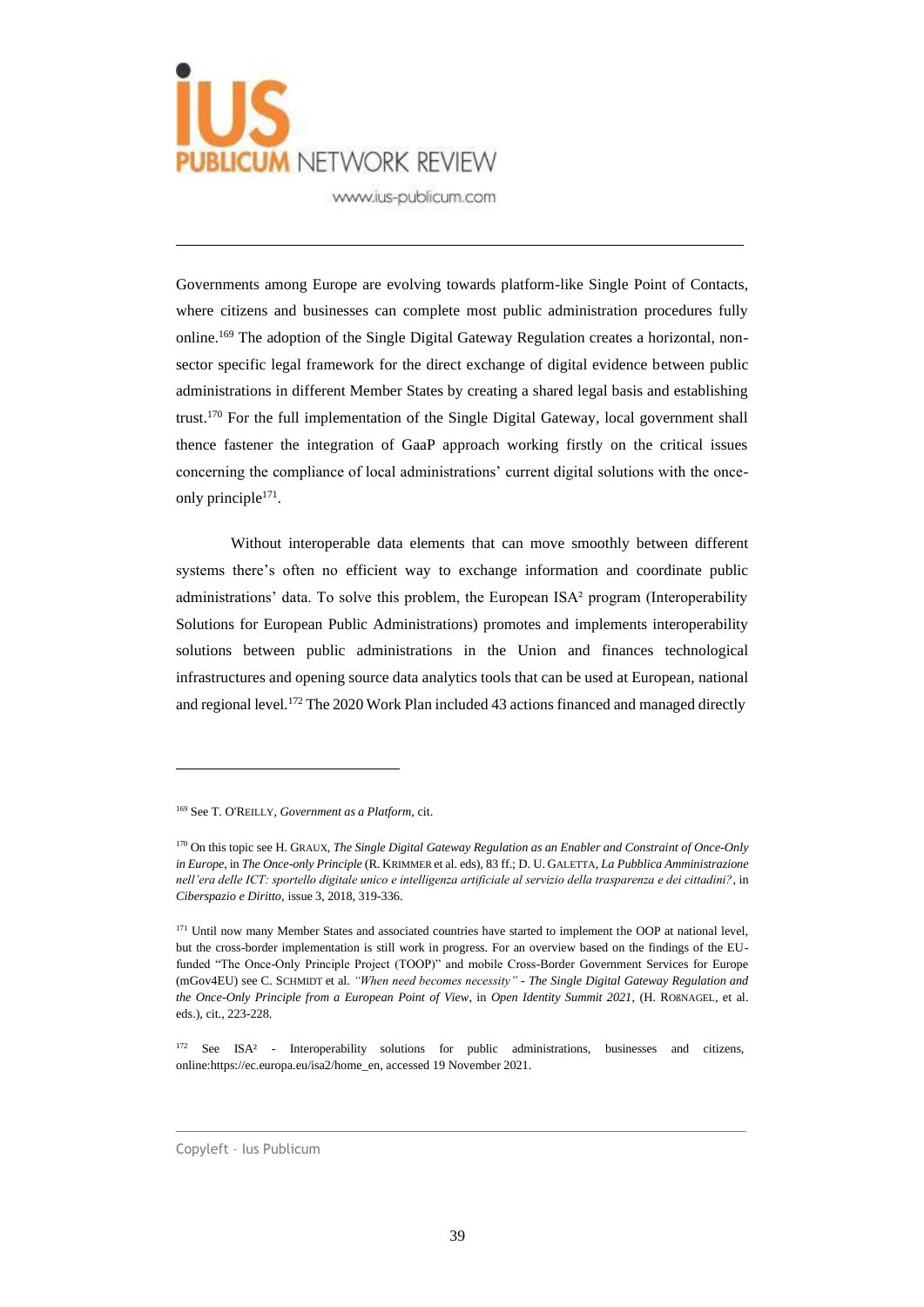

by the European Union concerning, *inter alia,* interoperability tools, open data, geospatial solutions and eProcurement Analytics.<sup>173</sup> Furthermore, the Digital Europe Programme<sup>174</sup> foresees higher investments in the strategic capacities that allow to develop and use digital solutions at scale, and strives for interoperability in key digital infrastructures, such as extensive 5G (and future 6G) networks and deep tech. The aim is to implement a reinforced EU governments interoperability strategy to ensure common standards for the consolidation of borderless data flows and services in the public sector.<sup>175</sup>

The digital transformation is not limited to an organizational moment aimed at better achieving administrative goals through the application of ITCs and simplification actions. If adequately linked with innovation, this process deploys a creative impulse to new, "borndigital" administrative functions and public services.<sup>176</sup> To that extent, the challenge of adapting the purchase of goods, works and services for local administrations to such innovative perspective by integrating the use of ICTs, data analytics and networked organizational structures in public procurement takes on a propulsive role. Whenever municipalities procure goods and services, they carry out a public function of industrial policy, which cannot avoid innovation and digitalization to comply with the Constitutional principle of effectiveness and adequacy of public administrations' activities (art. 118 of the

<sup>173</sup> See AgID, Interoperabilità PA europee: proposta AgID nel piano di lavoro 2020 del programma ISA<sup>2</sup>, online: [https://www.agid.gov.it/it/agenzia/stampa-e-comunicazione/notizie/2020/01/29/interoperabilita-pa-europee](https://www.agid.gov.it/it/agenzia/stampa-e-comunicazione/notizie/2020/01/29/interoperabilita-pa-europee-proposta-agid-piano-lavoro-2020-del-programma-isa2)[proposta-agid-piano-lavoro-2020-del-programma-isa2.](https://www.agid.gov.it/it/agenzia/stampa-e-comunicazione/notizie/2020/01/29/interoperabilita-pa-europee-proposta-agid-piano-lavoro-2020-del-programma-isa2) Accessed 19 November 2021.

<sup>174</sup> Online: [https://digital-strategy.ec.europa.eu/en/activities/digital-programme,](https://digital-strategy.ec.europa.eu/en/activities/digital-programme) accessed 19 November 2021.

<sup>&</sup>lt;sup>175</sup> Communication from the Commission to the Parliament, the Council, the European Economic and Social Committee of the Regions of 19<sup>th</sup> February 2020, *Shaping Europe's digital future* – COM (2020)67.

<sup>176</sup> On this topic see S. ROSSA, *The Digitalisation of Public Administration and Born-Digital Functions: a Modern "Janus Bifrons"?,* in *Research Monograph "Smart Governments, Regions and Cities", Proceedings of the International Scientific Conference Economics of Digital Transformation (*EDT) DIGITOMICS 2019, (S. DREZGIC et al. eds.), University of Rijeka Edition, Rijeka, 2020, 207-221.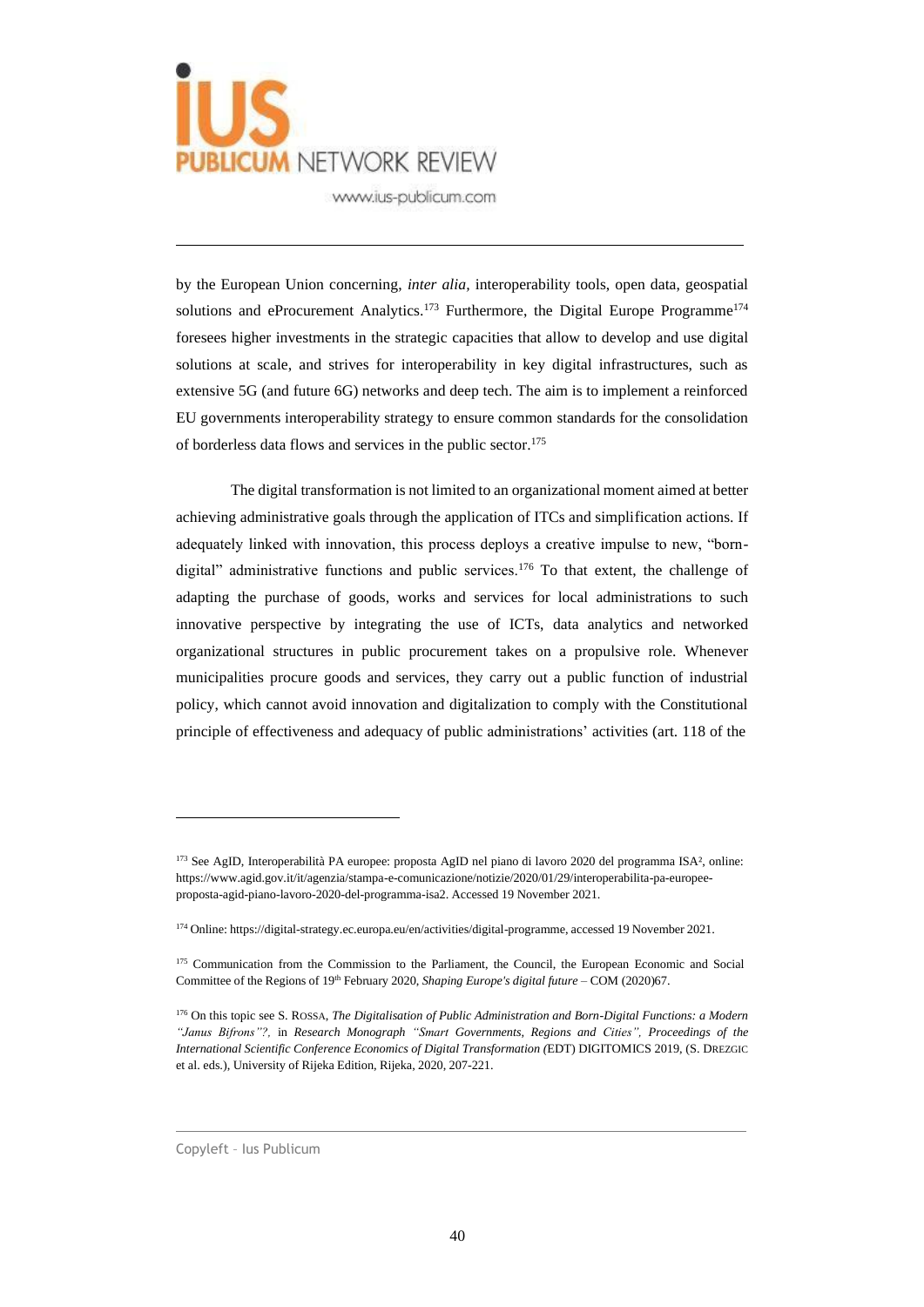

Italian Constitution).<sup>177</sup> An interesting example of how the digitalization and the implementation of digital platforms can impact the efficiency of local public administrations and its governance models can be identified in the ongoing reform of Italian E-procurement system. On March 9, 2022, the Italian Parliament approved the bill-draft for the adoption of the legislative decree introducing the new discipline of public contracts.<sup>178</sup> The aim is to concrete the implementation of e-procurement native digital platforms that overcome the mere adaptation from analogical to digital tools<sup>179</sup> and acquire information from public administration databases can enable the verification, in real time, of the qualification of economic operators<sup>180</sup>, as well as programming, design, selection and monitoring.<sup>181</sup> This is

<sup>177</sup> Cf. G.M. RACCA, S. PONZIO, *La scelta del contraente come funzione pubblica: i modelli organizzativi per l'aggregazione dei contratti pubblici*, in *Diritto Amministrativo,* issue 1, 2019, 33 et seq.

<sup>178</sup> Bill-draft No. 2330-A, *Delega al Governo in materia di contratti pubblici,* March 9, 2022. Online: [https://www.senato.it/service/PDF/PDFServer/DF/368148.pdf,](https://www.senato.it/service/PDF/PDFServer/DF/368148.pdf) accessed 19 November 2021.

<sup>179</sup> See F. FRATTINI, *Introduzione*, in *Contratti Pubblici e Innovazioni per l'Attuazione della legge delega* (R. CAVALLO PERIN, M. LIPARI, G.M. RACCA eds.), cit., 1-6; G.M. RACCA, *The digitization of contractspublic contracts: adequacy of public administrations and qualification of companies*, in *Il diritto dell'amministrazione pubblica digitale* (R.CAVALLO PERIN, D.U. GALETTA eds.), cit., 321-341.

<sup>180</sup> COMMISSION EU, Expert Group on eProcurement (EXEP), *Interoperability in end-to-end eProcurement, Publications Office*, Brussels, 2020. In this perspective, the Italian Interoperable eProcurement - IIeP (action No. 2015-IT-IA-0108), represents an important project funded by the European Commission for the integration of the Italian centralized certification system - SIMOG with e-Certis and the e-Procurement Central Purchasing Bodies under the European standardization program. AgID coordinates a group of Italian public institutions and private partners, ANAC, Consip, Intercent-ER, InVerso which was awarded funding under the CEF Telecom call (CEF-TC-2015-1) for the implementation of the project. The main result expected from the project is the updating of the Italian SIMOG certification system for the exchange of information regarding the admission criteria, in compliance with the European directives on public procurement 2014/25/EU, 2014/24/EU and 2014/23/EU requiring Member States to gradually adopt e-procurement, with the objective of improving the opportunities for economic operators to participate in procurement procedures throughout the internal market. Online: [https://www.agid.gov.it/sites/default/files/repository\\_files/modello\\_evolutivo\\_iiep.pdf, a](https://www.agid.gov.it/sites/default/files/repository_files/modello_evolutivo_iiep.pdf)ccessed the 19 November 2021.

<sup>&</sup>lt;sup>181</sup> G.M. RACCA, *Le innovazioni necessarie per la trasformazione digitale e sostenibile dei contratti pubblici, in Contratti Pubblici e Innovazioni per l'Attuazione della legge delega* (R. CAVALLO PERIN, M. LIPARI, G.M. RACCA eds.), *cit.*, 23.